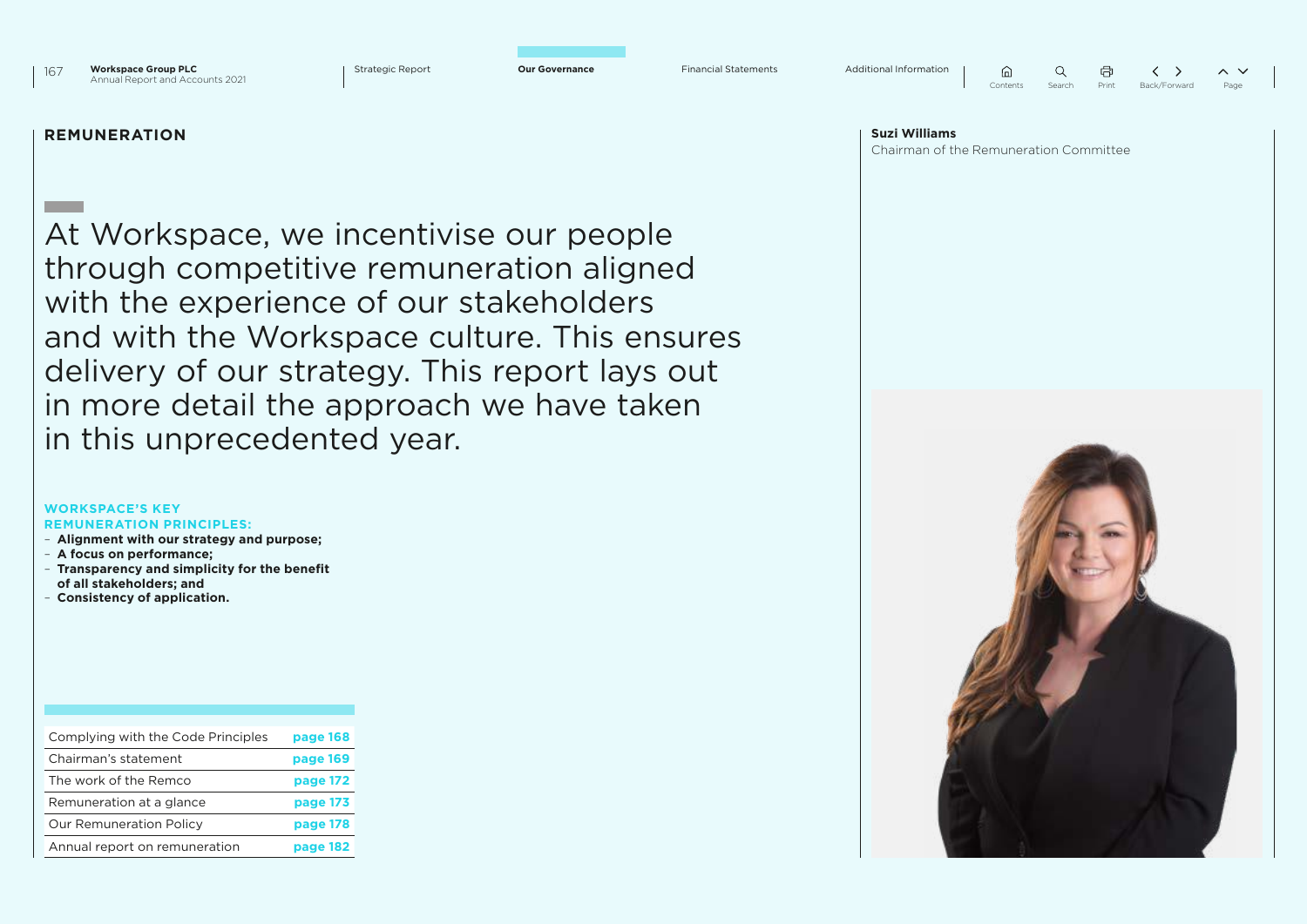# **Committee**

## **The Committee compromises of Non-Executive Directors and is chaired by Suzi Williams. Details of individual attendance at the meetings held during the year are set out below.**

| Director                     | Independent | Number of<br>meetings<br>attended |
|------------------------------|-------------|-----------------------------------|
| Suzi Williams<br>(Chairman)  | Yes         | 8/8                               |
| Stephen Hubbard              | Yes         | 8/8                               |
| Rosie Shapland <sup>1</sup>  | Yes         | 1/1                               |
| Lesley-Ann Nash <sup>2</sup> | Yes         | 1/1                               |

1. Rosie Shapland was appointed as a Non-Executive Director on 6 November 2020.

- 2. Lesley-Ann Nash was appointed as a Non-Executive Director on 1 January 2021.
- 3. See page 105 for members of the Committee during the year and their attendance at Remuneration Committee meetings.

# membership Complying with the Code Principles

### **PRINCIPLE P**

Remuneration policies and practices should be designed to support strategy and promote long-term sustainable success. Executive remuneration should be aligned to company purpose and values, and be clearly linked to the successful delivery of the company's long-term strategy.

Remuneration Committee ('Remco') seeks to ensure that the policy:

- Is tightly aligned to strategy and to achieving the stretching targets which demonstrate delivery of Workspace's long-term strategy.
- Is based on pay for performance and links to Group performance through variable pay instruments.
- Supports an effective pay for performance culture which allows us to retain, motivate and attract highly skilled Directors, who have a clear purpose and are of the necessary calibre to execute the Company's strategy.
- Promotes the long-term ownership culture by encouraging the acquisition and retention of shares amongst the Executive Directors.
- Achieves a strong alignment between Executive and stakeholder interests.

### **PRINCIPLE Q**

A formal and transparent procedure for developing policy on executive remuneration and determining director and senior management remuneration should be established. No director should be involved in deciding their own remuneration outcome.

As we have noted over recent years. four elements – clear communication, trust, transparency and simplicity – are critical to the Remco's commitment to supporting Workspace's ability to deliver strong and consistent long-term value for all shareholders. The last Remuneration Policy was approved by shareholders in July 2020, with 99.5% of shareholders in support. Ahead of this, the Committee built on the foundations of our previously well-received Remuneration Policy, seeking to strengthen our strong and well-respected approach to governance to allow us to reflect the changes in the new Code. Remco focused on the development and refinement of the new Remuneration Policy, as well as the implementation of the current policy. No Director was present for any discussions that related directly to their own remuneration.

### **PRINCIPLE R**

 $\bigcap$ 

Remuneration policies and practices Directors should exercise independent judgement and discretion when authorising remuneration outcomes, taking account of company and individual performance, and wider circumstances.

As we have noted over recent years, as a Committee, we consider whether to apply discretion when assessing remuneration outcomes for Executive Directors. Before making any pay decisions, we reflect on both the underlying financial and wider business performance of the Company as well as the performance of Executive Board Directors' individual objectives and the demonstration of leadership qualities and adherence to our values. The 2020 Policy provides us with the maximum flexibility in applying any discretion which we may be called upon to exercise in the current times. We stress that Remco has carefully considered all remuneration decisions in the context of the wider environment Covid-19 crisis and will continue to monitor the business conditions and exercise judgement as appropriate.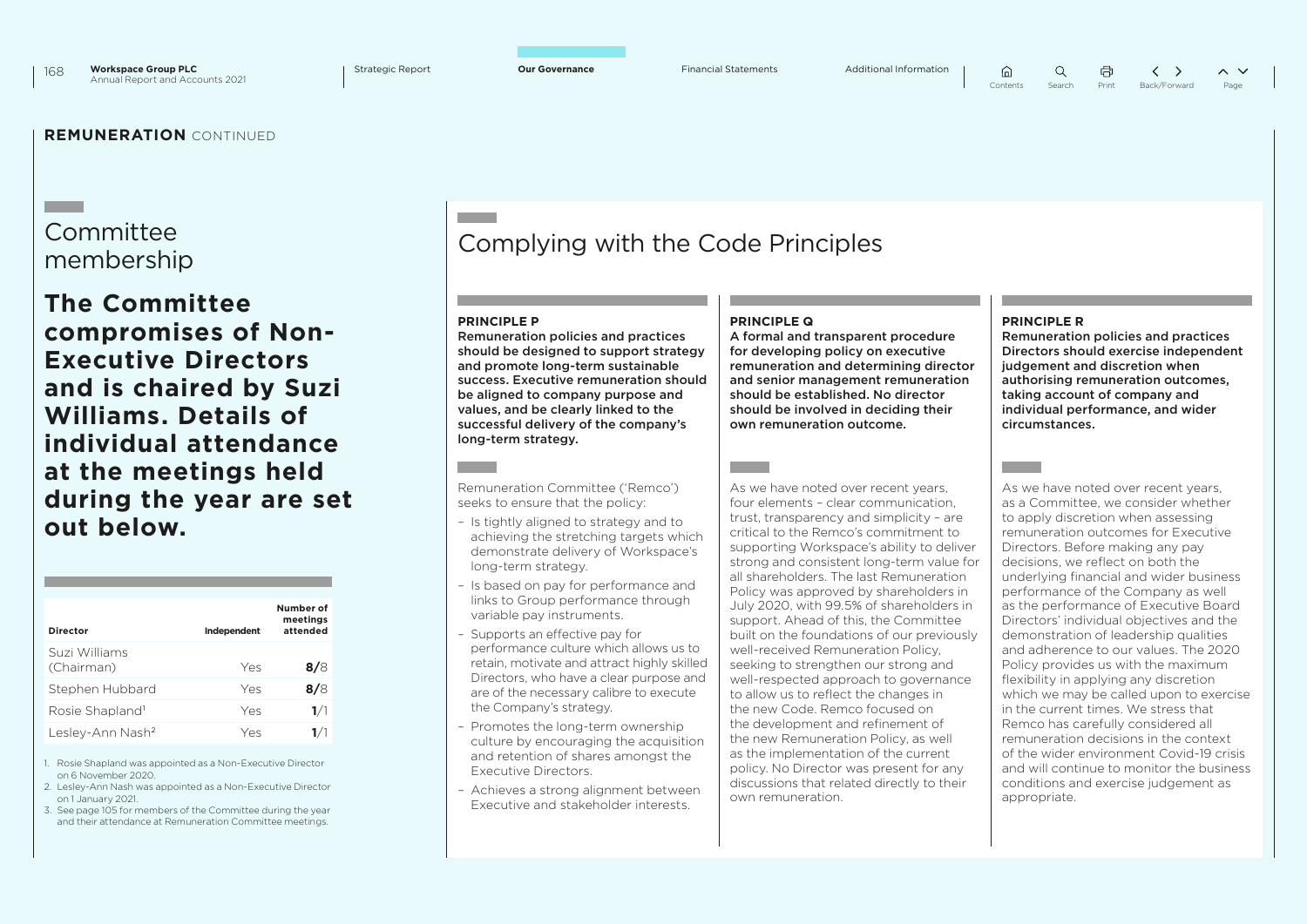**Chairman's Remuneration Committee Letter**

2 June 2021

Dear Shareholder

On behalf of the Board, I am pleased to introduce our 2021 Remuneration Report.

#### *'Our focus is on maintaining a remuneration approach that motivates our leadership and supports our strategic objectives, thereby ensuring high performance for all our stakeholders.'*

This is my first report to shareholders as Chairman of the Committee, having taken over from Maria Moloney on 1 January 2021. I would like to take this opportunity to thank Maria for her contribution to the Committee across her long tenure and to welcome Rosie Shapland and Lesley-Ann Nash who both joined the Committee during the year.

We were pleased to receive strong support for our remuneration policy at the 2020 AGM, with 99.5% of votes received being in favour. In line with our commitment to maintaining a credible and transparent remuneration framework, we contacted our largest shareholders, representing over 68% of our issued share capital, as part of that policy review.

The following pages set out the detail of how the Committee applied the approved policy, and how we intend to apply it in the coming financial year. It explains the key activities of the Committee and importantly, explains how we have addressed remuneration in these unprecedented times. At all times the Committee was, and continues to be, guided by its key principles detailed on page 167.

The Remuneration Report will be put to an advisory vote at the 2021 AGM, and below I have provided some of the key highlights, as well as important context.

*'The business has shown a determined and consistent commitment to supporting our staff, our customers, and our broader stakeholders during Covid-19.'*

There can be no doubt that 2020 was an exceptional year with the impact of Covid-19. Rarely has the world seen such widespread disruption to normal patterns of life.

 $\hat{a}$ 

 $\Omega$ 

Led by the Board and Executive Committee, Workspace's approach has been to protect the health (including mental health) and financial well being of employees through this period. This is discussed in more detail on page 28. We are proud that no employees were furloughed during this pandemic; pay and bonus arrangements continued to operate as usual and the business did not make use of any Government backed loans. For 2021 we have awarded a 2% pay rise across the business.

### **Company performance 2020/21** *'The Executive Team responded swiftly and decisively to changing economic and operational circumstances as a result of Covid-19.'*

Through the challenges of Covid-19, the Company and the Executive Team reacted swiftly and decisively in a fast changing environment, showing pragmatism and strong leadership. In unprecedented conditions, the team at Workspace pulled together and responded as a robust and resilient team, providing support and flexibility to our people and customers throughout the disruption. As we emerge from the crisis, this has positioned the business strongly for recovery.

While the past year has presented its challenges, I am proud of the way our Executive Team and employees have risen to meet those challenges. It is a real demonstration of the strength of the unique Workspace culture, brand and values.

The immediate priority as Covid-19 emerged was to protect the health and safety of our people and customers. This priority of course is ongoing. From a business perspective, we focused on preserving our strong balance sheet, minimising the impact on our operations and ensuring the Company had adequate liquidity.

Whilst in the year to 31 March 2021, net rental income fell 33% to £81.5m. this was partly due to the £19.9m of rent discounts we offered to our customers in the first quarter. This resulted in trading profit after interest of £38.7m. Please refer to page 10 for more details.

Adjusted NAV per share was £9.38. The balance sheet remains in good shape with loan-to-value ratio of 24%. The Board is recommending a final dividend of 17.75p.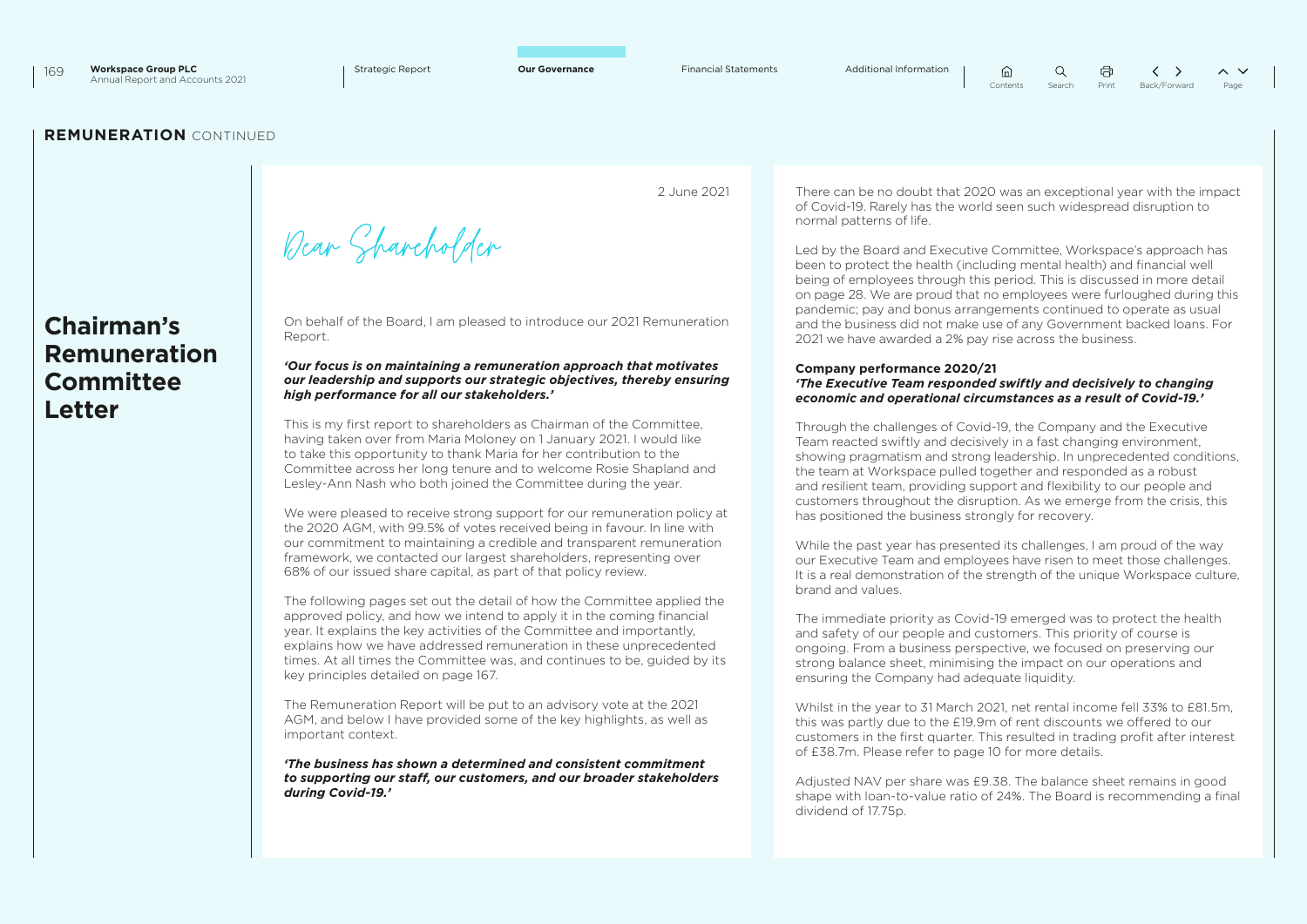$\Omega$ ⋒ Contents Search Print Back/Forward Page

### **REMUNERATION** CONTINUED

There has also been tremendous progress in our ESG objectives and Stephen Hubbard, our Company Chairman, discusses this in more detail on page 7 of his report.

### **Remuneration outcomes in 2020/21**

During this challenging year, the Committee felt it important to consider Remuneration within the context of the broader stakeholder and community experience. The Committee took into account share price movements and dividend to shareholders when making decisions on executive pay, and we have been consistently mindful of the impact on our stakeholders more widely at this exceptional time.

Some 76% of the executive directors' remuneration was linked to performance via the annual bonus plan and LTIP, with the metrics used in those plans, as detailed on pages 176 and 177 of this report.

After very careful consideration, and taking into account all relevant factors as described and detailed throughout this annual report, the Committee took the following decisions in respect of remuneration for the Executive Directors:

#### **Annual Bonus 2020/21**

The Committee considered in depth the outcomes under the annual bonus, noting the significant economic, business and social challenges this year. We did this in the context of a business now seeing a recovery in the share price and growth in customer demand after an extraordinarily difficult period.

To reflect this difficult environment for our customers and stakeholders, the Board determined it would be inappropriate to award the customer satisfaction element of the bonus. The Board noted the substantial financial support provided to Workspace customers during this period as an example of the business Doing the Right Thing. On balance however, the outcome under this measure is deemed to be nil.

The Committee noted that in spite of turbulence, profit outcomes were met. The formulaic outcome under this element of the targets was 100% of maximum.

The Committee agreed that the leadership team maintained focus on key strategic priorities throughout 2020. This included significant progress on our ESG agenda and the issuance of our first green bond. This ensured delivery against the strategic objectives of the bonus such that personal performance objectives were largely met. Formulaic assessment of this element of the bonus was 80% of maximum (more detail is provided on pages 176 to 177).

Finally, the outcome under the relative Total Property Return element was nil.

The formulaic outcome is therefore 66% of maximum (79% of salary) for the Executive Directors.

In determining the appropriateness of the formulaic bonus outcome the Committee considered at length the experience of shareholders over the period. In making the final decisions, it was deemed appropriate to take into account both this and the fall in year on year trading profits. The Committee was also conscious of the need to appropriately recognise the achievements of the management team who have responded in an outstanding way to the challenges of 2020/21, such that the business is strongly placed for post-pandemic opportunities and growth.

Taking all of the above into account, the Committee has used its discretion to apply a 50% reduction to the overall bonus out-turn. This reduction reflects the profit and dividend reduction in the year and acknowledges the broader difficulties experienced by all of our stakeholders at this unprecedented time. This results in a bonus outcome for the Executive Directors of 33% of maximum (39.5% of salary).

Of the bonus award, 33% will be deferred in shares for each of Graham Clemett and Dave Benson, for three years under the Deferred Bonus Plan.

We believe this represents a balanced final position, both reflecting the broad stakeholder experience and acknowledging the extraordinary leadership and achievements of the Workspace team during this most difficult of years.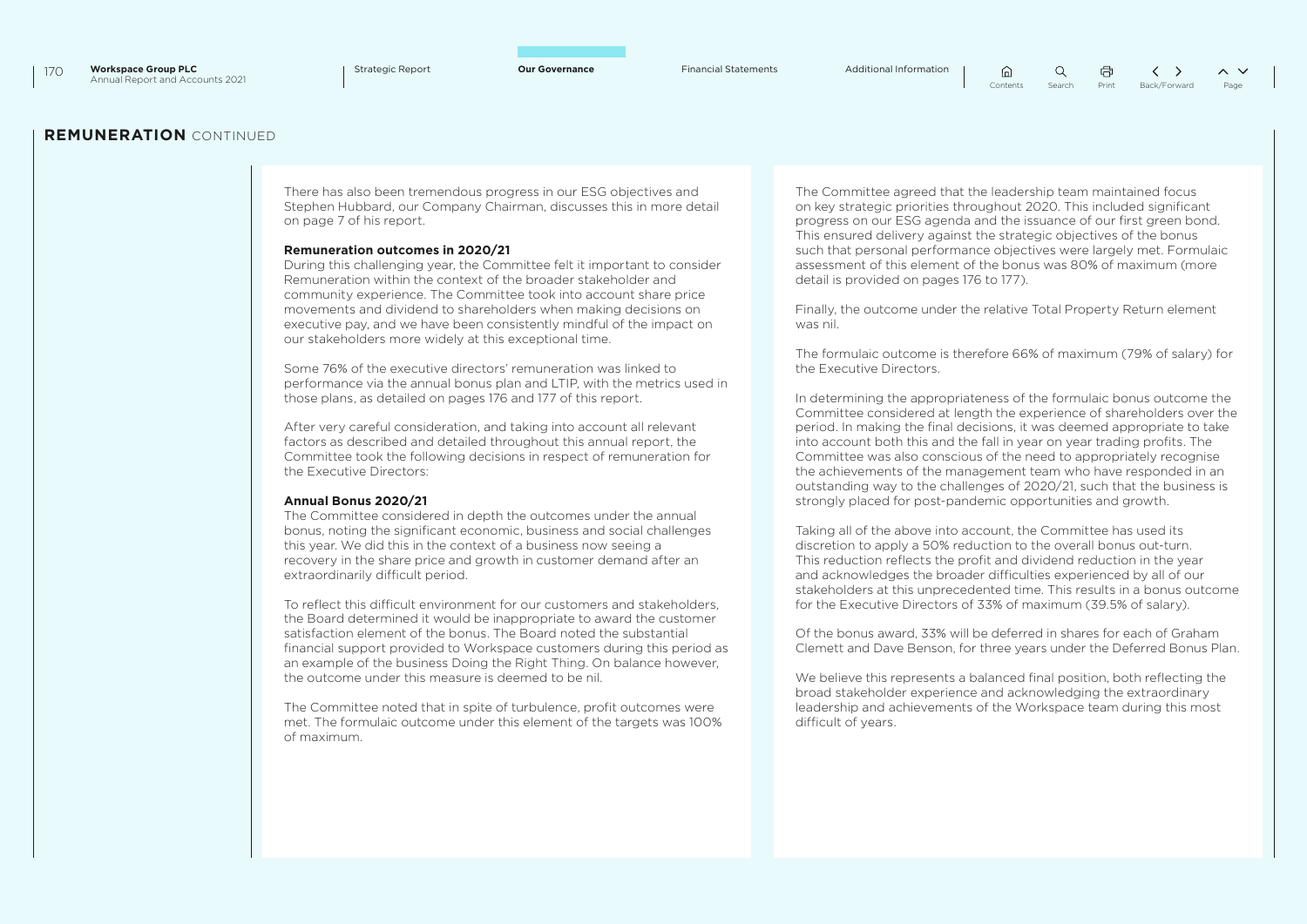$\bigcap$  $\Omega$ 量 Contents Search Print Back/Forward Page

### **REMUNERATION** CONTINUED

### **Vesting of 2018 LTIP**

The LTIP award granted to Graham Clemett in 2018 was subject to performance conditions measured over the three financial years to 31 March 2021. The vesting of 50% of this award was subject to Total Shareholder Return (TSR) performance relative to FTSE 350 real estate companies, with the remaining 50% subject to Total Property Return (TPR) versus IPD Benchmark. Having tested the performance conditions, none of the 2018 LTIP will vest.

### **2021 Remuneration**

#### Base Salary

Executive Directors will receive a basic salary increase of 2%, in line with the level awarded to the wider workforce, and will take effect on 1 April 2021. This is in line with the Remuneration Policy commitment that salaries will normally only increase in line with the wider workforce.

#### **Bonus**

Targets for the annual bonus are set at the beginning of the year. The measures of the bonus for the financial year ended 2021 can be found on page 173.

#### 2021 LTIP

For our 2021 LTIP award, due to be granted in June, the Committee has decided to retain the same performance conditions and targets and to use the share price immediately prior to the date of grant to determine the number of shares awarded. The Committee considered the grant level in the context of share price movements and the risk of windfall gains, but given the limited difference in share price since the last grant, decided that no adjustment was warranted on this basis. As with previous awards, a performance underpin applies to this award which allows the committee to reduce vesting if performance is inconsistent with the overall performance of the business, individual performance or wider considerations.

#### **Employee Remuneration**

*'Alignment with wider workforce considerations and approach to fairness.'*

In recognition of their hard work in this difficult year, the average salary increase for employees was 2%. In addition, the vast majority of employees also received bonus awards.

#### **Remuneration Committee Evaluation**

This year's evaluation was externally facilitated. It was concluded that the Committee continued to operate well, with further details provided on page 146.

Through this report we seek to communicate clearly the importance of a strategic remuneration approach in delivering high performance at Workspace, not just in relation to leadership, but also with regard to broader employee pay and performance. Strong alignment between stakeholders is important to us in delivering a structure that drives long term success for management and shareholders alike. I hope that the following Report provides this clarity and demonstrates our commitment to the highest standards of governance and transparency in this area.

#### **Looking forward**

There continues to be a strategic focus on ESG. This year we committed to becoming a net zero carbon business by 2030 and published our pathway to achieving this goal in line with the our approved Science Based Targets and a commitment to drive down emissions of both operational and embodied carbon. We also published a green finance framework during the year and successfully raised £300m through a green bond to support our green projects. We will be looking to integrate our ESG strategy and priorities, more fully, into our variable remuneration framework going forward.

Finally, I want to thank you for your ongoing support in this challenging year.

**Suzi Williams** Chair of the Remuneration Committee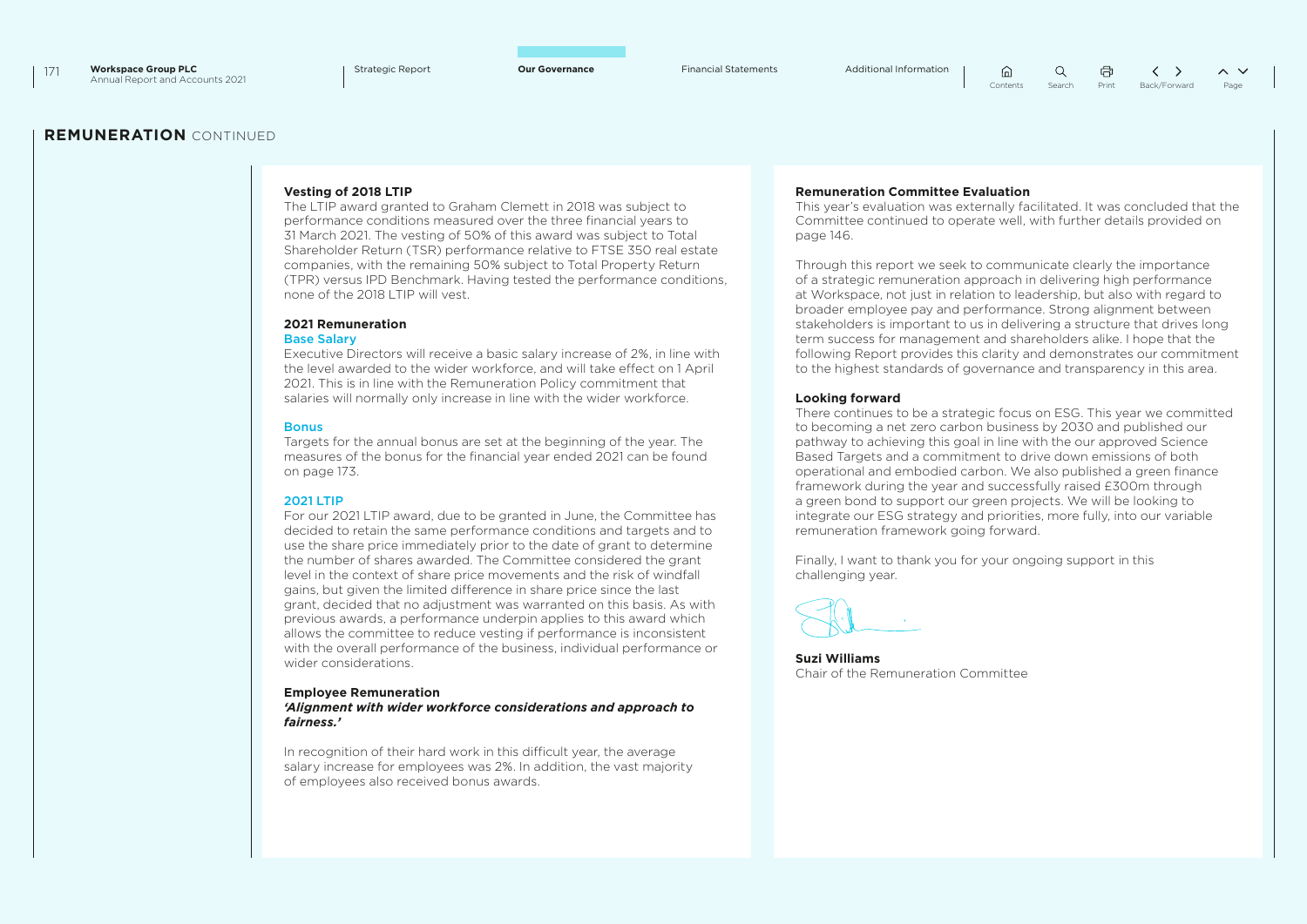

## **The work of the Remuneration Committee**

We met as a Committee 8 times during the year. We believe it is important that the Committee keeps up-to-date on an ongoing basis during the year to enable timely discussions where business decisions may affect remuneration.

## Summary of Committee's activities during the year

### **Committee governance:**

- Received an update on current executive pay environment.
- Considered the incentive operating guidelines for Executive Board Directors.
- Received the results of the internal performance evaluation of the Remuneration Committee.
- Agreed updates to Committee Terms of Reference.
- Approved the Directors' Remuneration Report for 2020/21.
- Reviewed the operation of Policy in 2019/20.
- Received an update on Investment Association principles and other investor body guidelines.

### **Remuneration framework for employees:**

- Received an update on TSR performance for 2018, 2019 and 2020 LTIP awards.
- Review of wider workforce remuneration arrangements and employment conditions throughout the Company to ensure that they support the Company's purpose.
- Received an update from Stephen Hubbard, as the designated Non-Executive Director for Employee Engagement, who, during the year, talked with a wide range of employees to listen to their views on a wide range of matters.

### **Committee Performance Evaluation**

– The external evaluation of the Board and its committees was concluded in March 2021. Further details can be found on page 146. No significant issues were identified.

### **Executive and senior management remuneration framework:**

- Reviewed the shareholding guidelines for Executive Board **Directors**
- Executive Directors' remuneration review.
- Annual bonus outcomes for 2019/20.
- Setting of performance metrics and targets for 2020/21. – Reviewed the vesting criteria for the 2017 LTIP.
- Proposed awards under the 2020 Long Term Incentive Plan.
- Considered the impact of Covid-19 on remuneration outcomes.
- Monitoring and assessing targets for 2020/21.

### **Support for the Committee**

During the year, we sought internal support from the CEO, whose attendance at Committee meetings was by invitation from the Chairman, to advise on specific questions raised by the Committee and on matters relating to the performance and remuneration of the senior management team. The Company Secretary attended each meeting as Secretary to the Committee. No Director was present for any discussions that related directly to their own remuneration.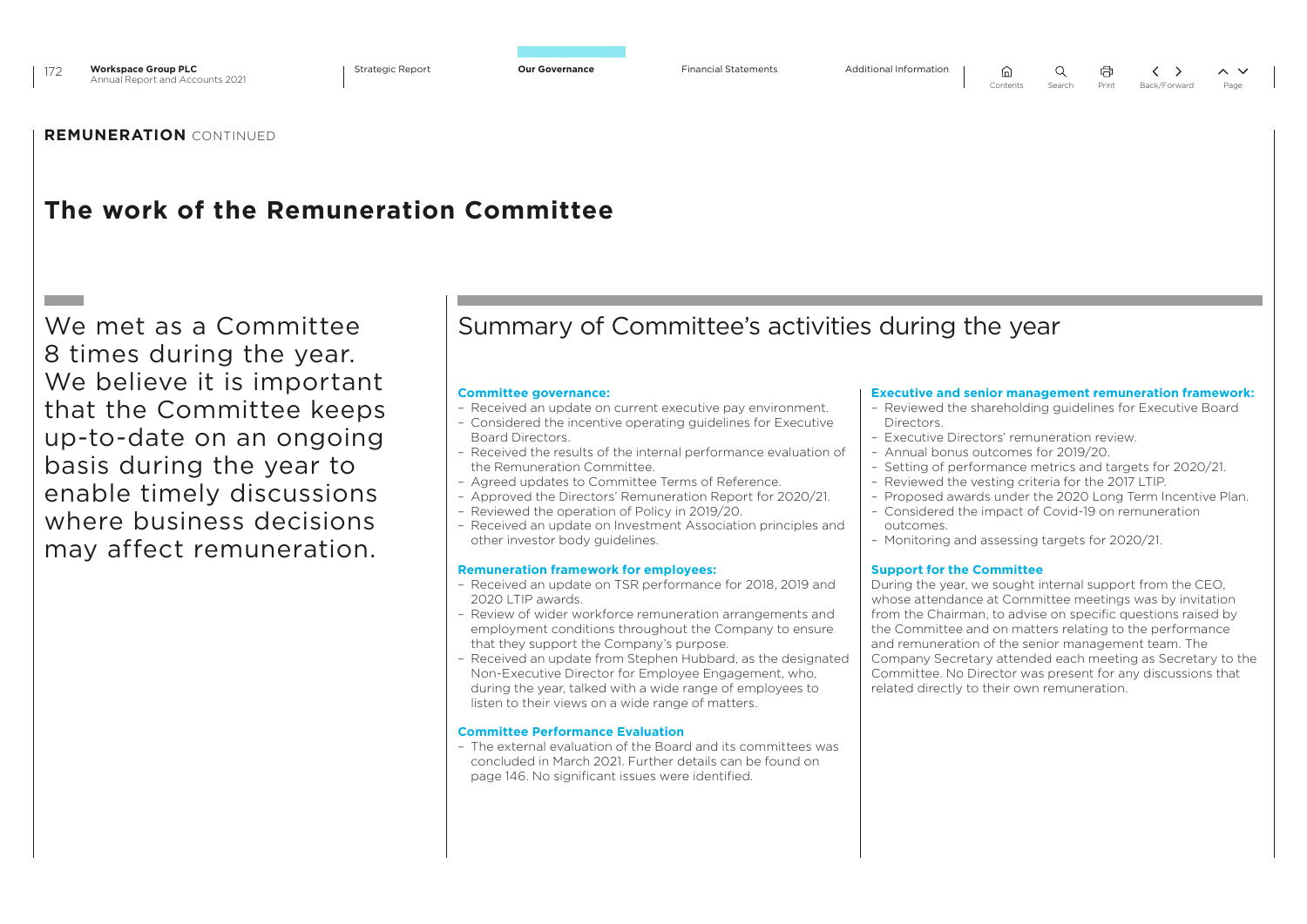



## **Remuneration at a glance**

We focus our incentives on supporting the right behaviours with all staff working in the best interests of the Company and all stakeholders.

#### **REMUNERATION KEY**

- **Base salary**
- Ċ  **Pension**
- **Benefits**
- **Annual bonus**
- **LTIP**

### **THE FIXED AND VARIABLE COMPONENTS OF WORKSPACE EXECUTIVE REMUNERATION**

## Base salary

Reflecting market value of the role and an individual's experience, performance and contribution.

## Pension

Market competitive pensions.

## **Benefits** Market competitive benefits.

#### **FIXED COMPONENTS OF EXECUTIVE PAY VARIABLE COMPONENTS OF EXECUTIVE PAY**

## Annual bonus

Reinforcing and rewarding delivery of annual strategic business priorities, based on performance measures relating to both Company and individual performance.

 $\widehat{m}$ 

|                                                     | % of salary |
|-----------------------------------------------------|-------------|
| Trading profit after interest                       | 60%         |
| Total Property Return (TPR)<br>Versus IPD Benchmark | 24%         |
| Customer satisfaction                               | 12%         |
| Personal performance                                | 24%         |
| Total                                               | 120%        |

## Long Term Incentive Plan (LTIP)

Rewarding and aligning to the delivery of sustained long-term sector outperformance and aligning the interests of participants with those of shareholders.

| Total                                                                      |                 |
|----------------------------------------------------------------------------|-----------------|
| Total Property Return (TPR), versus IPD<br>Benchmark                       | 50%             |
| Total Shareholder Return (TSR), relative<br>to FTSE 350 property companies | 50 <sub>%</sub> |
|                                                                            | % of award      |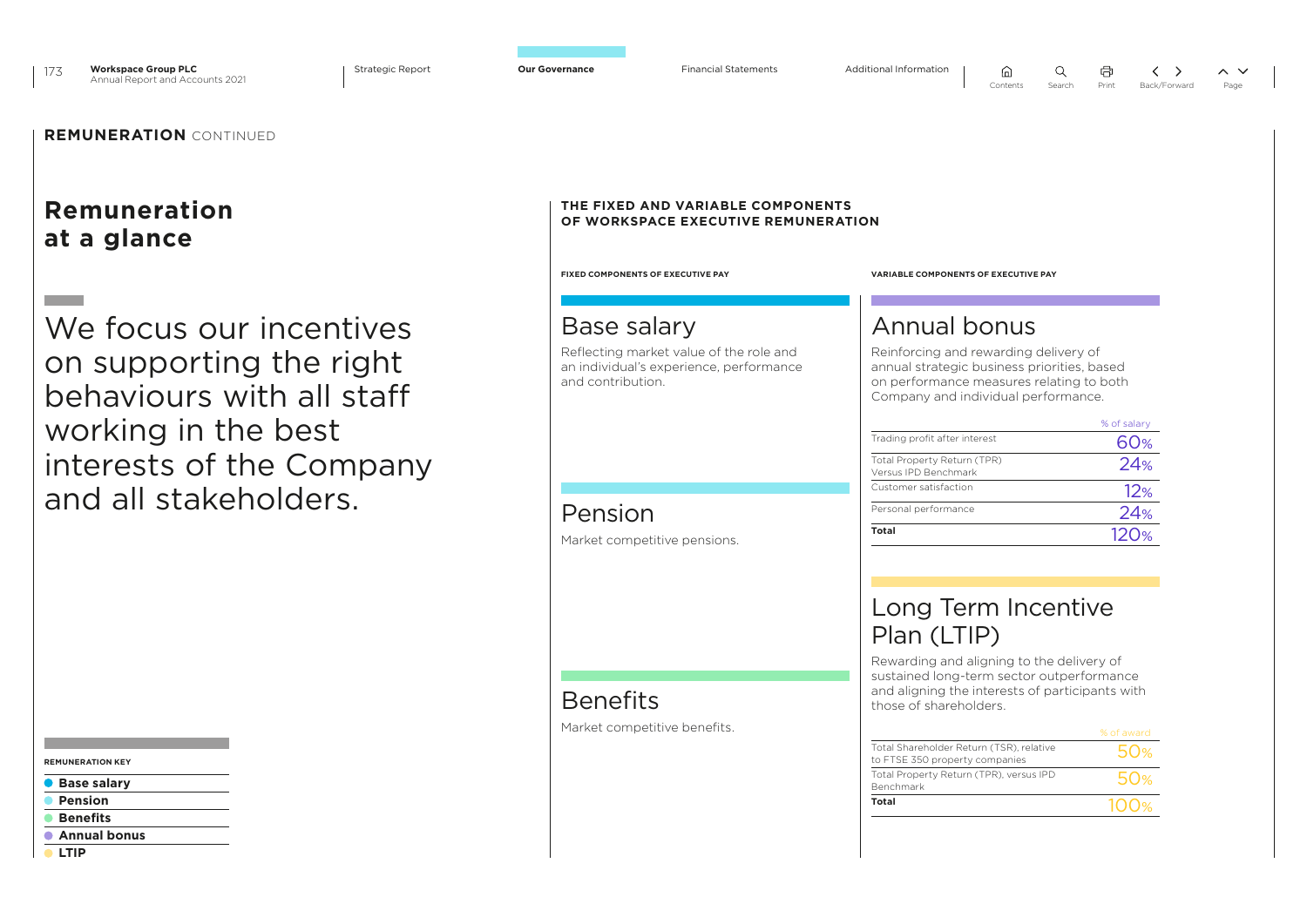8

 $\cap$  $\alpha$ 量  $\langle \rangle$  $\sim$   $\vee$ Contents Search Print Back/Forward Page

## **REMUNERATION** CONTINUED **REMUNERATION AT A GLANCE** CONTINUED

## Rewards at all levels

Workspace's key objectives are reflected in remuneration arrangements operating at all levels within the Company.

All staff in the Company are eligible to participate in the Company's bonus scheme, all-employee share schemes, pension scheme, life assurance arrangements and medical insurance benefits.

Additionally, all employees participate in an annual bonus plan. All members of the Executive Committee and some senior staff are eligible to participate in the Company's LTIP. During the year, we extended LTIP participation to a wider group of employees to further reinforce the strong performance culture. Executive Committee members are also required to adhere to the Company's shareholding guidelines.

When making remuneration decisions for the Executive Directors, the Committee considers pay and employment conditions elsewhere in the Group. The Committee receives regular updates from the Executive Directors on employee feedback. The Committee also monitors bonus payout and share award data. The diagram to the right demonstrates how Workspace's key objectives are reflected consistently in plans operating at all levels within the Company.

### **THE FOLLOWING DIAGRAM DEMONSTRATES HOW WORKSPACE'S PLANS OPERATE AT ALL LEVELS WITHIN THE COMPANY.**

Number of people this applies to as at 31 March 2021

## **EXECUTIVE COMMITTEE**

#### **Relevant elements of pay:**

- **C** Fixed SAYE and SIP
	- Annual bonus
	- LTIP

 $\bullet$ 

 $\bullet$ 

**Shareholding guidelines for** Executive Directors Supports alignment of Executive's interest with shareholders

### **EXECUTIVE COMMITTEE & CERTAIN EMPLOYEES**

## **Relevant elements of pay:**

- Fixed
- SAYE and SIP Annual bonus
- LTIP
- Reinforces delivery of long-term sector outperformance

### **ALL EMPLOYEES**

## **Relevant elements of pay:**

#### Annual bonus

All employees participate in annual bonuses. Opportunities and performance conditions are tailored to reflect an individual's role and responsibilities.

### SAYE and SIP

Encourages employee engagement and reinforces our strong performance culture. Enables all employees to share in the long-term success of the Group and aligns participants with shareholder interests.

### Fixed

Salaries are set to reflect market value of the role and aid recruitment and retention. All employees are eligible for a 2:1 match on employee pension contributions of 3% or 5% of salary and receive a combination of benefits relevant for their role.

223

45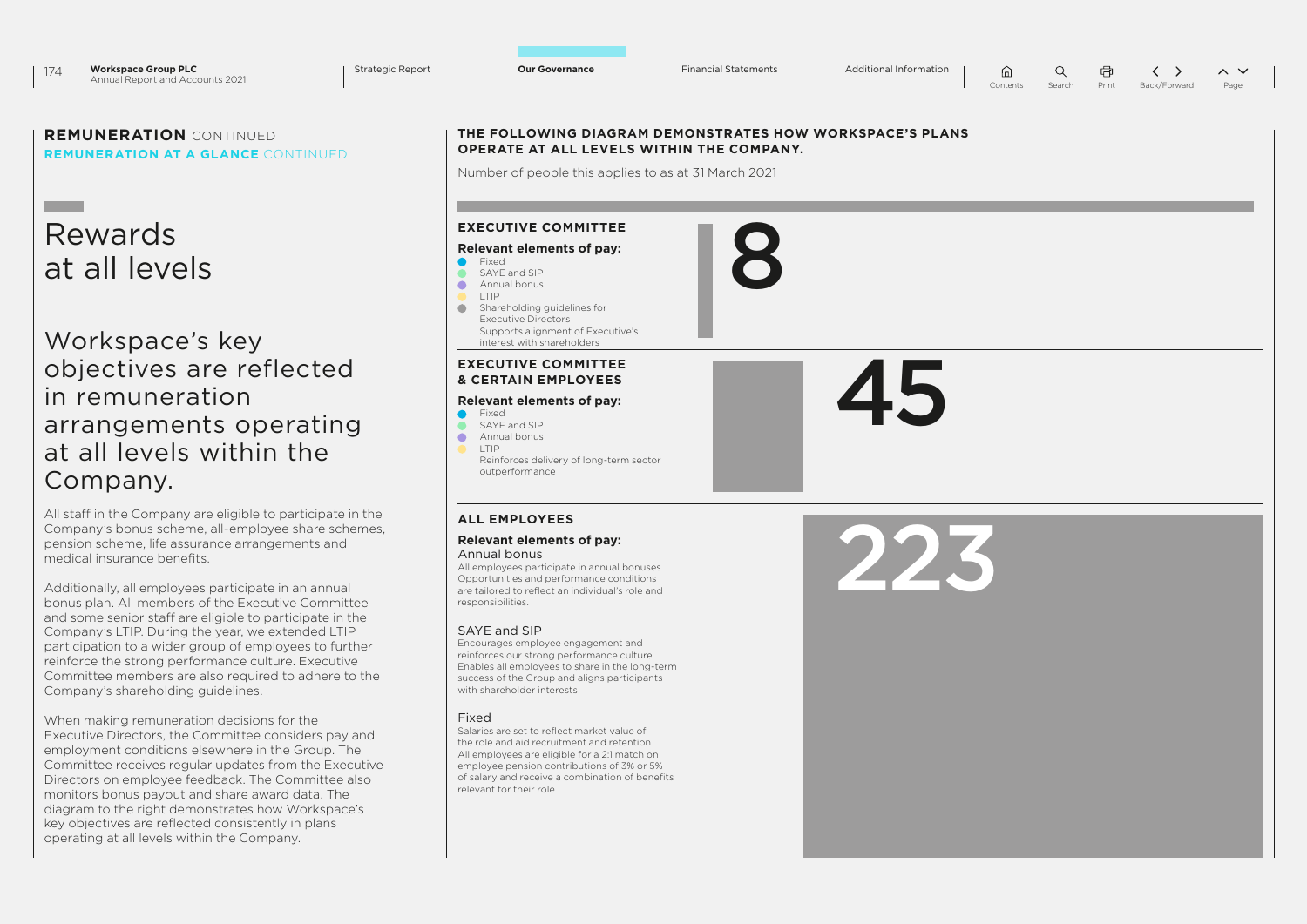

ি∩

 $\Omega$ 

### **REMUNERATION** CONTINUED **REMUNERATION AT A GLANCE** CONTINUED

## How the variable components of executive remuneration align to our strategy

#### **ANNUAL BONUS LTIP LINK TO STRATEGY** Operational excellence **LINK TO STRATEGY** Operational excellence **LINK TO STRATEGY** Customer-led growth Operational excellence **LINK TO STRATEGY** Customer-led growth Operational excellence Doing the Right Thing **LINK TO STRATEGY** Customer-led growth **LINK TO STRATEGY** Doing the Right Thing **Link to strategy** The component measures provide a good balance of rewarding against the three pillars of our strategy: – Customer-led growth – Operational excellence – Doing the Right Thing which are the foundations of Workspace's future growth. Some measures support some pillars more than others, as indicated by the pillar or pillars noted under each measure. Measures shown as % of salary **Link to strategy** The balance of the two measures is well aligned to our strategy of driving income growth and enhancing shareholder value over the longer term. Measures shown as % of award  $24$ Total Property Return (TPR) % versus IPD Benchmark 50 50% Total Property Return (TPR), % versus IPD Benchmark 60 Trading profit after interest **Strategy**<br>
The balance of the two<br>
The balance of the two<br>
measures is well aligned to<br>
our strategy of driving income<br>
shareholder value over the<br>
longer term. Total Shareholder Return (TSR), relative % to FTSE 350 property companies **12** Customer satisfaction % 24 Personal performance %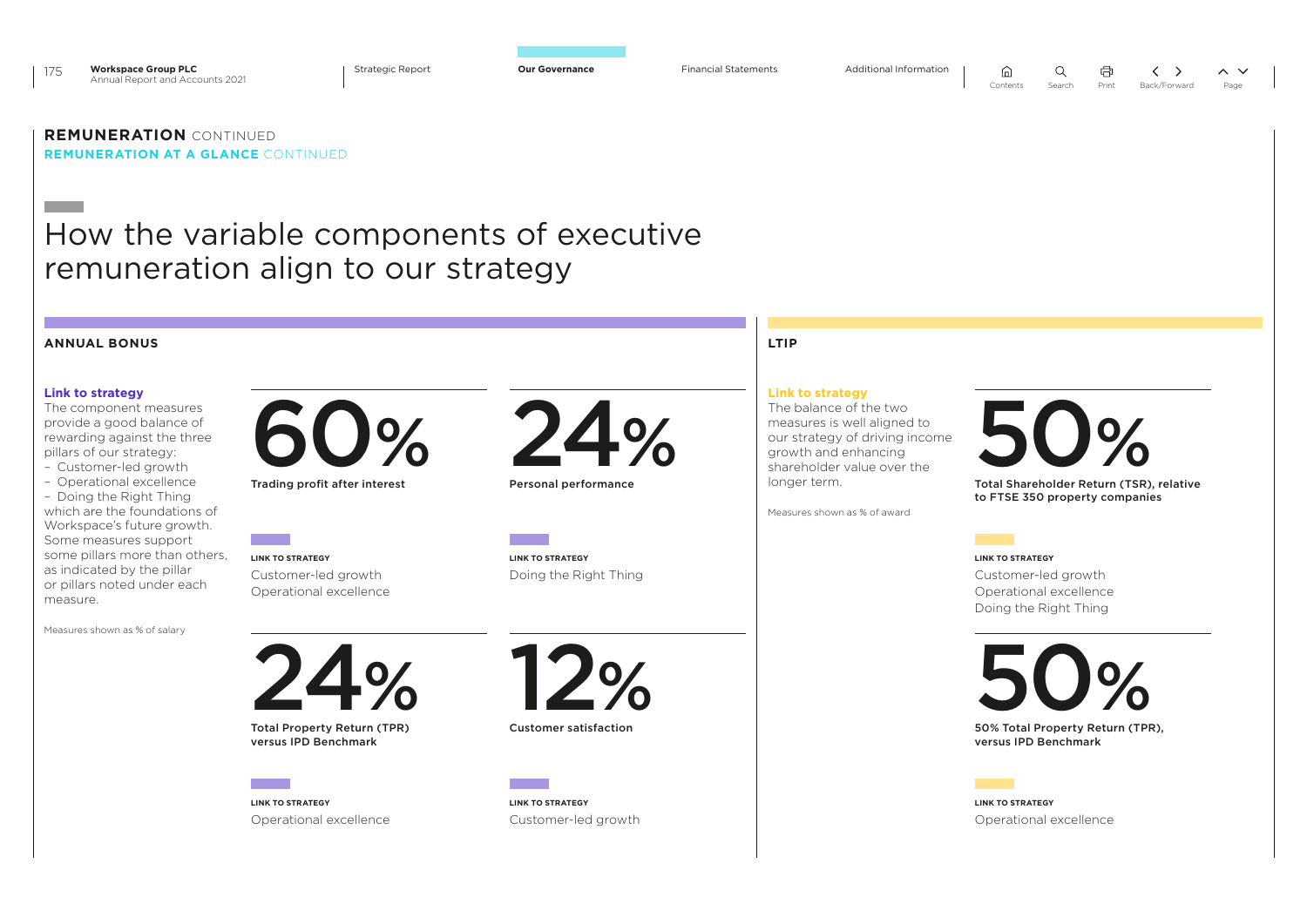| <b>Workspace Group PLC</b><br>176<br>Annual Report and Accounts 2021       | <b>Strategic Report</b> | <b>Our Governance</b>                                                    |                                                       | <b>Financial Statements</b>                                                                     | Additional Information             | Q<br>⋒<br>Contents<br>Search | a<br>くゝ<br>Print<br>Back/Forward    | $\sim$ $\sim$<br>Page |
|----------------------------------------------------------------------------|-------------------------|--------------------------------------------------------------------------|-------------------------------------------------------|-------------------------------------------------------------------------------------------------|------------------------------------|------------------------------|-------------------------------------|-----------------------|
| <b>REMUNERATION CONTINUED</b><br><b>REMUNERATION AT A GLANCE CONTINUED</b> |                         |                                                                          |                                                       |                                                                                                 |                                    |                              |                                     |                       |
| <b>Graham Clemett</b><br><b>CHIEF EXECUTIVE OFFICER</b>                    |                         |                                                                          |                                                       | <b>SINGLE FIGURE</b><br>FOR 2020/21 (£000)                                                      |                                    |                              |                                     | E764.4                |
| FIXED COMPONENTS OF EXECUTIVE PAY                                          |                         | VARIABLE COMPONENTS OF EXECUTIVE PAY                                     |                                                       |                                                                                                 |                                    |                              |                                     |                       |
| <b>BASE SALARY:</b>                                                        |                         |                                                                          | OUTCOMES UNDER THE 2020/21 ANNUAL BONUS               |                                                                                                 |                                    |                              |                                     |                       |
| £494,090                                                                   |                         |                                                                          | THRESHOLD<br>(0% PAYABLE)                             | MAXIMUM<br>(100% PAYABLE)                                                                       | FORMULAIC OUTCOME<br>(% OF SALARY) |                              | CEO ACTUAL<br>£000                  |                       |
|                                                                            |                         | <b>TRADING PROFIT</b><br><b>AFTER INTEREST</b>                           | £34.6M                                                | £38.6M<br>ACTUAL: £38.7M                                                                        | 60%                                | 60%                          | £296.4                              |                       |
|                                                                            |                         | TOTAL PROPERTY RETURN                                                    | <b>BENCHMARK</b>                                      | <b>BENCHMARK +2%</b>                                                                            | <b>O%</b>                          | 24%                          | £O                                  |                       |
|                                                                            |                         |                                                                          |                                                       | <b>ACTUAL: BENCHMARK -3.78%</b>                                                                 |                                    |                              |                                     |                       |
|                                                                            |                         | <b>CUSTOMER SATISFACTION'</b>                                            | 72%                                                   | 80%                                                                                             | 0%                                 | 12%                          | £O                                  |                       |
| <b>PENSION:</b>                                                            |                         | PERSONAL PERFORMANCE                                                     | 0%                                                    | <b>ACTUAL: N/A</b><br><b>MAX: 100%</b>                                                          |                                    |                              |                                     |                       |
| £49,410                                                                    |                         |                                                                          |                                                       | ACTUAL: 80%                                                                                     | 19%                                | 24%                          | £93.8                               |                       |
|                                                                            |                         | <b>SUBTOTAL</b>                                                          |                                                       |                                                                                                 | 79%                                | 120%                         | £390.2                              |                       |
|                                                                            |                         |                                                                          | <b>DISCRETIONARY 50% REDUCTION APPLIED TO OUTTURN</b> |                                                                                                 |                                    |                              | £195.1                              |                       |
|                                                                            |                         | <b>BONUS OUTTURN</b>                                                     |                                                       |                                                                                                 |                                    |                              | £195.1                              |                       |
| <b>BENEFITS:</b>                                                           |                         |                                                                          |                                                       | OUTCOMES UNDER THE 2018 LTIP PERFORMANCE MEASURES OVER THE PERIOD 1 APRIL 2018 TO 31 MARCH 2021 |                                    |                              |                                     |                       |
| £21,449                                                                    |                         |                                                                          | THRESHOLD                                             |                                                                                                 | MAXIMUM OUTCOME                    |                              | CEO                                 |                       |
|                                                                            |                         | <b>TOTAL SHAREHOLDER</b>                                                 | (0% PAYABLE)<br><b>MEDIAN</b>                         | (100% PAYABLE)<br><b>UPPER QUARTILE</b>                                                         | (% OF AWARD)                       |                              | ACTUAL £000                         |                       |
| More information on page 178                                               |                         | <b>RETURN (TSR) RELATIVE</b><br>TO FTSE 350 PROPERTY<br><b>COMPANIES</b> |                                                       | <b>ACTUAL: 37TH PERCENTILE</b>                                                                  | <b>O%</b>                          | 50%                          | $E$ O<br>OF WHICH SHARE PRICE: £NIL |                       |
|                                                                            |                         | TOTAL PROPERTY RETURN<br>(TPR) VERSUS IPD                                | <b>MEDIAN</b>                                         | <b>UPPER QUARTILE</b>                                                                           | <b>O%</b>                          | 50%                          | £Ο                                  |                       |
|                                                                            |                         |                                                                          |                                                       | <b>ACTUAL: 43RD PERCENTILE</b>                                                                  |                                    |                              | DIVIDEND EQUIVALENT OF £NIL         |                       |
|                                                                            |                         | <b>TOTAL</b>                                                             |                                                       |                                                                                                 | <b>O%</b>                          | 100%                         | £O                                  |                       |

1. Further details can be found on page 170.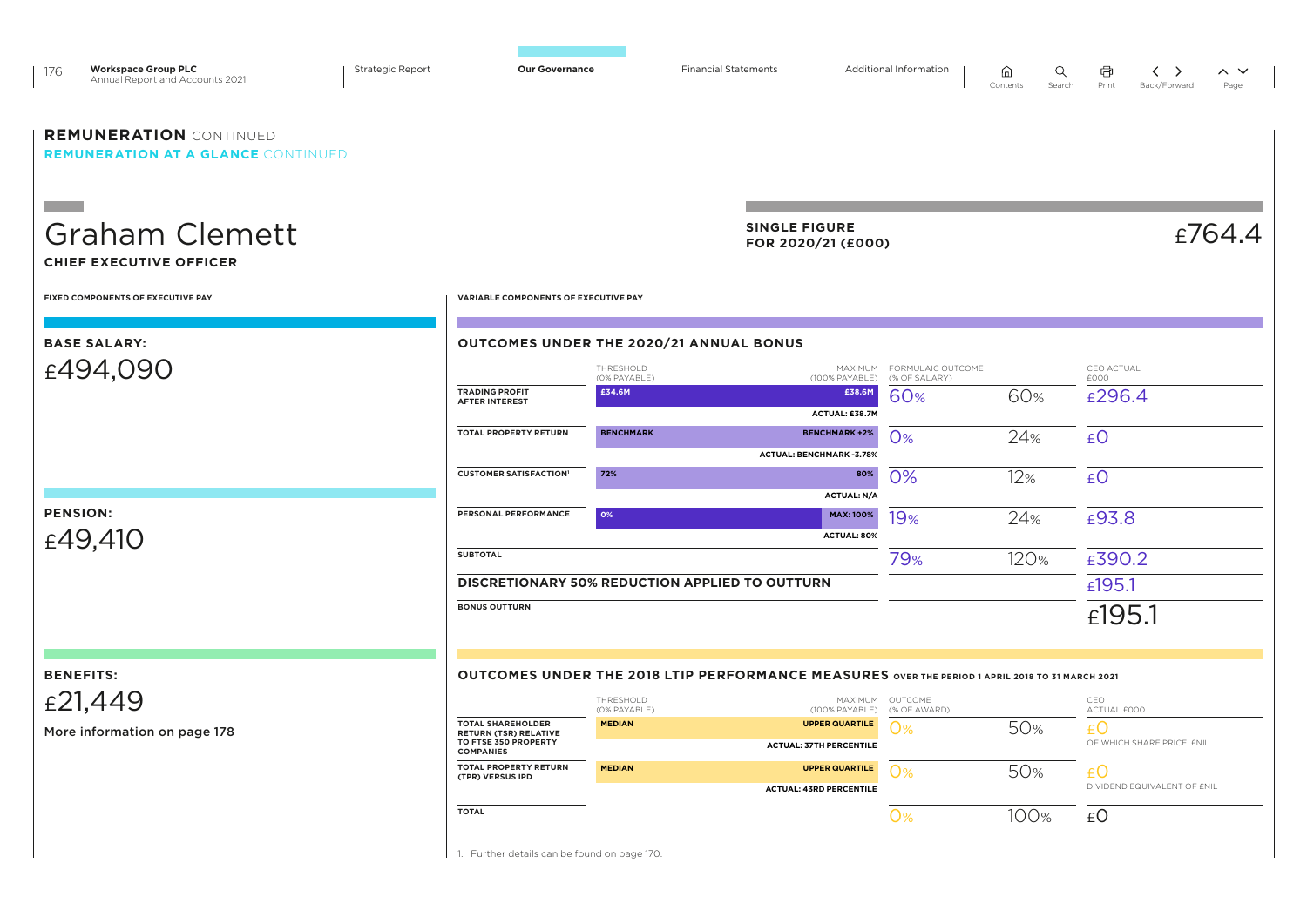| <b>Workspace Group PLC</b><br>177<br>Annual Report and Accounts 2021       | Strategic Report | <b>Our Governance</b>                          |                           | <b>Financial Statements</b>                    |                                                  | Additional Information                     | Q<br>⋒<br>Contents<br>Search | Ö<br>Print         | くゝ<br>Back/Forward | $\sim$ $\sim$<br>Page |
|----------------------------------------------------------------------------|------------------|------------------------------------------------|---------------------------|------------------------------------------------|--------------------------------------------------|--------------------------------------------|------------------------------|--------------------|--------------------|-----------------------|
| <b>REMUNERATION CONTINUED</b><br><b>REMUNERATION AT A GLANCE CONTINUED</b> |                  |                                                |                           |                                                |                                                  |                                            |                              |                    |                    |                       |
| <b>The Company</b><br>Dave Benson                                          |                  |                                                |                           | <b>SINGLE FIGURE</b>                           | FOR 2020/21 (£000)                               |                                            |                              |                    |                    | £499.8                |
| <b>CHIEF FINANCIAL OFFICER</b><br>FIXED COMPONENTS OF EXECUTIVE PAY        |                  | VARIABLE COMPONENTS OF EXECUTIVE PAY           |                           |                                                |                                                  |                                            |                              |                    |                    |                       |
| <b>BASE SALARY:</b>                                                        |                  | OUTCOMES UNDER THE 2020/21 ANNUAL BONUS        |                           |                                                |                                                  |                                            |                              |                    |                    |                       |
| £340,000                                                                   |                  |                                                | THRESHOLD<br>(0% PAYABLE) |                                                | (100% PAYABLE)                                   | MAXIMUM FORMULAIC OUTCOME<br>(% OF SALARY) |                              | CFO<br>ACTUAL £000 |                    |                       |
|                                                                            |                  | <b>TRADING PROFIT</b><br><b>AFTER INTEREST</b> | £34.6M                    |                                                | £38.6M<br>ACTUAL: £38.7M                         | 60%                                        | 60%                          | £204.0             |                    |                       |
|                                                                            |                  | <b>TOTAL PROPERTY RETURN</b>                   | <b>BENCHMARK</b>          |                                                | <b>BENCHMARK +2%</b><br>ACTUAL: BENCHMARK -3.78% | <b>O%</b>                                  | 24%                          | £0                 |                    |                       |
|                                                                            |                  | <b>CUSTOMER SATISFACTION'</b>                  | 72%                       |                                                | 80%<br><b>ACTUAL: N/A</b>                        | 0%                                         | 12%                          | £O                 |                    |                       |
| <b>PENSION:</b><br>£17,973                                                 |                  | PERSONAL PERFORMANCE                           | 0%                        |                                                | <b>MAX: 100%</b><br><b>ACTUAL: 80%</b>           | 19%                                        | 24%                          | £64.6              |                    |                       |
|                                                                            |                  | <b>SUBTOTAL</b>                                |                           |                                                |                                                  | 79%                                        | 120%                         | £268.6             |                    |                       |
|                                                                            |                  |                                                |                           | DISCRETIONARY 50% REDUCTION APPLIED TO OUTTURN |                                                  |                                            |                              | E134.3             |                    |                       |
|                                                                            |                  | <b>BONUS OUTTURN</b>                           |                           |                                                |                                                  |                                            |                              | £134.3             |                    |                       |
|                                                                            |                  |                                                |                           |                                                |                                                  |                                            |                              |                    |                    |                       |
| <b>BENEFITS:</b>                                                           |                  |                                                |                           |                                                |                                                  |                                            |                              |                    |                    |                       |
| £O                                                                         |                  |                                                |                           |                                                |                                                  |                                            |                              |                    |                    |                       |
|                                                                            |                  |                                                |                           |                                                |                                                  |                                            |                              |                    |                    |                       |
|                                                                            |                  |                                                |                           |                                                |                                                  |                                            |                              |                    |                    |                       |
|                                                                            |                  |                                                |                           |                                                |                                                  |                                            |                              |                    |                    |                       |
|                                                                            |                  |                                                |                           |                                                |                                                  |                                            |                              |                    |                    |                       |
|                                                                            |                  |                                                |                           |                                                |                                                  |                                            |                              |                    |                    |                       |
|                                                                            |                  | 1. Further details can be found on page 170.   |                           |                                                |                                                  |                                            |                              |                    |                    |                       |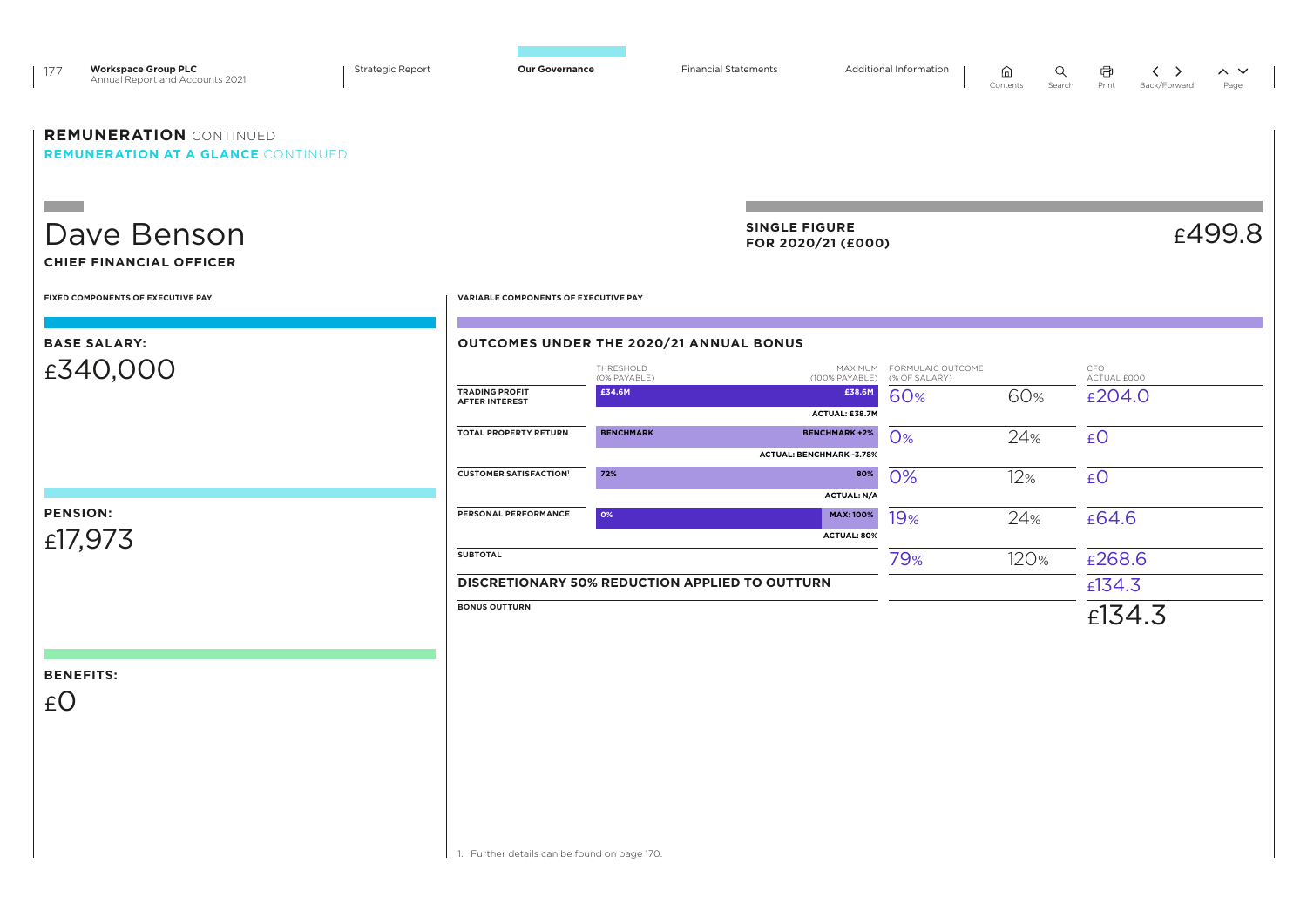| <b>Workspace Group PLC</b><br>178<br>Annual Report and Accounts 2021                                       | <b>Strategic Report</b>                                                                                                                                                                                                                                                                                                                                                   | <b>Our Governance</b><br><b>Financial Statements</b>                                                       | Additional Information<br>⋒<br>Contents                                    | Q<br>╯<br>⇒<br>$\sim$ $\sim$<br>Search<br>Print<br>Back/Forward<br>Page               |
|------------------------------------------------------------------------------------------------------------|---------------------------------------------------------------------------------------------------------------------------------------------------------------------------------------------------------------------------------------------------------------------------------------------------------------------------------------------------------------------------|------------------------------------------------------------------------------------------------------------|----------------------------------------------------------------------------|---------------------------------------------------------------------------------------|
| <b>REMUNERATION CONTINUED</b>                                                                              |                                                                                                                                                                                                                                                                                                                                                                           |                                                                                                            |                                                                            |                                                                                       |
| <b>Our Remuneration Policy</b>                                                                             |                                                                                                                                                                                                                                                                                                                                                                           |                                                                                                            |                                                                            |                                                                                       |
| 2021/22.                                                                                                   | In this section we provide a summary of the key elements of the Remuneration Policy for Executive Directors approved by Shareholders at our 2020<br>AGM on 9 July. In addition, we have set out how the Policy was operated in 2020/21 (which was as intended) and how it is intended to be operated in<br>You can find the full Policy at www.workspace.co.uk/investors. |                                                                                                            |                                                                            |                                                                                       |
| <b>REMUNERATION POLICY TABLE</b>                                                                           | The table below describes the Policy in relation to the components of remuneration for Executive Board Directors.                                                                                                                                                                                                                                                         |                                                                                                            |                                                                            |                                                                                       |
| <b>FIXED COMPONENTS OF EXECUTIVE PAY</b><br>PURPOSE AND LINK TO STRATEGY                                   | <b>OPERATION</b>                                                                                                                                                                                                                                                                                                                                                          | <b>OPPORTUNITY</b>                                                                                         | OPERATION IN THE YEAR ENDED<br>31 MARCH 2021 (2020/21)                     | OPERATION IN THE YEAR ENDING<br>31 MARCH 2022 (2021/22)                               |
| Base salary                                                                                                | Salaries are normally reviewed annually. Salary<br>levels take account of:                                                                                                                                                                                                                                                                                                | Increases are applied in line with the outcome<br>of the review. There is no prescribed maximum.           | <b>Graham Clemett (CEO)</b><br>£494,090                                    | <b>Graham Clemett (CEO)</b><br>£503,970                                               |
| To reflect market value of<br>the role and an individual's<br>experience, performance and<br>contribution. | - Role, performance and experience.<br>- Business performance and the external<br>economic environment.<br>- Salary levels for similar roles at relevant<br>comparators.<br>- Salary increases across the Group.                                                                                                                                                          | Increases for Executive Board Directors will<br>typically be in line with those of the wider<br>workforce. | Dave Benson (CFO)<br>£340.000                                              | (effective 1 April 2021)<br>Dave Benson (CFO)<br>£346.800<br>(effective 1 April 2021) |
| Pension                                                                                                    | Directors participate in a defined contribution<br>pension scheme or may receive a cash                                                                                                                                                                                                                                                                                   | Up to 10% of salary.                                                                                       | <b>Graham Clemett (CEO)</b><br>10% of salary.                              | Dave Benson's contribution<br>will increase to 10% of salary                          |
| To provide market<br>competitive pensions.                                                                 | allowance in lieu of pension contribution.                                                                                                                                                                                                                                                                                                                                | For individuals with less than a year's service<br>with Workspace, this will be 6% of salary.              | Dave Benson (CFO)<br>6% of salary.                                         | to reflect one year's service.<br>in line with our Policy.                            |
| <b>Benefits</b>                                                                                            | Benefits typically include car allowance, private<br>health insurance, and death in service cover.<br>Where appropriate, other benefits may be                                                                                                                                                                                                                            | Benefits may vary by role and individual<br>circumstance, and are reviewed periodically.                   | Includes car allowance.<br>private health insurance and<br>other benefits. | No change.                                                                            |
| To provide market<br>competitive benefits.                                                                 | offered including, but not limited to, allowances<br>for relocation. In addition, Directors are eligible<br>to participate in all-employee share plans.                                                                                                                                                                                                                   | There is no overall maximum.<br>Include car allowance, private health insurance                            |                                                                            |                                                                                       |

and other benefits.

currently the SAYE and Share Incentive Plan.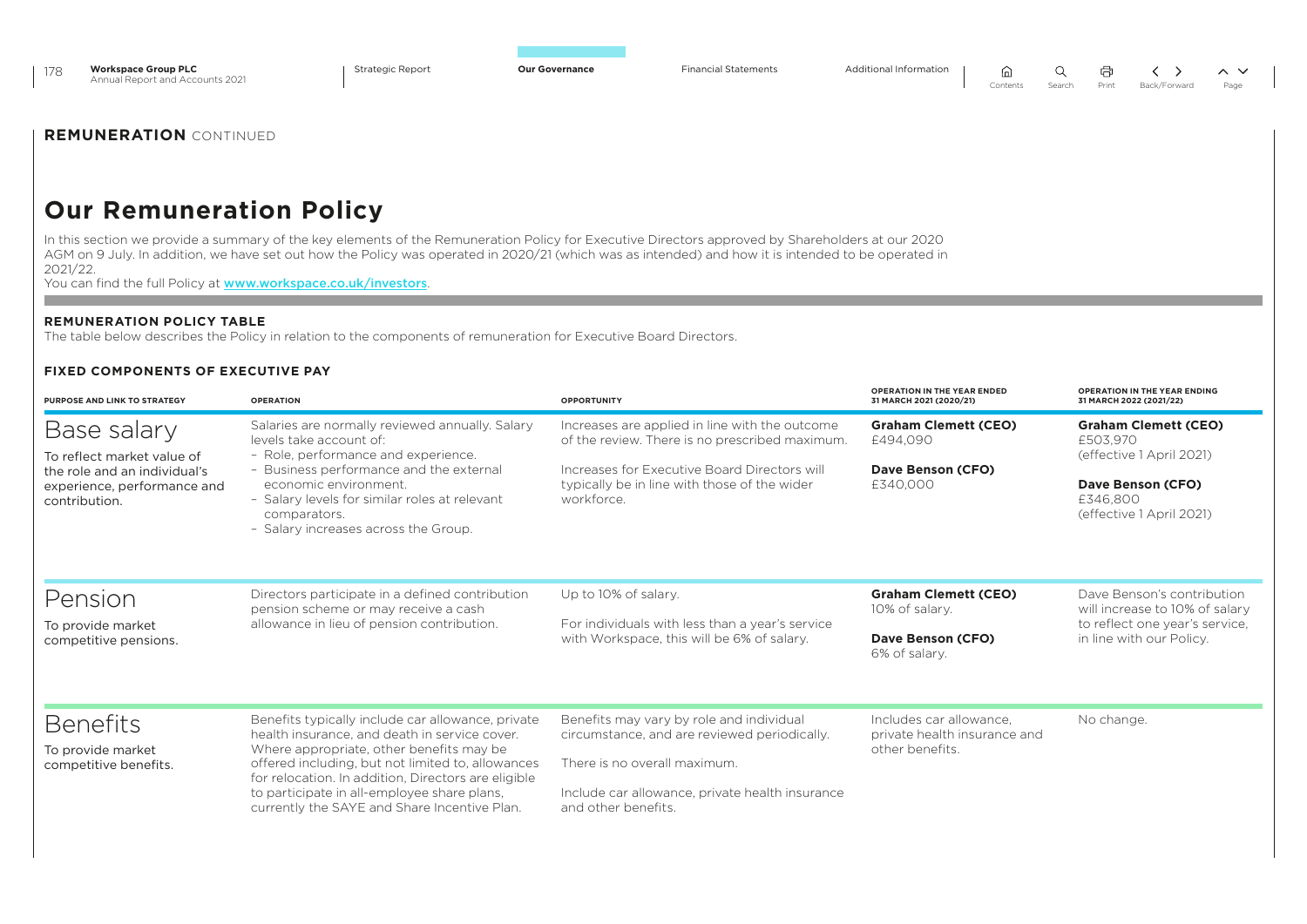| 179 | <b>Workspace Group PLC</b><br>Annual Report and Accounts 2021 | <b>Strategic Report</b> | <b>Our Governance</b> | <b>Financial Statements</b> | Additional Information | A.<br>Contents | Search | 一月<br>Print | Back/Forward | $\wedge$ $\vee$<br>Page |
|-----|---------------------------------------------------------------|-------------------------|-----------------------|-----------------------------|------------------------|----------------|--------|-------------|--------------|-------------------------|
|     | <b>REMUNERATION</b> CONTINUED                                 |                         |                       |                             |                        |                |        |             |              |                         |

### *OUR REMUNERATION POLICY CONTINUED*

### **REMUNERATION POLICY TABLE** CONTINUED

### **VARIABLE COMPONENTS OF EXECUTIVE PAY**

| <b>PURPOSE AND LINK TO STRATEGY</b>                                                                                          | <b>OPERATION</b>                                                                                                                                                                                                                                                                                                                       | <b>OPPORTUNITY</b>                                                                     | <b>PERFORMANCE METRICS</b>                                                                                                                                                                                                                                                                                                                    | <b>OPERATION IN THE YEAR ENDED</b><br>31 MARCH 2021 (2020/21)                                                                                                                                                                                                              | <b>OPERATION IN THE YEAR ENDING</b><br>31 MARCH 2022 (2021/22)                                                                                                                                                                                                                                                                                                                      |
|------------------------------------------------------------------------------------------------------------------------------|----------------------------------------------------------------------------------------------------------------------------------------------------------------------------------------------------------------------------------------------------------------------------------------------------------------------------------------|----------------------------------------------------------------------------------------|-----------------------------------------------------------------------------------------------------------------------------------------------------------------------------------------------------------------------------------------------------------------------------------------------------------------------------------------------|----------------------------------------------------------------------------------------------------------------------------------------------------------------------------------------------------------------------------------------------------------------------------|-------------------------------------------------------------------------------------------------------------------------------------------------------------------------------------------------------------------------------------------------------------------------------------------------------------------------------------------------------------------------------------|
| Annual bonus<br>To reinforce and reward<br>delivery of annual strategic                                                      | A portion of the annual bonus<br>is deferred into shares for a<br>period of three years. The<br>deferral is 33% of bonus                                                                                                                                                                                                               | The maximum bonus potential<br>for Executive Board Directors<br>is 120% of salary p.a. | Performance is measured<br>relative to financial.<br>operational, strategic and<br>individual objectives in                                                                                                                                                                                                                                   | <b>MAXIMUM OPPORTUNITY:</b><br><b>Graham Clemett (CEO)</b><br>Up to 120% of salary.                                                                                                                                                                                        | <b>MAXIMUM OPPORTUNITY:</b><br><b>Graham Clemett (CEO)</b><br>Up to 120% of salary.                                                                                                                                                                                                                                                                                                 |
| business priorities, based<br>on performance measures                                                                        | earned.                                                                                                                                                                                                                                                                                                                                |                                                                                        | the year aligned with the<br>Company's strategic plan.                                                                                                                                                                                                                                                                                        | Dave Benson (CFO)<br>Up to 120% of salary.                                                                                                                                                                                                                                 | Dave Benson (CFO)<br>Up to 120% of salary.                                                                                                                                                                                                                                                                                                                                          |
| relating to both Group and<br>individual performance.<br>Bonus deferral provides<br>alignment with Shareholder<br>interests. | Dividend equivalents may be<br>accrued on deferred shares.<br>The Committee may apply<br>malus and clawback in<br>circumstances of gross<br>misconduct, material<br>misstatement of the Group's<br>results, an error in calculation.<br>serious reputational damage,<br>and corporate failure up to<br>the end of the deferral period. |                                                                                        | Performance measures and<br>weightings are reviewed each<br>year to ensure they remain<br>appropriate and reinforce the<br>business strategy. At least<br>60% of the total bonus will be<br>based on financial measures.<br>Bonus awards are at the<br>Committee's discretion and<br>the Committee will consider<br>the Company's performance | - Trading profit (60%).<br>- Total Property Return (TPR)<br>(24%)<br>- Customer satisfaction (12%).<br>- Personal performance<br>(24%)<br><b>EXECUTIVE DIRECTORS AWARDED</b><br><b>BONUSES OF:</b><br><b>Graham Clemett (CEO)</b><br>39.5% of salary.<br>Dave Benson (CFO) | - No change to type of<br>performance conditions or<br>the respective weighting or<br>maximum bonus potential.<br>- The Committee is of the<br>opinion that, given the<br>commercial sensitivity<br>arising in relation to the<br>detailed financial targets<br>used for the annual bonus.<br>discussing precise targets<br>for the Annual Bonus plan<br>in advance would not be in |
|                                                                                                                              |                                                                                                                                                                                                                                                                                                                                        |                                                                                        | in the round. The Committee<br>may override the formulaic<br>bonus outcome within the<br>limits of the plan where it<br>believes the outcome is not<br>reflective of performance,<br>to ensure fairness to both<br>shareholders and participants.                                                                                             | 39.5% of salary.<br>Deferral of 33% of bonus<br>earned.<br>A discretionary 50% reduction<br>was applied to the formulaic<br>outturn.<br>See pages 187 to 190 for<br>further details on outcomes.                                                                           | shareholder interests.<br>- Actual targets, performance<br>achieved and awards made<br>will be published at the<br>end of the financial year<br>so Shareholders can fully<br>assess the basis for any<br>pay-outs under the annual<br>bonus.                                                                                                                                        |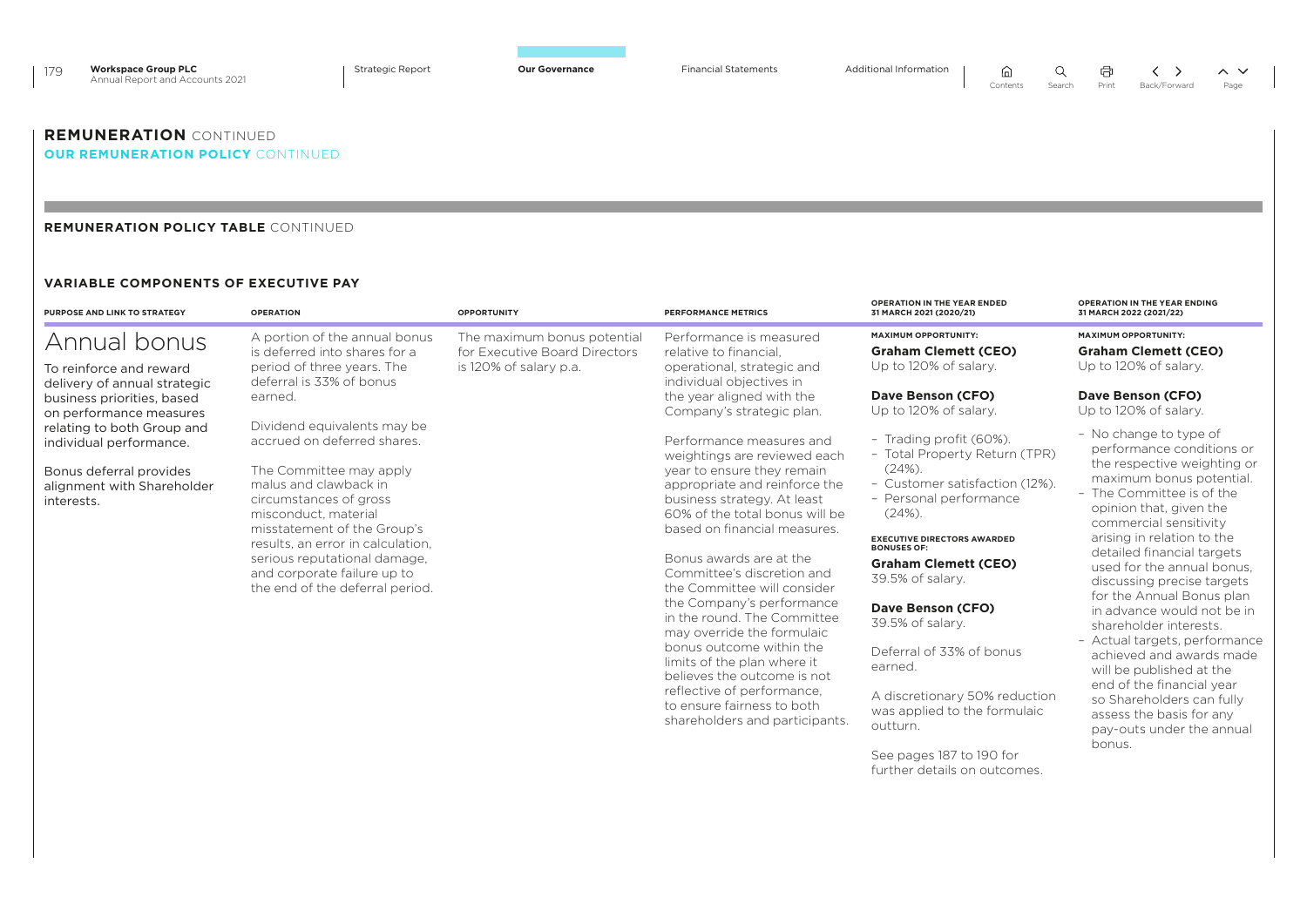| 180 | <b>Workspace Group PLC</b><br>Annual Report and Accounts 2021 | <b>Strategic Report</b> | <b>Our Governance</b> | <b>Financial Statements</b> | <b>Additional Information</b> | ⋒<br>Contents | Search | 中<br>Print | Back/Forward | $\sim$ $\sim$<br>Page |
|-----|---------------------------------------------------------------|-------------------------|-----------------------|-----------------------------|-------------------------------|---------------|--------|------------|--------------|-----------------------|
|     | <b>REMUNERATION</b> CONTINUED                                 |                         |                       |                             |                               |               |        |            |              |                       |

## **OUR REMUNERATION POLICY** CONTINUED

### **REMUNERATION POLICY TABLE** CONTINUED

### **VARIABLE COMPONENTS OF EXECUTIVE PAY** CONTINUED

| PURPOSE AND LINK TO STRATEGY                                                                                                                                                                                     | <b>OPERATION</b>                                                                                                                                                                                                                                                                                                                                                                                                                                                                                                                                                                                                                                                     | <b>OPPORTUNITY</b>                                                                                                                                                                                                                                                                                                                                                           | <b>PERFORMANCE METRICS</b>                                                                                                                                                                                                                                                                                                                                                                                                                                                                                                                                                                    | <b>OPERATION IN THE YEAR ENDED</b><br>31 MARCH 2021 (2020/21)                                                                                                                                                                                                                                                                                                                                                  | <b>OPERATION IN THE YEAR ENDING</b><br>31 MARCH 2022 (2021/22)                                                                                                                                    |
|------------------------------------------------------------------------------------------------------------------------------------------------------------------------------------------------------------------|----------------------------------------------------------------------------------------------------------------------------------------------------------------------------------------------------------------------------------------------------------------------------------------------------------------------------------------------------------------------------------------------------------------------------------------------------------------------------------------------------------------------------------------------------------------------------------------------------------------------------------------------------------------------|------------------------------------------------------------------------------------------------------------------------------------------------------------------------------------------------------------------------------------------------------------------------------------------------------------------------------------------------------------------------------|-----------------------------------------------------------------------------------------------------------------------------------------------------------------------------------------------------------------------------------------------------------------------------------------------------------------------------------------------------------------------------------------------------------------------------------------------------------------------------------------------------------------------------------------------------------------------------------------------|----------------------------------------------------------------------------------------------------------------------------------------------------------------------------------------------------------------------------------------------------------------------------------------------------------------------------------------------------------------------------------------------------------------|---------------------------------------------------------------------------------------------------------------------------------------------------------------------------------------------------|
| Long Term<br>Incentive Plan<br>(LTIP)<br>To reward and align to the<br>delivery of sustained long-<br>term sector outperformance<br>and to align the interests of<br>participants with those of<br>Shareholders. | The Committee may<br>Normal maximum award of up<br>grant annual awards of<br>to 200% of salary per annum.<br>Performance Shares which<br>vest after three years, subject<br>An award of 300% of salary<br>to performance conditions.<br>per annum may be made in<br>Vested shares are subject to<br>exceptional circumstances.<br>a further two-year holding<br>period. The Committee has<br>discretion to apply malus<br>and clawback to awards<br>Circumstances as listed in<br>the Annual Bonus row above)<br>up to the end of the holding<br>period.<br>Dividend equivalents may be<br>accrued on shares in respect<br>of the performance and<br>holding period. |                                                                                                                                                                                                                                                                                                                                                                              | Awards will be based on a<br>combination of financial, share<br>price and strategic measures<br>aligned with the Company's<br>strategic plan.<br>A performance underpin<br>will apply which allows<br>the Committee to reduce<br>vesting if performance is<br>inconsistent with the overall<br>performance of the business.<br>The Committee may, in the<br>context of the underlying<br>business strategy, use<br>different measures and/or<br>vary the weightings of the<br>measures. The Committee<br>would consult with major<br>shareholders prior to making<br>any significant changes. | <b>GRANT SIZES FOR:</b><br><b>Graham Clemett (CEO)</b><br>200% of salary.<br>Dave Benson (CFO)<br>200% of salary.<br>PERFORMANCE CONDITIONS WERE:<br>- 50% Total Shareholder<br>Return (TSR) relative<br>to FTSE 350 property<br>companies.<br>- 50% Total Property Return<br>(TPR) versus IPD.<br>The 2018 LTIP vested in the<br>year at 0% of the award. See<br>page 191 for further details on<br>outcomes. | <b>GRANT SIZES FOR:</b><br><b>Graham Clemett (CEO)</b><br>200% of salary.<br>Dave Benson (CFO)<br>200% of salary.<br>No change to maximum<br>LTIP opportunities or the<br>performance conditions. |
| <b>PURPOSE AND LINK TO STRATEGY</b><br>Shareholding<br>requirement                                                                                                                                               | <b>OPERATION</b><br>year period.                                                                                                                                                                                                                                                                                                                                                                                                                                                                                                                                                                                                                                     | Shareholding guideline for Executive Directors of 200% of salary.<br>Post-cessation shareholding requirement of 200% of salary for two years post-departure. In the<br>event that a leaver has not met the relevant shareholding requirement at the point of cessation of<br>employment, they would be required to retain their full pre-cessation shareholding for the two- |                                                                                                                                                                                                                                                                                                                                                                                                                                                                                                                                                                                               | <b>CURRENT SHAREHOLDINGS*</b><br><b>CEO</b><br>208% of salary.<br><b>CFO</b><br>39% of salary.<br>Dave Benson respectively.                                                                                                                                                                                                                                                                                    | Based on a share price of £6.8176 being the average share price over the year to<br>31 March 2021 and salaries of £494,090 and £340,000 for Graham Clemett and                                    |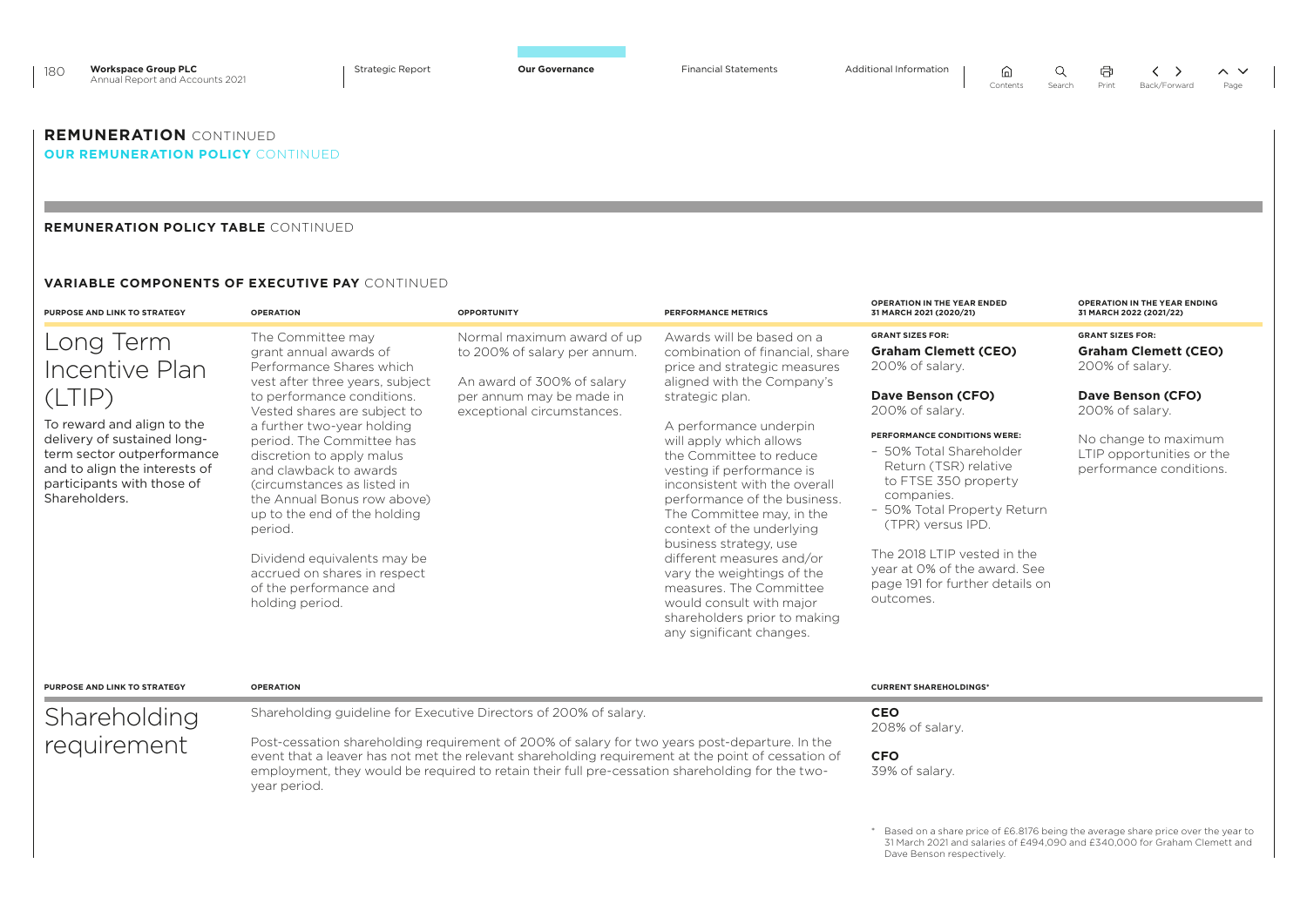| <b>Workspace Group PLC</b><br>181<br>Annual Report and Accounts 2021                                                                                                                                                                                                                                                                                                                                                                                                                                                                                                   | <b>Strategic Report</b>                                                                                                                                  | <b>Our Governance</b>                                                                                                                                                                                                                                                                                                                                                                                                        |       |       |       | <b>Financial Statements</b> |       | Additional Information                                                                                                                                   |         | (uj<br>Contents                                    | Print<br>Search                                                                                                                                                                                                                                                                                                                                                        | Back/Forward |       | $\sim~\vee$<br>Page |
|------------------------------------------------------------------------------------------------------------------------------------------------------------------------------------------------------------------------------------------------------------------------------------------------------------------------------------------------------------------------------------------------------------------------------------------------------------------------------------------------------------------------------------------------------------------------|----------------------------------------------------------------------------------------------------------------------------------------------------------|------------------------------------------------------------------------------------------------------------------------------------------------------------------------------------------------------------------------------------------------------------------------------------------------------------------------------------------------------------------------------------------------------------------------------|-------|-------|-------|-----------------------------|-------|----------------------------------------------------------------------------------------------------------------------------------------------------------|---------|----------------------------------------------------|------------------------------------------------------------------------------------------------------------------------------------------------------------------------------------------------------------------------------------------------------------------------------------------------------------------------------------------------------------------------|--------------|-------|---------------------|
| <b>REMUNERATION CONTINUED</b><br><b>OUR REMUNERATION POLICY CONTINUED</b>                                                                                                                                                                                                                                                                                                                                                                                                                                                                                              |                                                                                                                                                          |                                                                                                                                                                                                                                                                                                                                                                                                                              |       |       |       |                             |       |                                                                                                                                                          |         |                                                    |                                                                                                                                                                                                                                                                                                                                                                        |              |       |                     |
| Possible<br>payouts under<br>our Policy                                                                                                                                                                                                                                                                                                                                                                                                                                                                                                                                | SINGLE FIGURE SCENARIO<br>Graham Clemett, CEO                                                                                                            |                                                                                                                                                                                                                                                                                                                                                                                                                              |       |       |       |                             |       | <b>SINGLE FIGURE SCENARIO</b><br>Dave Benson, CFO                                                                                                        |         |                                                    |                                                                                                                                                                                                                                                                                                                                                                        |              |       |                     |
| Based on our Remuneration Policy approved<br>by shareholders in 2020, we set out to the right<br>scenarios for the potential remuneration to be<br>earned by our Executive Directors under the<br>Policy for various performance assumptions.<br>A high proportion of the Executive Board<br>Directors packages are made up of shares,<br>supporting the alignment of Executive pay<br>with the interests of our shareholders. The<br>increased value in remuneration from share<br>price appreciation is beneficial for both<br>Executive Directors and shareholders. | ● Salary<br>• Pension<br><b>• Benefits</b><br>• Annual bonus<br>$\bullet$ LTIP<br>• Share price growth Impact of 50% share price appreciation over three | Salary as at 1 April 2021.<br>Current contribution rate of 10% of salary.<br>As provided in the single figure table on page 176.<br>Minimum - no bonus payable;<br><b>On-target</b> - 50% of maximum potential bonus;<br>Maximum - maximum potential bonus.<br><b>Minimum</b> - no LTIP vesting:<br><b>On-target</b> - 20% of maximum (threshold vesting);<br><b>Maximum</b> - maximum LTIP vesting.<br>years (on the LTIP). |       |       |       |                             |       | ● Salary<br>• Pension<br><b>• Benefits</b><br>• Annual bonus<br>$\bullet$ LTIP<br>• Share price growth Impact of 50% share price appreciation over three |         | Salary as at 1 April 2021.<br>years (on the LTIP). | Current contribution rate of 10% of salary.<br>As provided in the single figure table on page 177.<br>Minimum - no bonus payable;<br><b>On-target</b> - 50% of maximum potential bonus;<br><b>Maximum</b> - maximum potential bonus.<br>Minimum - no LTIP vesting:<br><b>On-target</b> - 20% of maximum (threshold vesting);<br><b>Maximum</b> - maximum LTIP vesting. |              |       |                     |
|                                                                                                                                                                                                                                                                                                                                                                                                                                                                                                                                                                        | £000S<br><b>FIXED PAY</b>                                                                                                                                | $\mathsf{o}$<br>500                                                                                                                                                                                                                                                                                                                                                                                                          | 1.000 | 1,500 | 2,000 | 2.500                       | 3.000 | £000S<br><b>FIXED PAY</b>                                                                                                                                | $\circ$ | 500                                                | 1.000                                                                                                                                                                                                                                                                                                                                                                  | 1.500        | 2,000 | 2,500               |
|                                                                                                                                                                                                                                                                                                                                                                                                                                                                                                                                                                        | <b>ON-TARGET</b><br>MAXIMUM<br>MAXIMUM WITH 50% SHARE<br>PRICE APPRECIATION                                                                              |                                                                                                                                                                                                                                                                                                                                                                                                                              |       |       |       |                             |       | <b>ON-TARGET</b><br>MAXIMUM<br>MAXIMUM WITH 50% SHARE<br>PRICE APPRECIATION                                                                              |         |                                                    |                                                                                                                                                                                                                                                                                                                                                                        |              |       |                     |
|                                                                                                                                                                                                                                                                                                                                                                                                                                                                                                                                                                        |                                                                                                                                                          |                                                                                                                                                                                                                                                                                                                                                                                                                              |       |       |       |                             |       |                                                                                                                                                          |         |                                                    |                                                                                                                                                                                                                                                                                                                                                                        |              |       |                     |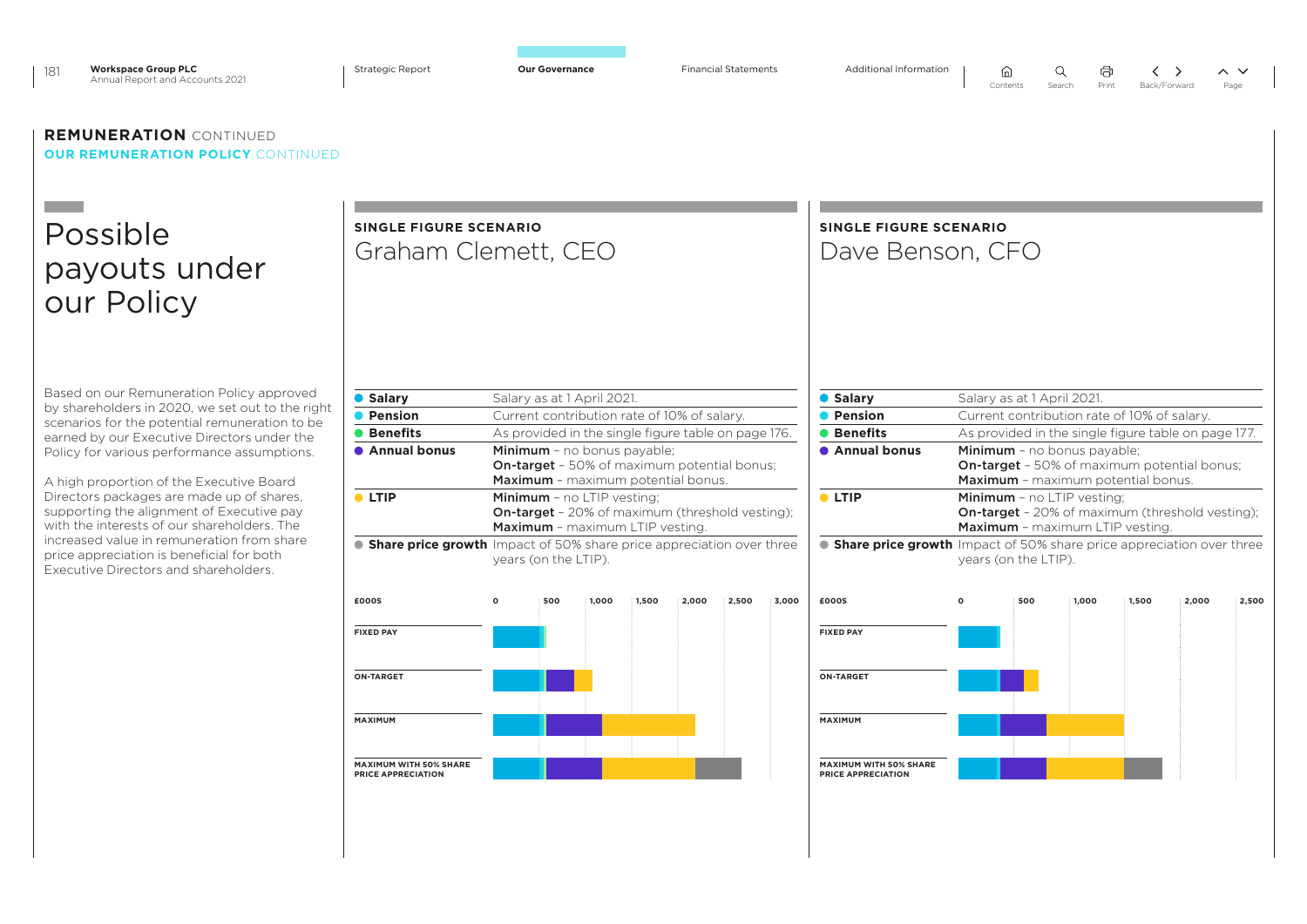

 $\cap$ 

 $Q$ 

 $\sim$   $\sim$ 

## **REMUNERATION** CONTINUED

## **Annual report on remuneration**

## What we paid our Directors in 2020/21

|                                             | <b>COMPARED TO OUR PEERS</b>                                                                                                                                                                                                                                                                          | <b>TOTAL TARGET COMPENSATION</b> |                                                                                        |                                                                                                                                                                                                           | <b>OUR SHAREHOLDING REQUIREMENTS</b>                                                                                                                                                                                                      |                                                                                                                                                                                                                                                                                            |
|---------------------------------------------|-------------------------------------------------------------------------------------------------------------------------------------------------------------------------------------------------------------------------------------------------------------------------------------------------------|----------------------------------|----------------------------------------------------------------------------------------|-----------------------------------------------------------------------------------------------------------------------------------------------------------------------------------------------------------|-------------------------------------------------------------------------------------------------------------------------------------------------------------------------------------------------------------------------------------------|--------------------------------------------------------------------------------------------------------------------------------------------------------------------------------------------------------------------------------------------------------------------------------------------|
|                                             | Chart A below shows the<br>relative position of target total<br>compensation for our Executive<br>Directors compared to our peers.<br>When we set the target total<br>compensation for the Executive<br>Directors, one of the factors<br>the Committee considers is<br>the competitive market for our |                                  | target performance against<br>market benchmark has been<br>achieved over recent years. | Executive Directors, which we<br>believe is the FTSE 250 and FTSE<br>350 Real Estate Sector, and the<br>size of the Company compared<br>to these peers. The Committee<br>has been pleased to report above | Our Executive Directors are<br>encouraged to hold a high<br>number of shares in order to align<br>their interests to those of the<br>Shareholders, and to encourage a<br>long-term view of the sustainable<br>performance of the Company. | As such, our Directors are<br>impacted by the share price over<br>the year in the same way as our<br>Shareholders.<br>Chart B below shows that, in the<br>year, the CEO met his minimum<br>shareholding requirements. The<br>CFO joined in April 2020 and is<br>building his shareholding. |
| <b>CHART A (i)</b>                          |                                                                                                                                                                                                                                                                                                       |                                  |                                                                                        |                                                                                                                                                                                                           | <b>CHART B</b>                                                                                                                                                                                                                            |                                                                                                                                                                                                                                                                                            |
| <b>FTSE 350</b>                             | <b>GRAHAM CLEMETT -</b><br><b>CHIEF EXECUTIVE OFFICER</b>                                                                                                                                                                                                                                             |                                  | $\left( \right)$                                                                       | <b>O</b> Positioning of total remuneration of the<br>Company relative to market benchmarks.                                                                                                               | <b>OUR SHAREHOLDING</b><br><b>REQUIREMENT HAS BEEN MET</b><br>CEO                                                                                                                                                                         | • Owned outright or vested.<br>● Unvested and not subject to performance<br>Subject to performance.                                                                                                                                                                                        |
| <b>REAL ESTATE</b><br><b>FTSE 250</b>       |                                                                                                                                                                                                                                                                                                       |                                  |                                                                                        |                                                                                                                                                                                                           |                                                                                                                                                                                                                                           |                                                                                                                                                                                                                                                                                            |
|                                             | <b>BOTTOM</b><br><b>QUARTILE</b>                                                                                                                                                                                                                                                                      | <b>THIRD</b><br><b>QUARTILE</b>  | <b>SECOND</b><br><b>QUARTILE</b>                                                       | <b>TOP</b><br><b>QUARTILE</b>                                                                                                                                                                             | CFO                                                                                                                                                                                                                                       |                                                                                                                                                                                                                                                                                            |
| <b>CHART A (ii)</b><br><b>DAVE BENSON -</b> | <b>CHIEF FINANCIAL OFFICER</b>                                                                                                                                                                                                                                                                        |                                  |                                                                                        |                                                                                                                                                                                                           | $%$ OF<br>100%<br>200%<br>0%<br>SAI ARY<br><b>MINIMUM</b><br>SHAREHOLDING<br><b>REQUIREMENT</b>                                                                                                                                           | 300%<br>400%<br>500%                                                                                                                                                                                                                                                                       |
| <b>FTSE 350</b><br><b>REAL ESTATE</b>       |                                                                                                                                                                                                                                                                                                       |                                  | ( )                                                                                    |                                                                                                                                                                                                           |                                                                                                                                                                                                                                           |                                                                                                                                                                                                                                                                                            |
| <b>FTSE 250</b>                             |                                                                                                                                                                                                                                                                                                       |                                  |                                                                                        |                                                                                                                                                                                                           |                                                                                                                                                                                                                                           | Based on a share price of £6.8176 being the average share price over the year to 31 March 2021<br>and salaries of £494,090 and £340,000 for Graham Clemett and Dave Benson respectively.                                                                                                   |

Source of data: Publicly available data in annual reports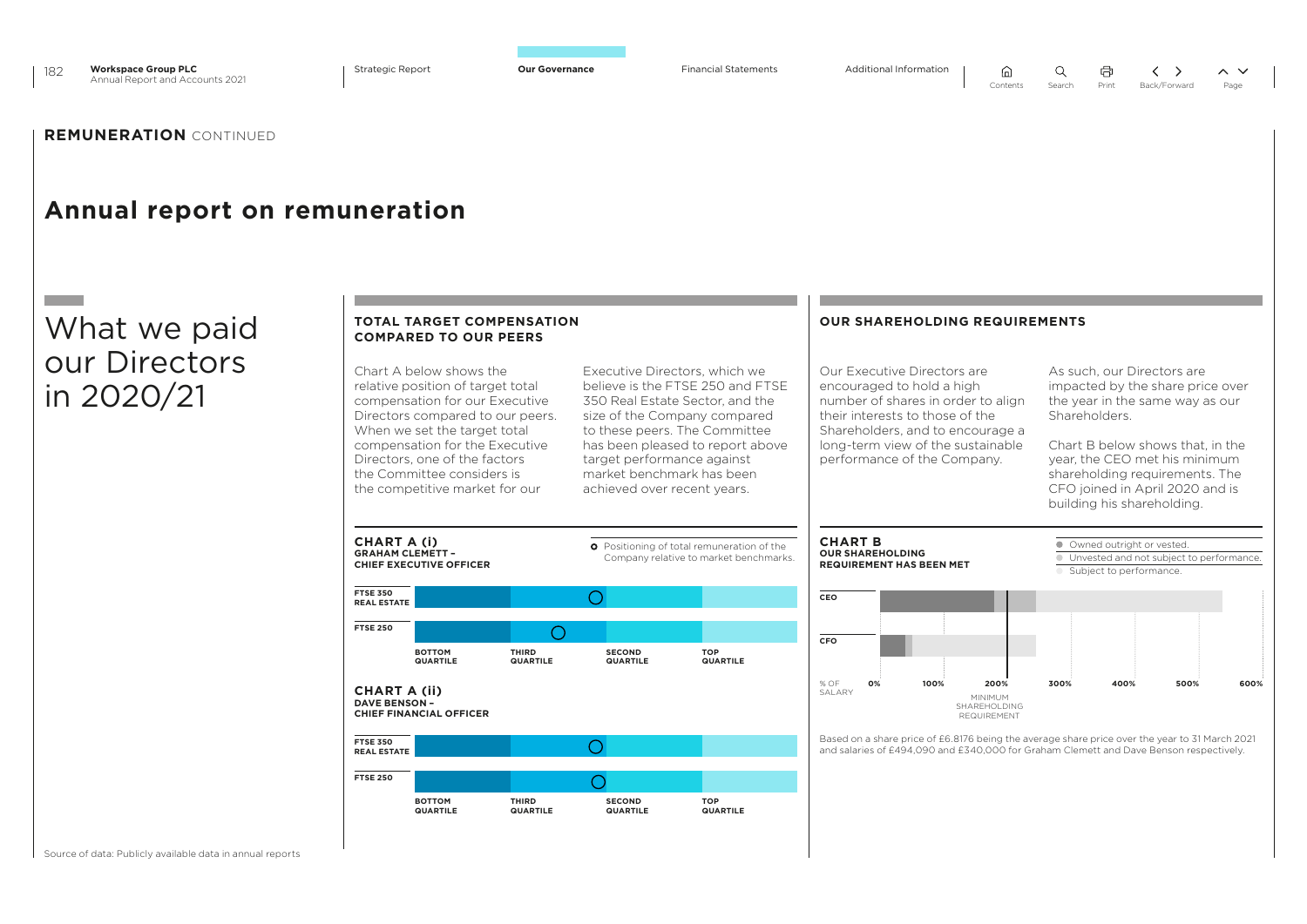Strategic Report **Our Governance** Financial Statements Additional Information

 $\bigcap$ 

 $\Omega$ 

### **REMUNERATION** CONTINUED **ANNUAL REPORT ON REMUNERATION** CONTINUED

## Our approach to fairness and wider workforce considerations

When making remuneration decisions for the Executive Board Directors, the Committee considers pay, policies and practices elsewhere in the Group.

We receive regular updates from the Executive Board Directors, and we monitor bonus payout and share award data.

In this section, we provide context to our Executive Board Director remuneration by explaining our employee policies and our approach to fairness, as well as the ratio of CEO pay to that of the wider workforce.

### **Communication and engagement with employees**

The Board are committed to an open dialogue with our employees over various decisions. This year, our Chairman, Stephen Hubbard, assumed the role of designated Non-Executive Director responsible for overseeing employee engagement. During the last financial year, employees have been informed about activities, performance and the Company's response to Covid-19 through staff briefings held by the CEO and other members of the Executive Team. Mr Hubbard also held three informal staff events during the year. Employees are kept informed about activities and performance

not only through these briefings but also by the circulation of corporate announcements and other relevant information to all staff, supplemented by updates on the intranet.

### **Share schemes**

Share schemes are a long-established and successful part of our total reward package, encouraging and supporting employee share ownership. In particular, all employees are invited to participate in the Company's Savings Related Share Option Scheme and the Share Incentive Plan.

### **Equal opportunities**

Workspace is committed to an active Fqual Opportunities Policy from recruitment and selection, through training and development and in performance reviews, promotion and remuneration. All decisions relating to employment practices are objective, free from bias and based solely upon work criteria and individual merit. We consider the needs of all employees, customers and the community.

We use everyone's talents and abilities, and we value diversity. The Company aims to make our promotion and recruitment practices fair and objective. We encourage continuous development and training, as well as the provision of equal opportunities and career development for employees. Further details of this are shown on pages 145 and 200.

### **Retirement benefits**

The Company provides pension benefits for the majority of its employees. The Company's commitment to pension contributions, consistent with the last year, ranges from 6% to 10% of an employee's salary.

The Pension Scheme is open to every employee in accordance with the new Government auto-enrolment rules.

## The year-on-year change in our Directors' remuneration

The table below sets out the changes year-onyear between our Director pay and average employee pay. As per our Policy, salary increases applied to Executive Directors will typically be in line with those of the wider workforce.

Table B below shows the percentage change in each Directors' remuneration, comprising salary/fees, taxable benefits and annual bonus, and comparable data for the average of employees within the Company. The comparator group is based on all employees (excluding Directors), normalised for joiners and leavers during the year. The average number of people employed by the Company during the year was 223 (2020: 232). All employees are eligible for consideration for an annual bonus.

### **TABLE B**

| Director<br>Fees<br><b>Executive directors</b> | benefits<br>$-15%$ | variable |
|------------------------------------------------|--------------------|----------|
|                                                |                    |          |
| Graham Clemett<br>9%                           |                    | -54%     |
| Dave Benson <sup>1</sup><br>n/a                | n/a                | n/a      |
| <b>Non-Executive directors</b>                 |                    |          |
| Stephen Hubbard <sup>2</sup><br>198%           | n/a                |          |
| Maria Moloney<br>$-4%$                         | n/a                |          |
| Chris Girling<br>0%                            | n/a                |          |
| Damon Russell<br>10%                           | n/a                |          |
| Suzi Williams<br>5%                            | n/a                |          |
| Rosie Shapland <sup>3</sup><br>n/a             | n/a                |          |
| Lesley-Ann Nash <sup>3</sup><br>n/a            | n/a                |          |
| Daniel Kitchen <sup>4</sup><br>0%              | n/a                |          |
| Ishbel Macpherson <sup>4</sup><br>0%           | n/a                |          |
| All other employees<br>5%                      | -5%                | $-5%$    |

1. Dave Benson joined the Board as Chief Financial Officer on 1 April 2020 therefore the year-on-year change in remuneration cannot be stated.

2. Stephen Hubbard was appointed as Chairman in July 2020. Please see page 194.

3. Rosie Shapland and Lesley-Ann Nash joined the Board as Non-Executive Directors on 6 November 2020 and 1 January 2021 respectively therefore the year-on-year change in remuneration cannot be stated.

4. Daniel Kitchen and Ishbel Macpherson stepped down from the Board on 9 July 2020 and 24 July 2020 respectively therefore the above information has been annualised as per their time in role.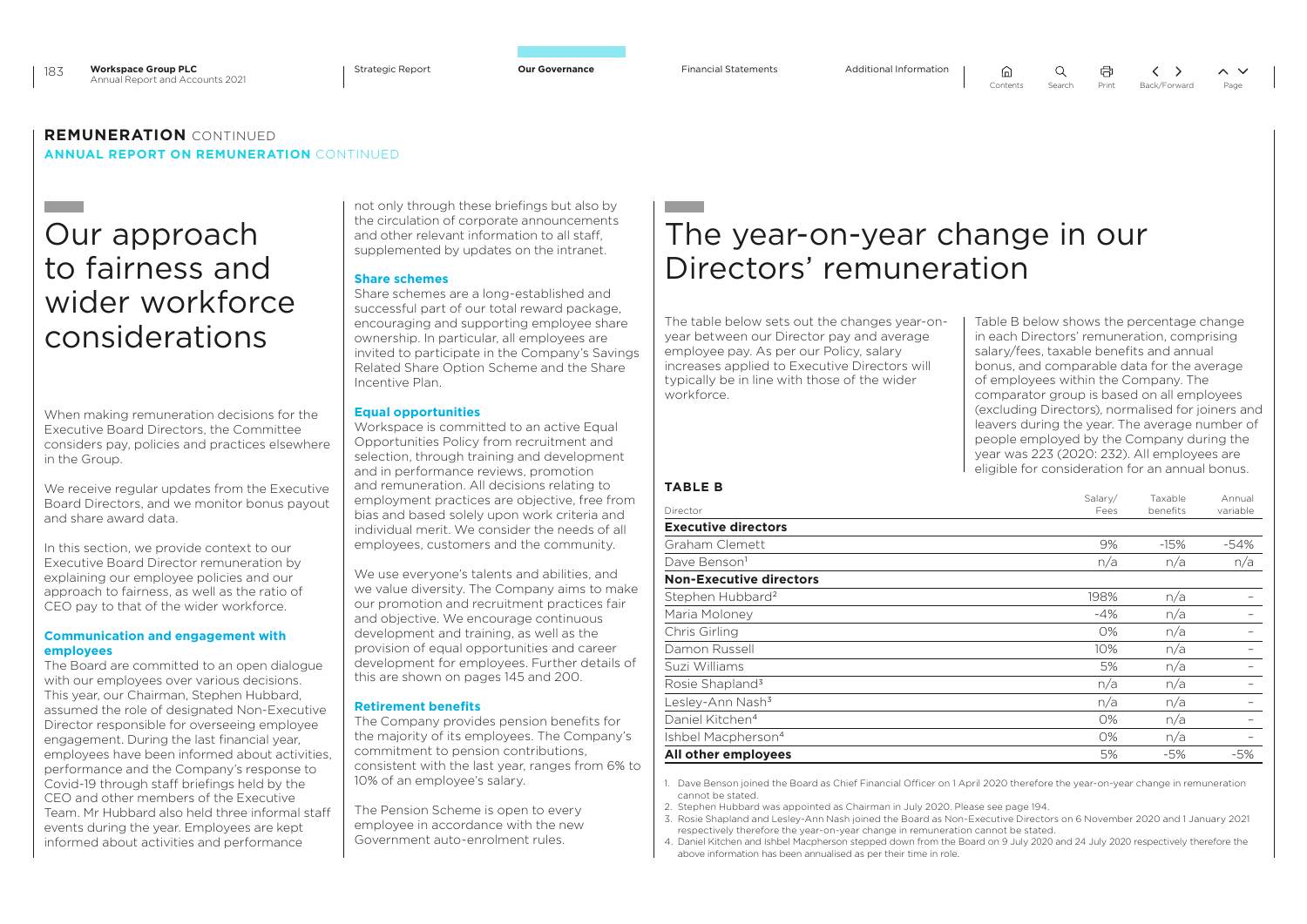| <b>Workspace Group PLC</b><br>184<br>Annual Report and Accounts 2021                                                           | <b>Strategic Report</b> | <b>Our Governance</b> | <b>Financial Statements</b> | Additional Information | ⋒<br>Q<br>Contents<br>Search | 申<br>$\langle \rangle$<br>$\sim~\vee$<br>Print<br>Back/Forward<br>Page |
|--------------------------------------------------------------------------------------------------------------------------------|-------------------------|-----------------------|-----------------------------|------------------------|------------------------------|------------------------------------------------------------------------|
| <b>REMUNERATION CONTINUED</b><br><b>ANNUAL REPORT ON REMUNERATION CONTINUED</b>                                                |                         |                       |                             |                        |                              |                                                                        |
|                                                                                                                                |                         | <b>CHART C</b>        |                             |                        |                              |                                                                        |
| Pay comparisons                                                                                                                |                         | 600                   |                             |                        |                              |                                                                        |
|                                                                                                                                |                         | 500                   |                             |                        |                              |                                                                        |
| Chart C shows the single figure of<br>remuneration for our CEO over time, and the<br>pay of our average employee, each rebased |                         | 400                   |                             |                        |                              |                                                                        |
| to 2011. We have also included our TSR<br>performance over this period.                                                        |                         | 300                   |                             |                        |                              |                                                                        |
|                                                                                                                                |                         | 200                   |                             |                        |                              |                                                                        |
| CEO single figure<br>● Workspace Group plc TSR<br>FTSE250 Index                                                                |                         |                       |                             |                        |                              |                                                                        |
| ● FTSE350 Real Estate Supersector Index                                                                                        |                         |                       |                             |                        |                              |                                                                        |
| <b>TABLE C</b>                                                                                                                 |                         |                       |                             |                        |                              |                                                                        |

| CEO single figure of total remuneration £000 |                                         | 31 Mar 2012              |                                 | 31 Mar                   | 31 Mar 2015 | 31 Mar<br>2016 | 31 Mar                   | 31 Mar                   | 2019<br>31 Mar :         | 31 Mar 2020              | 31 Mar 2021 |
|----------------------------------------------|-----------------------------------------|--------------------------|---------------------------------|--------------------------|-------------|----------------|--------------------------|--------------------------|--------------------------|--------------------------|-------------|
| Graham Clemett <sup>1</sup>                  |                                         | $\overline{\phantom{0}}$ | $\overline{\phantom{0}}$        | $\overline{\phantom{0}}$ |             |                |                          |                          | $\overline{\phantom{0}}$ | 1,341.9                  | 764.4       |
| Jamie Hopkins <sup>2</sup>                   |                                         | 27.4                     | 960.3                           | 966.9                    | 3.533.1     | 2,262.         | 2.205.6                  | 1.674.2                  | 1.728.2                  | 490.9                    |             |
| Harry Platt <sup>3</sup>                     |                                         | 1,359.6                  | $\overline{\phantom{0}}$        |                          |             |                |                          |                          |                          |                          |             |
| Annual bonus pay-out                         |                                         |                          |                                 |                          |             |                |                          |                          |                          |                          |             |
| Graham Clemett (% of maximum opportunity)    |                                         | $\overline{\phantom{0}}$ | $\overline{\phantom{0}}$        |                          |             |                | -                        | $\overline{\phantom{0}}$ | $\overline{\phantom{0}}$ | 77.96%                   | 33%         |
| Jamie Hopkins (% of maximum opportunity)     |                                         | $-$                      | 100%                            | 97.8%                    | 97.2%       | 95.3%          | 100%                     | 100%                     | 95.8%                    | $\sim$                   |             |
| Harry Platt (% of maximum opportunity)       |                                         | 75%                      | $\hspace{0.1mm}-\hspace{0.1mm}$ |                          |             |                |                          |                          |                          |                          |             |
| <b>LTIP</b> vesting                          |                                         |                          |                                 |                          |             |                |                          |                          |                          |                          |             |
| Graham Clemett (% of maximum opportunity)    |                                         | $\qquad \qquad$          |                                 | $\overline{\phantom{0}}$ |             |                |                          | $\overline{\phantom{0}}$ | $\overline{\phantom{m}}$ | 87.24%                   | 0%          |
| Jamie Hopkins (% of maximum opportunity)     |                                         | $\qquad \qquad$          | $\overline{\phantom{0}}$        | $\overline{\phantom{0}}$ | 100%        | 100%           | 88.7%                    | 62.7%                    | 50.7%                    | 87.24%                   |             |
| Harry Platt (% of maximum opportunity)       |                                         | 66.5%                    | $\overline{\phantom{a}}$        |                          |             |                |                          | $\overline{\phantom{0}}$ |                          | $\overline{\phantom{0}}$ |             |
| Ratio of single total                        | to employee lower quartile <sup>4</sup> | $\overline{\phantom{0}}$ | $\overline{\phantom{a}}$        |                          |             |                | $\overline{\phantom{a}}$ | $\overline{\phantom{0}}$ | 53x                      | 47x                      | 23x         |
| remuneration figure shown                    | to employee median                      | $\overline{\phantom{0}}$ | $\overline{\phantom{0}}$        | 34x                      | 128x        | 79x            | 72x                      | 48x                      | 33x                      | 43x                      | 15x         |
| to employees as a whole                      | to employee upper quartile <sup>4</sup> | $\overline{\phantom{0}}$ | $\overline{\phantom{a}}$        | $\overline{\phantom{0}}$ |             |                |                          |                          | 23x                      | 23x                      | 11x         |

1. Mr Clemett assumed the role of Interim CEO on 1 June 2019 and was appointed CEO on 24 September 2019.<br>2. Mr Hopkins was appointed as an Executive Director on 12 March 2012 and stepped down from the Board on 31 May 20

4. See below for details on calculation.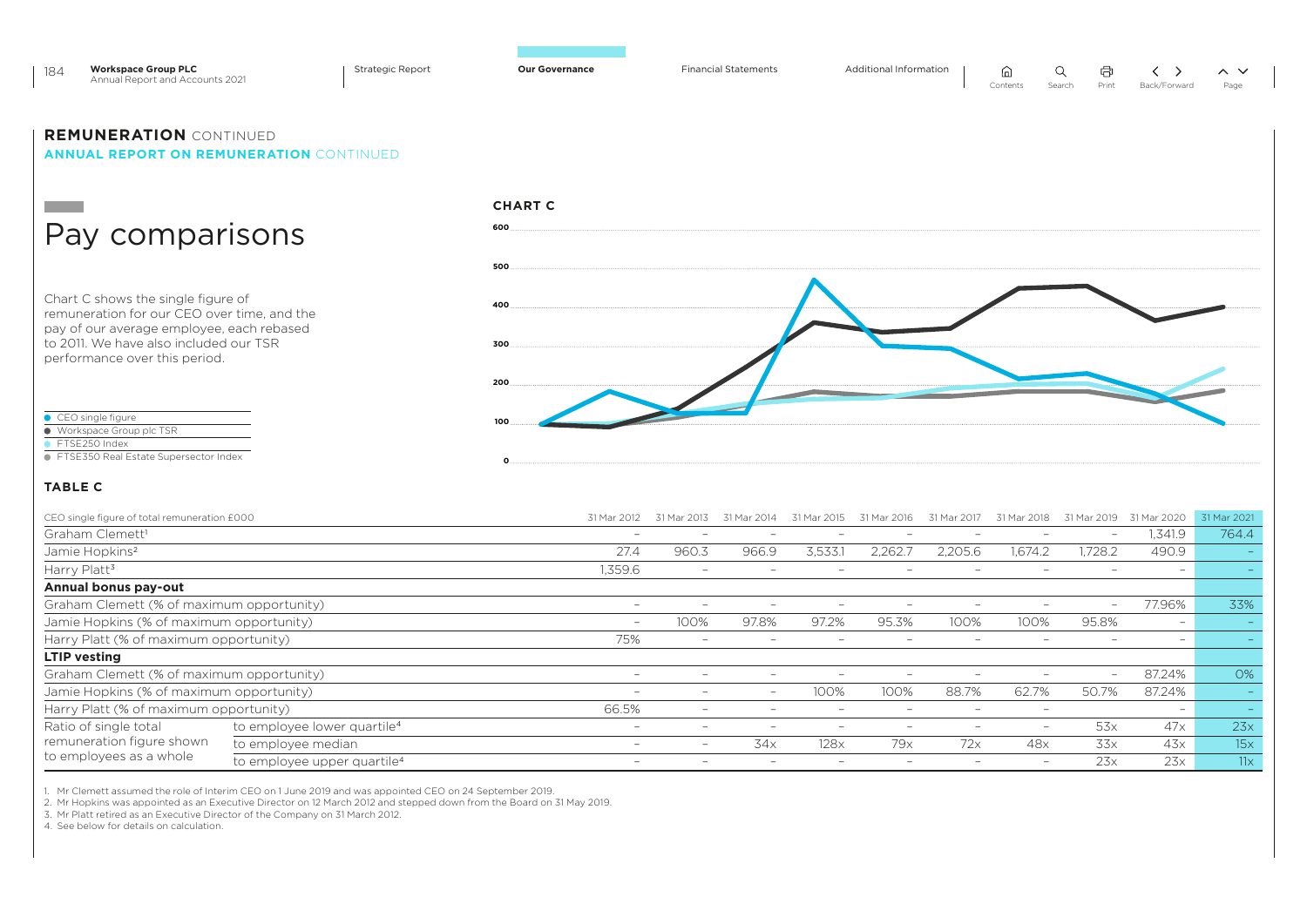### **REMUNERATION** CONTINUED **ANNUAL REPORT ON REMUNERATION** CONTINUED

### **PAY COMPARISONS** CONTINUED

Despite the fact that Workspace would not be required to disclose the ratio of CEO pay to workforce pay (given we do not meet the requirement regarding employee numbers), the Committee have chosen once again to disclose this ratio on a variety of bases, as shown at the bottom of table C shown above. For the 2019, 2020 and 2021 figures, this is based on the Companies (Miscellaneous Reporting) Regulations 2018. For the historic figures, this is based on our own methodology. In all cases, the entire UK workforce is included.

Chart C demonstrates that there continues to be a strong correlation between our CEO pay and the Total Shareholder Return of the Company. This results from the CEO receiving a high proportion of his remuneration in shares and because the variable pay within his package is based on measures which directly support the implementation of our strategy. The chart also shows that our average employee pay has trended upwards over this period.

Table C sets out the ratio of CEO pay (based on the single figure) to that of the workforce, for the last eight years, at the bottom of the table. There is significant volatility in this ratio, caused by the following:

- Our CEO pay was made up of a higher proportion of incentive pay than that of our employees, in line with shareholder expectations. This introduces a higher degree of variability in his pay each year versus that of our employees.
- Long-term incentives, which made up a significant proportion of our CEO's pay, are provided in shares, and their value on vesting, included in his single figure, reflects the movement in share price over the three years prior to vesting. This outcome can add significant volatility to the CEO's pay and this is reflected in the ratio.

The ratio is driven by the different structure of the pay of our CEO versus that of our employees, as well as the make-up of our workforce. This ratio varies between businesses even in the same sector.

What is important from our perspective is that this ratio is influenced only by the differences in structure, and not by divergence in fixed pay between the CEO and wider workforce.

The 2019, 2020 and 2021 figures above were calculated based on the Companies (Miscellaneous Reporting) Regulations 2018. These regulations, which set out how to calculate the pay ratio, describe three methodologies that can be used to identify the employees whose pay sits at the lower quartile, upper quartile and median of the Company – these are named in the regulations as 'Options A, B or C'. In 2019 and 2020, Workspace used Option B, the gender pay data, to determine these individuals, and the ratio of their pay to the CEO is set out in table C above. For 2021, Option A was used.

量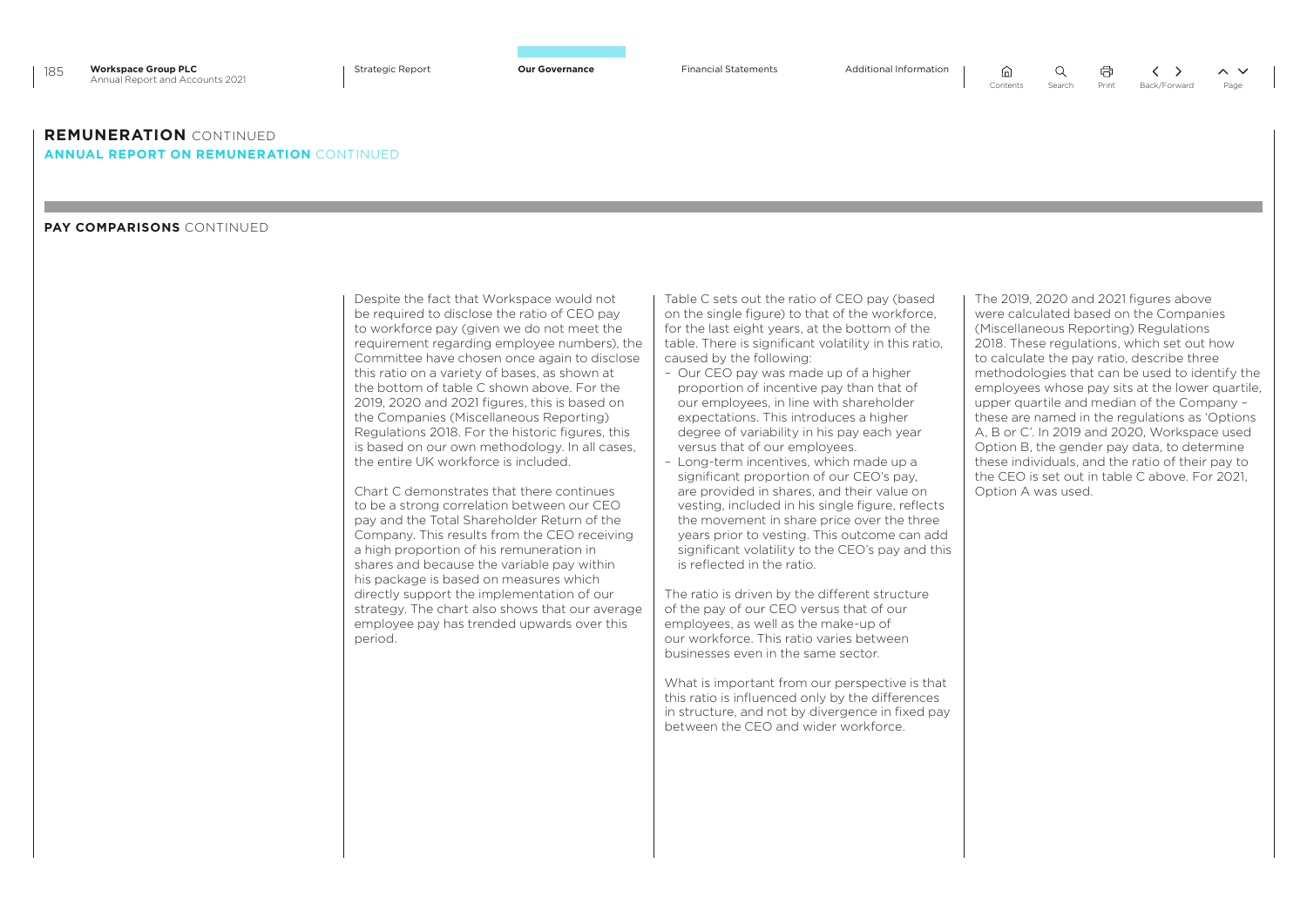| <b>Workspace Group PLC</b><br>186<br>Annual Report and Accounts 2021                                                                                                                                                                                                                                                                                                                                                                                                                                                                                                                                                                                                                                                                                                                                                                                                                                                                                                                                          | <b>Strategic Report</b>                                                                                                                                                              | <b>Our Governance</b> | <b>Financial Statements</b> | Additional Information | Q<br>⋒<br>Contents<br>Search | 中<br>Print<br>Back/Forward                                                 | $\sim$ $\vee$<br>Page                                     |
|---------------------------------------------------------------------------------------------------------------------------------------------------------------------------------------------------------------------------------------------------------------------------------------------------------------------------------------------------------------------------------------------------------------------------------------------------------------------------------------------------------------------------------------------------------------------------------------------------------------------------------------------------------------------------------------------------------------------------------------------------------------------------------------------------------------------------------------------------------------------------------------------------------------------------------------------------------------------------------------------------------------|--------------------------------------------------------------------------------------------------------------------------------------------------------------------------------------|-----------------------|-----------------------------|------------------------|------------------------------|----------------------------------------------------------------------------|-----------------------------------------------------------|
| <b>REMUNERATION CONTINUED</b><br><b>ANNUAL REPORT ON REMUNERATION CONTINUED</b>                                                                                                                                                                                                                                                                                                                                                                                                                                                                                                                                                                                                                                                                                                                                                                                                                                                                                                                               |                                                                                                                                                                                      |                       |                             |                        |                              |                                                                            |                                                           |
| Single total figure<br>of remuneration<br>for the Executive                                                                                                                                                                                                                                                                                                                                                                                                                                                                                                                                                                                                                                                                                                                                                                                                                                                                                                                                                   | <b>FIXED PAY</b><br><b>SALARY</b><br>PENSION <sup>1</sup>                                                                                                                            | Graham Clemett, CEO   |                             |                        |                              | 2020/21<br>£000<br>494.0<br>49.4                                           | 2019/20<br>£000<br>452.4<br>51.7                          |
| Directors (audited)<br>The illustrations to the right set out a<br>single figure for the total remuneration<br>received by each Executive Board<br>Director for the year ended 31 March<br>2021 and the prior year.                                                                                                                                                                                                                                                                                                                                                                                                                                                                                                                                                                                                                                                                                                                                                                                           | <b>BENEFITS2</b><br><b>VARIABLE PAY</b><br><b>ANNUAL BONUS3</b><br>LTIP <sup>4</sup><br>OTHER - SAYE, SIP                                                                            |                       |                             |                        |                              | 21.4<br>195.1<br><b>NIL</b><br>4.5                                         | 25.1<br>423.2<br>385.3<br>4.2                             |
|                                                                                                                                                                                                                                                                                                                                                                                                                                                                                                                                                                                                                                                                                                                                                                                                                                                                                                                                                                                                               | <b>TOTAL</b><br>OF WHICH SHARE<br>PRICE GROWTH                                                                                                                                       |                       |                             |                        |                              | 764.4<br>O                                                                 | 1,341.9<br>175.5                                          |
| 1. Pension: During 2020/21 each of Messrs Clemett<br>and Benson received a cash allowance in lieu of<br>pension contribution.<br>2. Benefits: Taxable value of benefits received in<br>the year by Executive Directors includes a car<br>allowance, private health insurance and death in<br>service cover.<br>3. Annual bonus: This is the total bonus earned<br>in respect of performance during the relevant<br>year. For 2019/20 and 2020/21, the Committee<br>set a minimum deferral requirement of 33% of<br>the bonus earned. For 2020/21, this deferral was<br>equivalent to £64,404 for Mr Clemett and £44,319<br>for Mr Benson.<br>4. LTIP: The 2020/21 figure includes the estimated<br>value of 0% of the 2018 LTIP shares that vested<br>based on performance to 31 March 2021. The share<br>price used is the three-month average to 31 March<br>2021 of £7.5606. The 2019/20 figures have been<br>updated to reflect the share price on the date of<br>the vesting on 20 July 2020 of £5.8451. | Dave Benson, CFO<br><b>FIXED PAY</b><br><b>SALARY</b><br><b>PENSION</b><br><b>BENEFITS2</b><br><b>VARIABLE PAY</b><br><b>ANNUAL BONUS3</b><br>LTIP <sup>4</sup><br>OTHER - SAYE, SIP |                       |                             |                        |                              | 2020/21<br>£000<br>340.0<br><b>18.0</b><br>0<br>134.3<br><b>NIL</b><br>7.5 | 2019/20<br>£000<br>n/a<br>n/a<br>n/a<br>n/a<br>n/a<br>n/a |
| Graham Clemett assumed the role of interim CEO<br>on 1 June 2019 and on 24 September 2019 was<br>appointed CEO. Dave Benson joined Workspace as<br>CFO on 1 April 2020.                                                                                                                                                                                                                                                                                                                                                                                                                                                                                                                                                                                                                                                                                                                                                                                                                                       | <b>TOTAL</b><br>OF WHICH SHARE<br>PRICE GROWTH                                                                                                                                       |                       |                             |                        |                              | 499.8<br>$\mathbf{o}$                                                      | n/a<br>n/a                                                |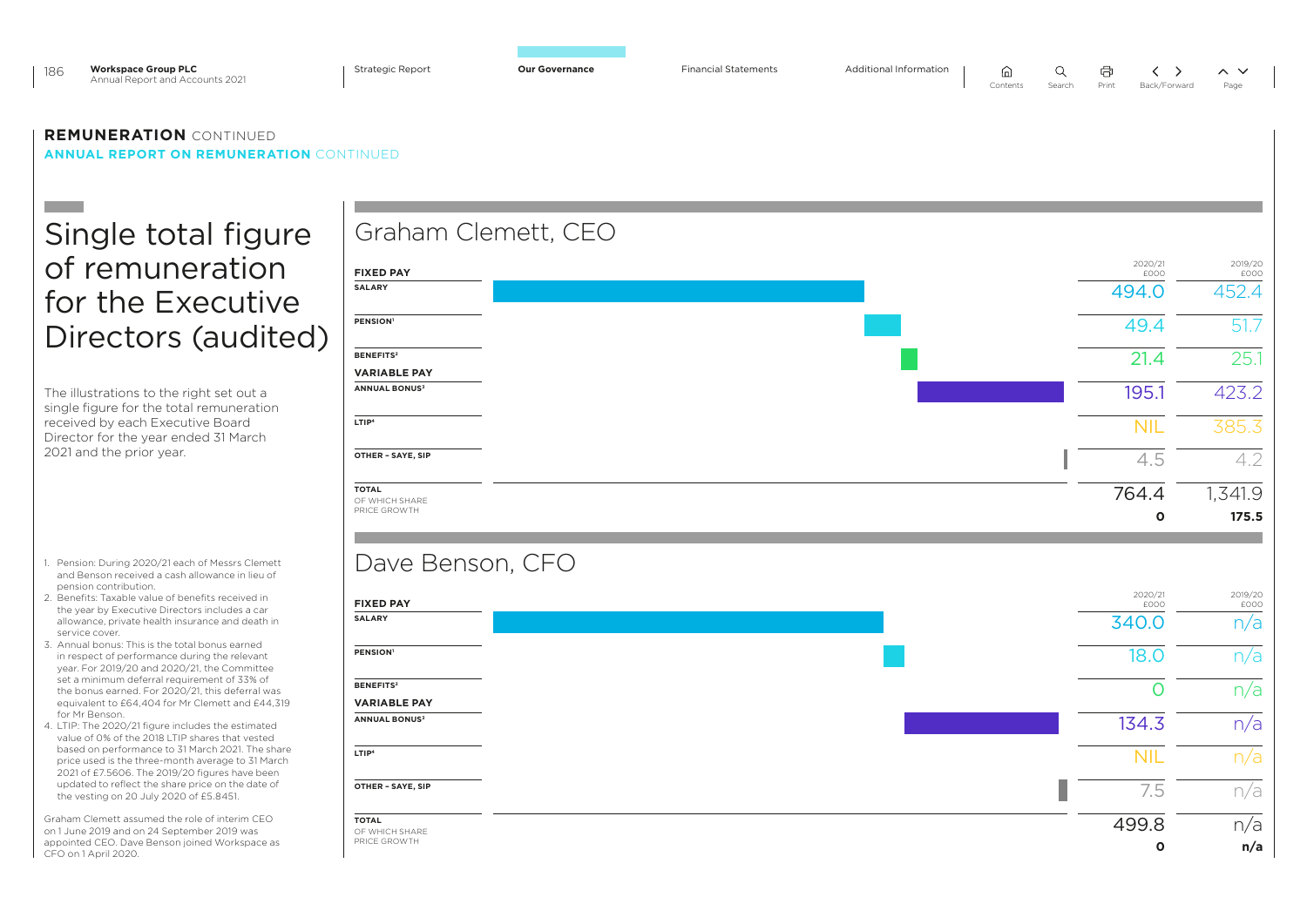| <b>Workspace Group PLC</b><br>187<br>Annual Report and Accounts 2021                                                                                                                  | <b>Strategic Report</b> | <b>Our Governance</b>                                 | <b>Financial Statements</b>               |          | Additional Information | Q<br>ωJ<br>Contents<br>Search          | 帍<br>╯<br>Print                                                    | $\sim$ $\sim$<br>$\rightarrow$<br>Back/Forward<br>Page |
|---------------------------------------------------------------------------------------------------------------------------------------------------------------------------------------|-------------------------|-------------------------------------------------------|-------------------------------------------|----------|------------------------|----------------------------------------|--------------------------------------------------------------------|--------------------------------------------------------|
| <b>REMUNERATION CONTINUED</b><br><b>ANNUAL REPORT ON REMUNERATION CONTINUED</b>                                                                                                       |                         |                                                       |                                           |          |                        |                                        |                                                                    |                                                        |
|                                                                                                                                                                                       |                         |                                                       |                                           |          |                        |                                        |                                                                    |                                                        |
| Annual bonus                                                                                                                                                                          |                         |                                                       | ANNUAL BONUS PAYOUT IN RESPECT OF 2020/21 |          |                        |                                        |                                                                    |                                                        |
| payout in respect                                                                                                                                                                     |                         |                                                       |                                           |          |                        |                                        |                                                                    |                                                        |
|                                                                                                                                                                                       |                         |                                                       |                                           |          |                        |                                        |                                                                    |                                                        |
| of 2020/21                                                                                                                                                                            |                         |                                                       |                                           |          |                        |                                        |                                                                    |                                                        |
| (audited)                                                                                                                                                                             |                         |                                                       |                                           |          |                        |                                        |                                                                    |                                                        |
|                                                                                                                                                                                       |                         |                                                       |                                           |          |                        |                                        |                                                                    |                                                        |
| For 2020/21 the maximum bonus opportunity<br>for the Executive Directors was 120% of                                                                                                  | WEIGHTING               | MEASURE                                               | THRESHOLD                                 | ACHIEVED |                        | MAXIMUM                                | FORMULAIC OUTTURN AND                                              |                                                        |
| salary. Payouts are subject to the assessment                                                                                                                                         | AS A % OF SALARY<br>60% | <b>TRADING PROFIT</b>                                 | (0% PAYABLE)<br>£34.6M                    |          |                        | (100% PAYABLE)<br>£38.6M               | OPPORTUNITY AS A % OF SALARY<br>60%                                | 60%                                                    |
| of performance against stretching financial,<br>strategic and personal performance targets.                                                                                           |                         | <b>AFTER INTEREST</b>                                 |                                           |          |                        | ACTUAL: £38.7M                         |                                                                    |                                                        |
| and are calculated on a straight-line basis<br>from 0% at threshold to 100% at maximum                                                                                                | 24%                     | <b>TOTAL PROPERTY RETURN</b><br>From portfolio versus | <b>BENCHMARK</b>                          |          |                        | <b>BENCHMARK +2%</b>                   | O%                                                                 | 24%                                                    |
| performance. Both Graham Clemett and                                                                                                                                                  |                         | a defined comparator<br>Benchmark compiled by IPD     |                                           |          |                        | ACTUAL: BENCHMARK-3.78%                |                                                                    |                                                        |
| Dave Benson are required to defer 33% of<br>their bonus into Company shares for three                                                                                                 | 12%                     | <b>CUSTOMER SATISFACTION</b>                          | 72%                                       |          |                        | 80%                                    | 0%                                                                 | 12%                                                    |
| years. The targets are set based on our<br>budgeting process, which takes account of                                                                                                  |                         | PERSONAL PERFORMANCE                                  | O%                                        |          |                        | <b>ACTUAL: N/A</b><br><b>MAX: 100%</b> |                                                                    |                                                        |
| market expectation, planned acquisitions and<br>disposals of assets, and aspirations around                                                                                           | 24%                     |                                                       |                                           |          |                        | ACTUAL: 80%                            | 19%                                                                | 24%                                                    |
| Company growth.                                                                                                                                                                       |                         | <b>TOTAL</b>                                          |                                           |          |                        |                                        | 79%                                                                | 120%                                                   |
| The performance measures, targets and                                                                                                                                                 |                         |                                                       |                                           |          |                        |                                        |                                                                    |                                                        |
| outcomes for each measure are shown in the<br>table to the right.                                                                                                                     |                         | OUTCOME (£000)<br><b>GRAHAM CLEMETT, CEO</b>          |                                           |          |                        |                                        | £390.2                                                             |                                                        |
| The Committee considered at length the                                                                                                                                                |                         |                                                       |                                           |          |                        |                                        | <b>DISCRETIONARY 50%</b><br>REDUCTION APPLIED<br><b>TO OUTTURN</b> |                                                        |
| experience of shareholders over this year.<br>particularly in the context of the Covid-19<br>pandemic, balanced against the need to<br>appropriately recognise the achievement of the |                         |                                                       |                                           |          |                        |                                        | £195.<br><b>TOTAL BONUS</b>                                        | £64.4<br>OF WHICH IS<br>DEFERRED<br><b>BONUS</b>       |
| management team. For further detail on the<br>Committee's discussions see page 170.                                                                                                   |                         | OUTCOME (£000)<br>DAVE BENSON, CFO                    |                                           |          |                        |                                        | £268.6                                                             |                                                        |

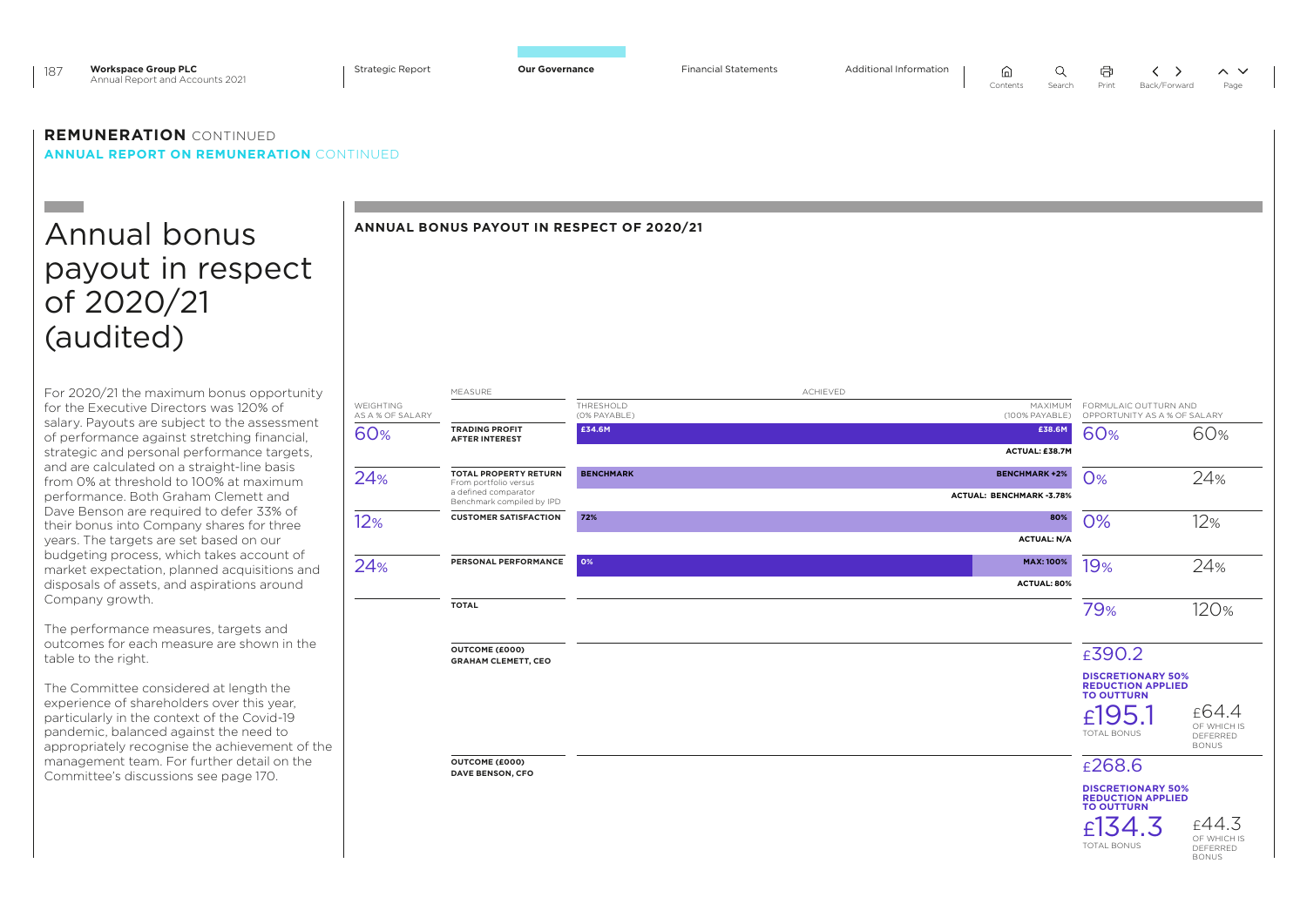### **REMUNERATION** CONTINUED **ANNUAL REPORT ON REMUNERATION** CONTINUED

## Personal objectives 2020/21

The Executive Directors' personal objectives focus on the delivery of the strategic priorities for the business and the successful management of risk. Based on a review of achievement against the personal objectives set out below, the Committee has awarded Graham Clemett and Dave Benson 19% of salary under this element.

### **KEY HIGHLIGHTS FROM THE YEAR:**

- Published our net zero carbon pathway, including a commitment to reduce operational and embodied carbon emissions in line with our approved science based targets to become a net zero carbon business by 2030.
- Roll out of new brand positioning both internally and externally including launch of marketing campaign in 2021.
- Expansion of our property portfolio which includes planning consent achieved at Kennington Park for additional 200,000 sq ft of office space.
- Issuance of first green bond in connection with the Company's new green finance framework, in line with our ESG strategy and our recently published net zero carbon pathway.

 $\Omega$ 

## **PERSONAL PERFORMANCE**

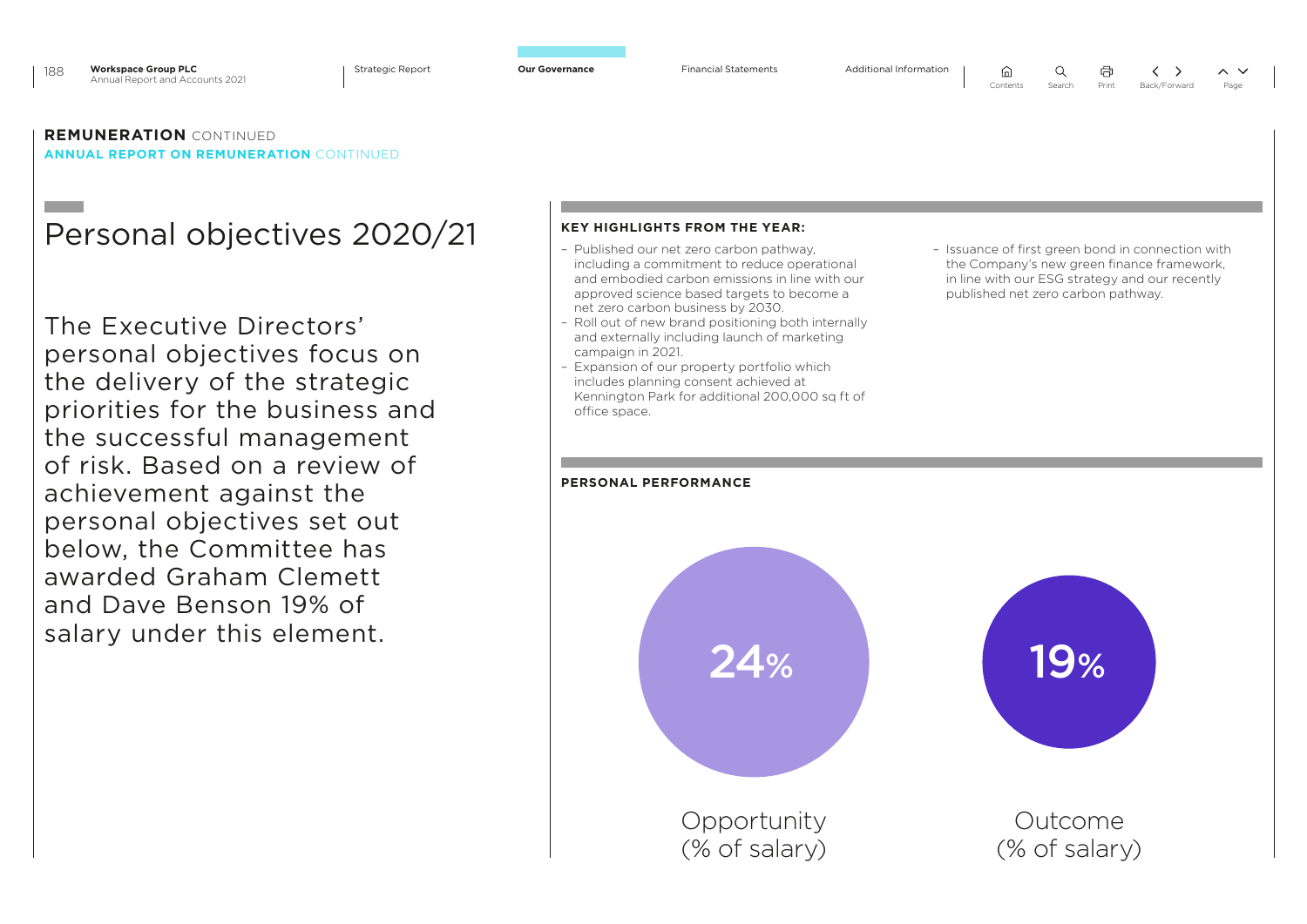| <b>Workspace Group PLC</b><br>189<br>Annual Report and Accounts 2021            | <b>Strategic Report</b><br><b>Our Governance</b>                                                                                                                                                                                                                                     | <b>Financial Statements</b><br>Additional Information<br>Q<br>冚<br>$\rightarrow$<br>$\sim~\sim$<br>Contents<br>Search<br>Print<br>Back/Forward<br>Page                                                                                                                                                                                                                                                                                                                                                                                                                                                                                                                                                                                                                                                                                                                                                                                                                                                                                                                                 |  |  |  |  |  |  |
|---------------------------------------------------------------------------------|--------------------------------------------------------------------------------------------------------------------------------------------------------------------------------------------------------------------------------------------------------------------------------------|----------------------------------------------------------------------------------------------------------------------------------------------------------------------------------------------------------------------------------------------------------------------------------------------------------------------------------------------------------------------------------------------------------------------------------------------------------------------------------------------------------------------------------------------------------------------------------------------------------------------------------------------------------------------------------------------------------------------------------------------------------------------------------------------------------------------------------------------------------------------------------------------------------------------------------------------------------------------------------------------------------------------------------------------------------------------------------------|--|--|--|--|--|--|
| <b>REMUNERATION CONTINUED</b><br><b>ANNUAL REPORT ON REMUNERATION CONTINUED</b> |                                                                                                                                                                                                                                                                                      |                                                                                                                                                                                                                                                                                                                                                                                                                                                                                                                                                                                                                                                                                                                                                                                                                                                                                                                                                                                                                                                                                        |  |  |  |  |  |  |
| PERSONAL OBJECTIVES 2020/21 CONTINUED                                           |                                                                                                                                                                                                                                                                                      |                                                                                                                                                                                                                                                                                                                                                                                                                                                                                                                                                                                                                                                                                                                                                                                                                                                                                                                                                                                                                                                                                        |  |  |  |  |  |  |
| <b>OBJECTIVE</b>                                                                | <b>TARGETS</b>                                                                                                                                                                                                                                                                       | <b>ACHIEVEMENTS</b>                                                                                                                                                                                                                                                                                                                                                                                                                                                                                                                                                                                                                                                                                                                                                                                                                                                                                                                                                                                                                                                                    |  |  |  |  |  |  |
| <b>APPROPRIATE RESPONSE TO THE</b><br><b>COVID-19 PANDEMIC</b>                  | - Maintain contact with customers and<br>respond sympathetically to their issues and<br>concerns.<br>- Maintain engagement and motivation of<br>employees working remotely.<br>- Ensure appropriate measures in place for the<br>safe return to work of both customers and<br>staff. | - 50% rent reduction offered to all business centre customers for the first quarter of year to<br>30 June 2020.<br>- Centre teams maintained regular contact with all customers (both direct and virtually) to<br>understand and address issues and concerns where possible.<br>- Asset management team engaged with customers to 'right size' their requirements where<br>possible.<br>- Extreme customer hardship situations addressed on a case by case basis by CEO and asset<br>management team.<br>- 4 virtual town meetings held by the CEO and Exec team with staff through the year, together<br>with regular updates on work plans as Covid-19 restrictions evolved.<br>- Remote working capability including PCs provided to all staff working from home. Training<br>provided for full-use of Teams for on-line meetings, chat and calls.<br>- Detailed Covid-safe measures and procedures implemented at all business centres and head<br>office. Regular risk assessments conducted and any changes in recommended measures<br>monitored and implemented as appropriate. |  |  |  |  |  |  |
| DEVELOP OUR BRAND PROPOSITION                                                   | - Deliver a compelling brand proposition that<br>sets us apart from the market and resonates                                                                                                                                                                                         | - Full review of the Company's existing brand and market position completed and new brand<br>positioning strategy developed.<br>- Roll-out out of new brand positioning both internally and externally including launch of<br>advertising campaign in May 2021.                                                                                                                                                                                                                                                                                                                                                                                                                                                                                                                                                                                                                                                                                                                                                                                                                        |  |  |  |  |  |  |
| <b>LAUNCH NEW CUSTOMER WEBSITE</b>                                              | with customers and our people.<br>- Deepen customer insight to improve                                                                                                                                                                                                               |                                                                                                                                                                                                                                                                                                                                                                                                                                                                                                                                                                                                                                                                                                                                                                                                                                                                                                                                                                                                                                                                                        |  |  |  |  |  |  |
| <b>DEVELOPMENT OF A CUSTOMER APP</b>                                            | communications and hone our operational<br>activities.<br>- Develop new customer propositions that<br>enhance brand experience.                                                                                                                                                      | - Conducted workshops for the entire business to remind employees of our brand responsibility<br>and ran refreshed tone of voice workshops.<br>- Customer journey workshops completed to identify opportunities to improve customer<br>satisfaction.<br>- Additional customer insight workshops completed to support change programme now<br>underway to address priority issues.<br>- Upgraded Workspace marketing website launched December 2020 with added functionality<br>and much improved user experience.<br>- Customer mobile app development completed and now in beta testing. Roll-out to be co-<br>ordinated with deployment of new centre access system.                                                                                                                                                                                                                                                                                                                                                                                                                 |  |  |  |  |  |  |
| <b>EXPAND OUR PROPERTY PORTFOLIO</b>                                            | - Deliver on, and look to extend, our<br>refurbishment and redevelopment pipeline<br>- Monitor the market for appropriate<br>acquisition opportunities.<br>- Complete on acquisitions and disposals that<br>meet or exceed our return requirements.                                  | - Opened two new business centres in Summer 2020.<br>- One refurbishment and two redevelopments completed and expected to open Summer 2021.<br>- Achieved planning consent for significant mixed-use redevelopment project in Wandsworth.<br>- Planning consent achieved at Kennington Park for additional 200,000sq ft of office space.<br>- Detailed due diligence undertaken (and ongoing) on a range of acquisition opportunities,<br>although none completed in year, with rigorous return requirements maintained.<br>- Disposal of Bow Exchange completed for £11m.                                                                                                                                                                                                                                                                                                                                                                                                                                                                                                             |  |  |  |  |  |  |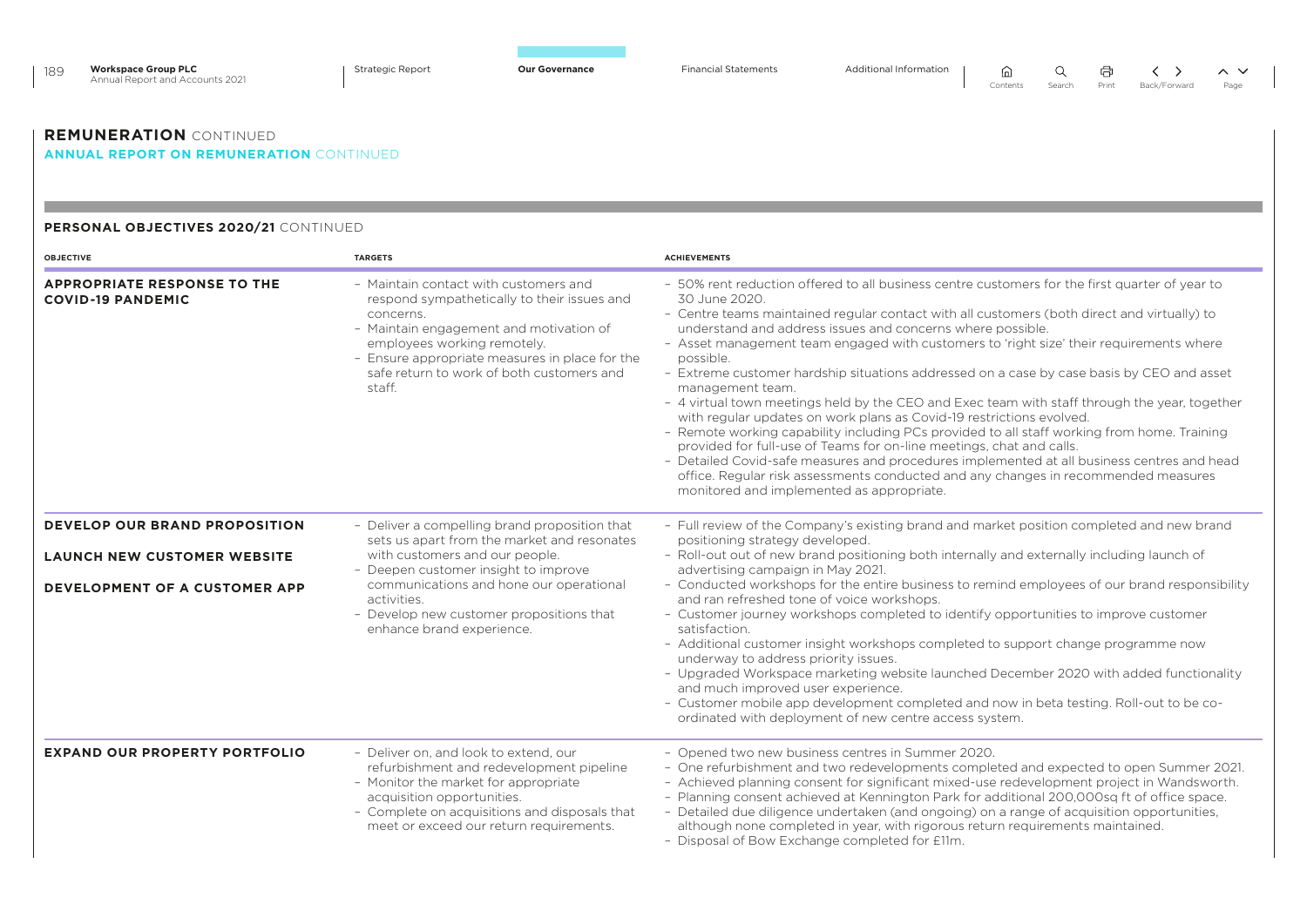| <b>Workspace Group PLC</b><br>190<br>Annual Report and Accounts 2021            | <b>Strategic Report</b><br><b>Our Governance</b>                                                                                                                                                                                                                                | <b>Financial Statements</b><br>Additional Information<br>Q<br>⋒<br>$\sim~\vee$<br>Print<br>Contents<br>Search<br>Back/Forward<br>Page                                                                                                                                                                                                                                                                                                                                                                                                                                                                                                                                                                                  |
|---------------------------------------------------------------------------------|---------------------------------------------------------------------------------------------------------------------------------------------------------------------------------------------------------------------------------------------------------------------------------|------------------------------------------------------------------------------------------------------------------------------------------------------------------------------------------------------------------------------------------------------------------------------------------------------------------------------------------------------------------------------------------------------------------------------------------------------------------------------------------------------------------------------------------------------------------------------------------------------------------------------------------------------------------------------------------------------------------------|
| <b>REMUNERATION CONTINUED</b><br><b>ANNUAL REPORT ON REMUNERATION CONTINUED</b> |                                                                                                                                                                                                                                                                                 |                                                                                                                                                                                                                                                                                                                                                                                                                                                                                                                                                                                                                                                                                                                        |
| PERSONAL OBJECTIVES 2020/21 CONTINUED                                           |                                                                                                                                                                                                                                                                                 |                                                                                                                                                                                                                                                                                                                                                                                                                                                                                                                                                                                                                                                                                                                        |
| <b>OBJECTIVE</b>                                                                | <b>TARGETS</b>                                                                                                                                                                                                                                                                  | <b>ACHIEVEMENTS</b>                                                                                                                                                                                                                                                                                                                                                                                                                                                                                                                                                                                                                                                                                                    |
| <b>PROGRESS OUR ESG AGENDA</b>                                                  | - Determine and publish our net zero carbon<br>pathway.<br>- Increase the number of our business centre<br>environment groups.<br>- Progress our diversity and inclusion plans for<br>recruitment and appraisals.<br>- Programme of local community and charity<br>initiatives. | - Committed to becoming a net zero carbon business by 2030. Detailed pathway and approved<br>science-based targets published in January 2021.<br>- Published Green Finance Framework in March 2021 in support of green bond.<br>- Environment groups established with customers at three centres with a further three planned as<br>customers return to their offices.<br>- Diversity and inclusion training completed for all staff and appropriate new recruitment<br>processes implemented.<br>- Interview skills training completed for all managers.<br>- Worked with our customers to support disadvantaged young people in London, offering CV<br>workshops, interview practice and work experience placements. |
| <b>ENSURE WE HAVE APPROPRIATE</b><br><b>FINANCING TO SUPPORT OUR PLANS</b>      | - Extend debt maturity profile.<br>- Investigate and secure as required new<br>sources of funding.<br>- Maintain conservative gearing levels and<br>covenant headroom.                                                                                                          | - Debut green bond (maturing in 2028) for £300m issued in March 2021.<br>- Maturity of £160m of revolver facilities extended by one year to June 2023.<br>- BBB Investment credit rating retained.<br>- Low LTV maintained (24% at 31 March 2021) with significant headroom on all covenants.                                                                                                                                                                                                                                                                                                                                                                                                                          |
| <b>IMPROVE EMPLOYEE ENGAGEMENT</b>                                              | - Extend breadth of training and development<br>including delivery of new customer service<br>programme.<br>- Continued roll-out of wellness initiatives.<br>- Launch employee of the month award.                                                                              | - Introduced new three-day induction programme for all starters.<br>- 120 training sessions delivered to staff.<br>- Rolling schedule of wellness webinars and wellbeing events delivered<br>- "Workspace Winners" quarterly awards recognising employee achievement launched in June<br>2020.<br>- "Health Shield" benefit package launched for all staff.                                                                                                                                                                                                                                                                                                                                                            |
| <b>DEVELOP NEW BUSINESS</b><br><b>OPPORTUNITIES</b>                             | - Expand meeting room footprint.<br>- Assess opportunities for further roll-out of<br>furnished office and single billing offering.<br>- Extend and bring to scale our events<br>programme.                                                                                     | - Meeting room expansion plans delayed to 21/22 by Covid-19.<br>- Club Workspace viability reviewed and decision made to close all sites and repurpose space for<br>other opportunities.<br>- Roll out of new team rooms offer (furnished, short-term space) progressed with new team<br>rooms opened across 9 centres.<br>- Established new in-house catering capability to be initially rolled out at two centres.<br>- Single-billing assessment completed and project team established for roll-out in 21/22.                                                                                                                                                                                                      |
| <b>TECHNOLOGY SUPPORT AND SECURITY</b>                                          | - Review resilience service levels and investment<br>plans with our technology partners.<br>- Maintain high level of cyber security awareness<br>and testing.<br>- Ensure high quality and reliable remote<br>working capabilities in place.                                    | - Cyber maturity assessment completed.<br>- VPN capability rolled-out to enable secure home working for all staff.<br>- Business continuity management plans assessed by external advisers to ensure fit for purpose.<br>- Regular cyber awareness testing and training for all staff.<br>- Online data protection training completed by all staff.                                                                                                                                                                                                                                                                                                                                                                    |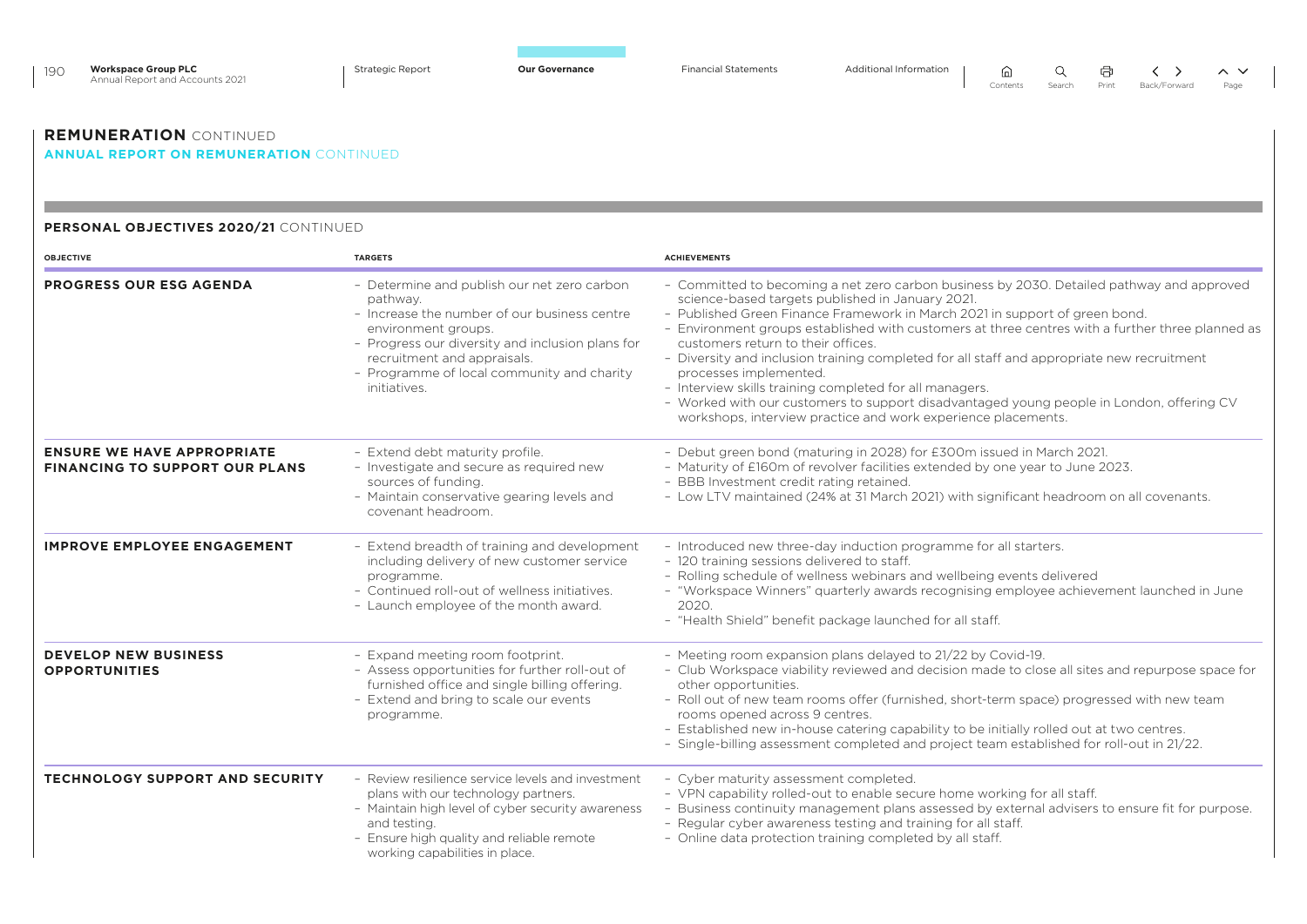



### **REMUNERATION** CONTINUED **ANNUAL REPORT ON REMUNERATION** CONTINUED

## LTIP award vesting in respect of 2020/21 (audited)

The 2018 LTIP awards measured performance over the period 1 April 2018 to 31 March 2021. Details of the performance targets and achievement against them are set out below.

The Committee considered performance set out with the underlying business performance of Workspace and concluded that 0% of the 2018 LTIP award should vest.

The 2019 LTIP awards are based on the same targets and weightings as the 2020 LTIP award shown below, in Table E, measured over the period 1 April 2019 to 31 March 2022.

### WEIGHTING MEASURE THRESHOLD MAXIMUM PAYOUT AS % MAXIMUM 50% **RELATIVE TSR VS. SECTOR GROUP MEDIAN UPPER QUARTILE ACTUAL: 37TH PERCENTILE**  $\Omega$ % 50% **TOTAL PROPERTY RETURN VERSUS LONDON IPD INDEX MEDIAN UPPER QUARTILE ACTUAL: 43RD PERCENTILE**  $\Omega$ % **NUMBER OF SHARES VESTING (AUDITED)** NIL **VALUE OF SHARES VESTING**

## LTIP awards made during the 2020/21 financial year

Under the current Policy conditional share awards under the LTIP are granted to a maximum of 200% of salary. Awards under the 2020 LTIP are subject to the performance conditions detailed in the table below measured over the period 1 April 2020 to 31 March 2023.

 $\bigcap$ 

 $\Omega$ 

**TABLE E**

|                                      | Relative TSR vs.<br>sector group <sup>1</sup><br>(50% of the award) | <b>Total Property Return</b><br>versus London IPD index<br>(50% of the award) |
|--------------------------------------|---------------------------------------------------------------------|-------------------------------------------------------------------------------|
| Threshold <sup>3</sup> (20% vesting) | Median                                                              | Median                                                                        |
| Maximum <sup>3</sup> (100% vesting)  | Upper Quartile                                                      | Upper Quartile                                                                |
|                                      |                                                                     |                                                                               |

1. The comparator group for the 2020 LTIP cycle is the constituents of the FTSE 350 Real Estate Index excluding agencies.

2. For any shares to vest on absolute TSR, the Company's TSR outcome must exceed the median TSR of the comparator group over the performance period.

3. There is straight-line vesting between the 'Threshold' and 'Maximum' performance levels.

The following awards were granted during the year under the 2020 LTIP:

|                |               |                            |           | Performance Share award |             |
|----------------|---------------|----------------------------|-----------|-------------------------|-------------|
|                |               | Market price at            | Number of | Face value              |             |
|                | Date of grant | date of award <sup>1</sup> | shares    |                         | % of salary |
| Graham Clemett | 18 June 2020  | £70767                     | 139.638   | 988.176                 | 200%        |
| Dave Benson    | 18 June 2020  | £70767                     | 96.089    | 679.993                 | 200%        |

1. The share price for calculating the levels of awards was £7.0767 the average mid-market closing price over the three dealing days 15, 16 and 17 June 2020, in accordance with the LTIP plan rules.

Deferred shares were granted (as conditional share awards) under the 2019/20 bonus of 20,315 shares to Mr Clemett on 26 June 2020 based on a share price of £6.82p.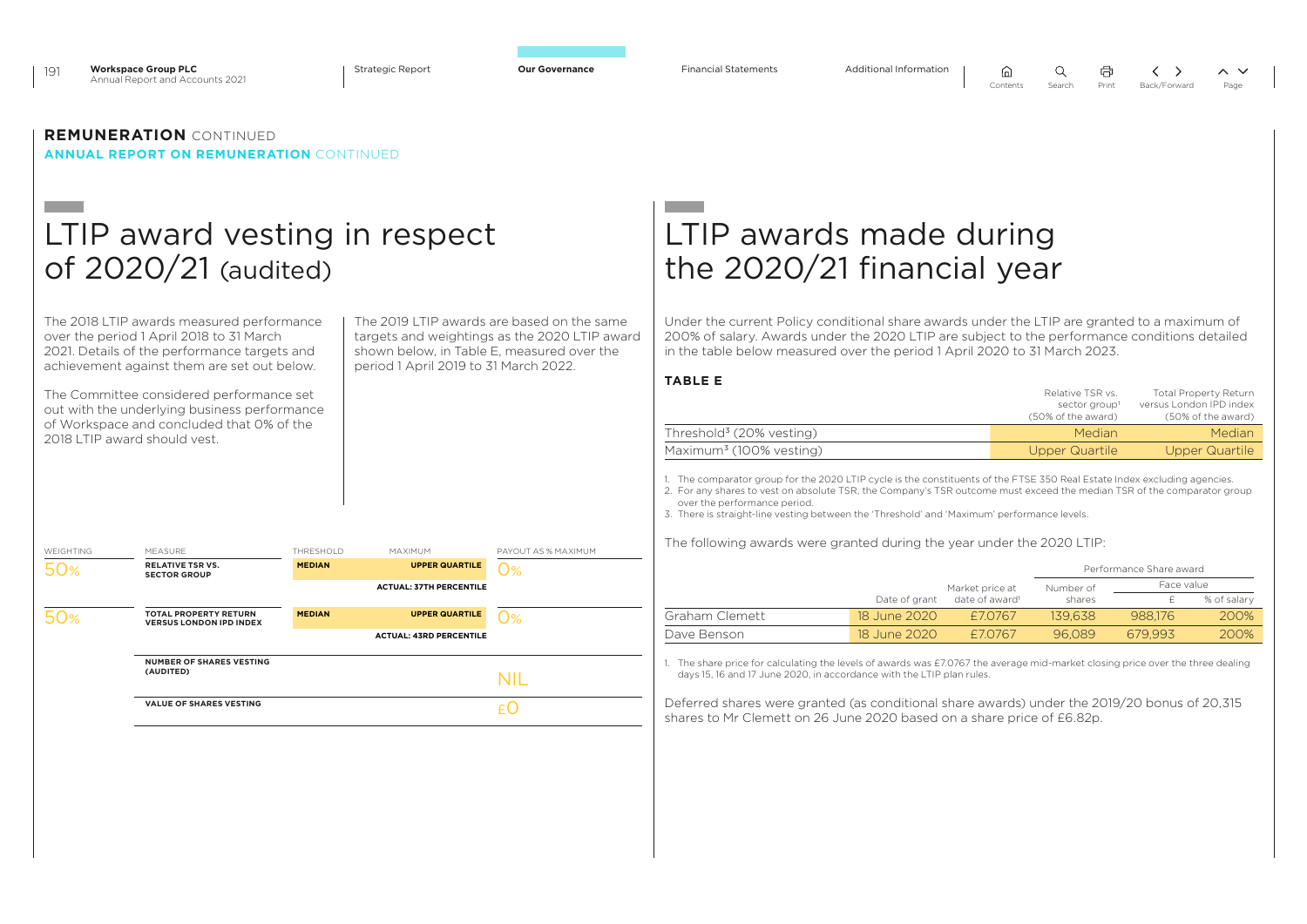

192 **Workspace Group PLC** Annual Report and Accounts 2021

Strategic Report **Our Governance** Financial Statements Additional Information

 $\sim$   $\sim$ 

## **REMUNERATION** CONTINUED

**ANNUAL REPORT ON REMUNERATION** CONTINUED

## How we will apply the Policy in 2021/22

We believe that the Policy continues to be fit for purpose going forward, and therefore the Committee is not proposing to make any changes for 2021/2022.

### **BASE SALARY**

The Executive Directors will be awarded a 2% salary increase in line with the average applied to the wider workforce. Salaries will be as follows:

## £503,970

 $CFO$ 

## £346,800

### **BENEFITS AND PENSION**

In line with the Policy set out in this report, the Executive Directors will receive a contribution to a defined contribution plan or a cash allowance in lieu of contribution of 10% of salary.

### **ANNUAL BONUS**

There is no change to the annual bonus maximum potential in 2021/22, and this will continue to be 120% of salary.

### CEO PERFORMANCE MEASURES



OF SALARY

**The Co** 

**LINKED TO** Trading profit after interest

**LINK TO STRATEGY** Customer-led growth Operational excellence



**LINKED TO** Total Property Return (TPR)

**LINK TO STRATEGY** Doing the Right Thing

 $24%$ 

OF SALARY

**Contract** 

**LINKED TO** Personal performance **LINK TO STRATEGY** Operational excellence 12%

OF SALARY

Customer satisfaction

**LINKED TO**

33% of the total bonus paid will be deferred into shares for three years. Dividend equivalents may

be accrued on deferred shares.

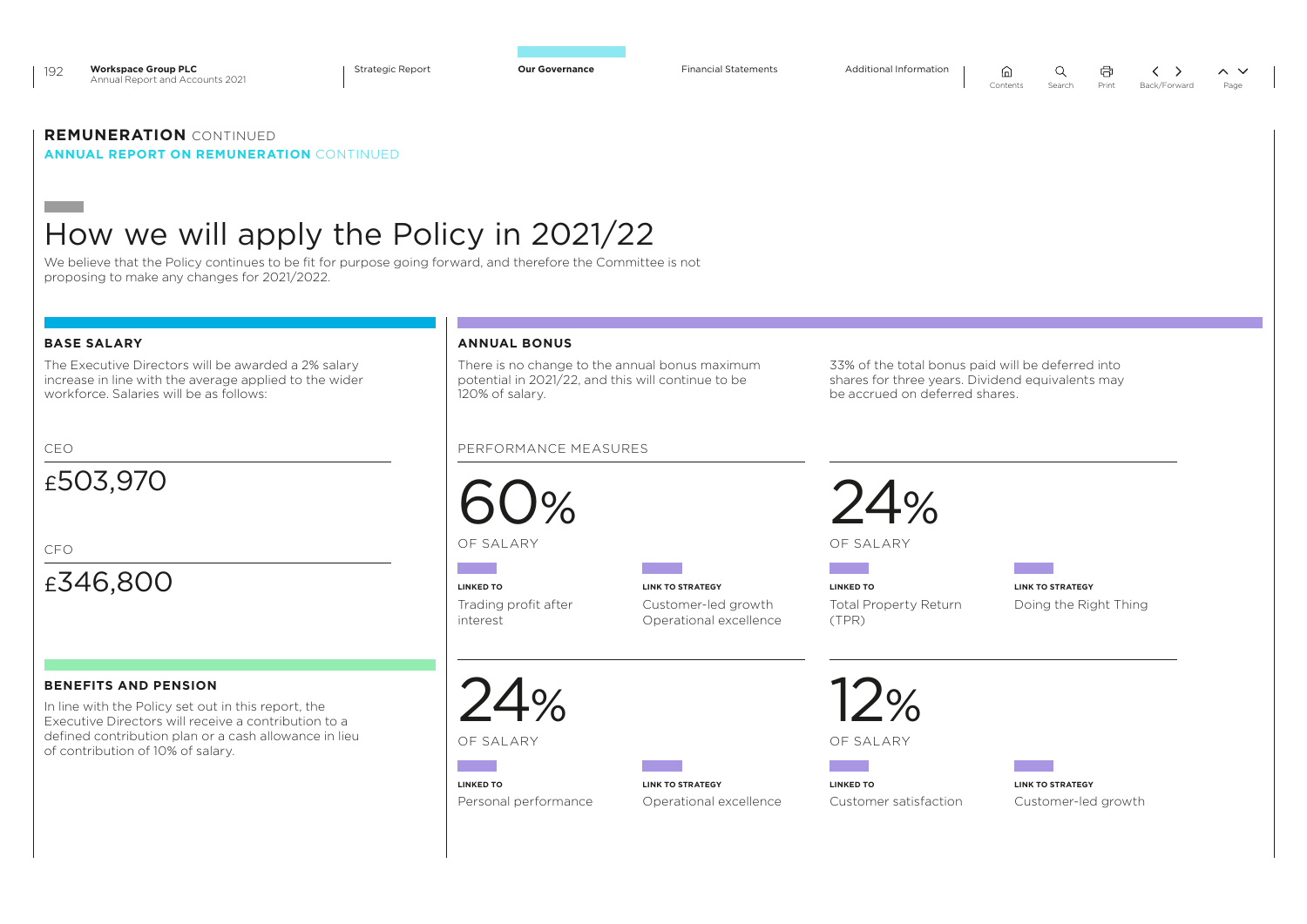|                                                                                                                                                                                                                                                                                                                                                                                                  | Back/Forward<br>Page                                                                                                                                                                                                                                                                    |
|--------------------------------------------------------------------------------------------------------------------------------------------------------------------------------------------------------------------------------------------------------------------------------------------------------------------------------------------------------------------------------------------------|-----------------------------------------------------------------------------------------------------------------------------------------------------------------------------------------------------------------------------------------------------------------------------------------|
| <b>REMUNERATION</b> CONTINUED<br><b>ANNUAL REPORT ON REMUNERATION CONTINUED</b>                                                                                                                                                                                                                                                                                                                  |                                                                                                                                                                                                                                                                                         |
| <b>HOW WE WILL APPLY THE POLICY IN 2021/22 CONTINUED</b>                                                                                                                                                                                                                                                                                                                                         |                                                                                                                                                                                                                                                                                         |
| <b>ANNUAL BONUS CONTINUED</b>                                                                                                                                                                                                                                                                                                                                                                    | LONG-TERM INCENTIVE PLAN (LTIP)                                                                                                                                                                                                                                                         |
| Whilst we believe that disclosing the exact performance conditions and targets for all measures<br>including the personal performance would not be in the best interests of shareholders, we<br>remain committed to best practice disclosure. We therefore set out below some examples of the<br>objectives that the Committee will consider in respect of evaluating personal performance. Full | Maximum award 200% of salary. The performance measures are such that 50% will be based on<br>Total Property Return against a London focused IPD index and 50% will be based on relative TSR<br>against FTSE 350 Real Estate companies. The targets for the two elements are as follows: |

|                                    | <b>Total Shareholder Return</b><br>relative to FTSE 350 Real<br>Estate Supersector index<br>excluding agencies | <b>Total Property Return</b><br>versus London focused<br>IPD index |
|------------------------------------|----------------------------------------------------------------------------------------------------------------|--------------------------------------------------------------------|
| Threshold vesting (20% of maximum) | Median                                                                                                         | Median                                                             |
| Maximum vesting (100% of maximum)  | Upper quartile                                                                                                 | Upper quartile                                                     |

 $\Omega$ 

介

量

 $\langle \rangle$ 

 $\sim$   $\vee$ 

A holding period of two years will apply to any vested shares under the LTIP.

To allow any payouts to be fully reflective of underlying performance, the LTIP underpin allows the Committee to reduce vesting should the Committee believe that the relative TSR and/or relative TPR performance is inconsistent with the overall performance of the business.

### **NON-EXECUTIVE DIRECTOR FEES**

The fees for Non-Executive Directors are reviewed and agreed annually. The fees, which are effective from 1 April 2021, are set out in the table below.

|                                              | 2021 fee | 2020 fee | % change |
|----------------------------------------------|----------|----------|----------|
| Chairman                                     | £188,451 | £188,451 | $O\%$    |
| NED base fee                                 | £51.000  | £51,000  | O%       |
| Chair of Audit Committee fee                 | £10,800  | £10,800  | $O\%$    |
| Chair of Remuneration Committee fee          | £10,800  | £10,800  | O%       |
| Chair of Risk Committee <sup>1</sup>         | £10,800  | n/a      | n/a      |
| Senior Independent Director fee <sup>2</sup> | £10,800  | n/a      | n/a      |

1. Chairman of Risk Committee appointed in September 2020.

2. Fee to apply from 22 July 2021.

objectives that the Committee will consider in respect of evaluating personal performance. Full disclosure on the targets, performance achieved and resulting bonus payouts for 2021/22 will be provided in next year's report.

### **Executive Personal Objectives 2021/22**

193 **Workspace Group PLC** Annual Report and Accounts 2021

### **EXAMPLES OF EXECUTIVE PERSONAL OBJECTIVES 2021/22**

1. Launch new brand positioning and raise brand and corporate profile

2. Roll-out of single-billing lease product

3. Progress the delivery of our multi-year ESG plans and commitments

4. Continued upgrade and expansion of our property portfolio

5. Delivery of customer service initiatives from our customer journey project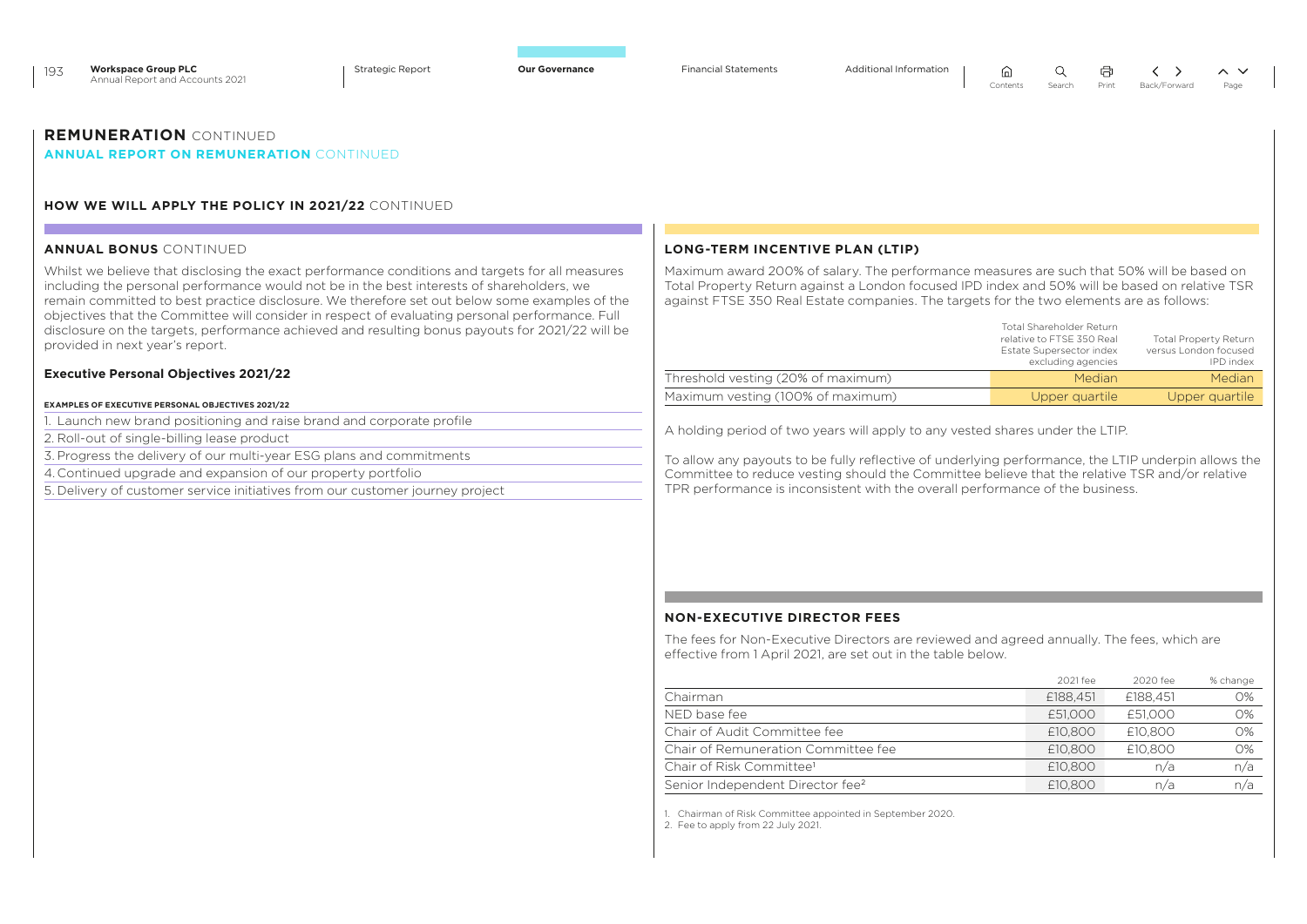| 194 | <b>Workspace Group PLC</b><br>Annual Report and Accounts 2021 | <b>Strategic Report</b> | <b>Our Governance</b> | <b>Financial Statements</b> |          |        |       |                   |  |
|-----|---------------------------------------------------------------|-------------------------|-----------------------|-----------------------------|----------|--------|-------|-------------------|--|
|     |                                                               |                         |                       |                             | Contents | Search | Print | Back/Forward Page |  |
|     |                                                               |                         |                       |                             |          |        |       |                   |  |

**ANNUAL REPORT ON REMUNERATION** CONTINUED

## Single figure for Non-Executive Directors (audited)

Table F below sets out a single figure for the total remuneration received by each Non-Executive Director for the year ended 31 March 2021 and the prior year:

| <b>TABLE F</b>                |         | Stephen Hubbard | Maria Moloney |             |         | Chris Girling | Damon Russell |         |         | Suzi Williams | Rosie Shapland |         |                          | Leslev-Ann Nash          |                          | Daniel Kitchen           |         | Ishbel Macpherson        |
|-------------------------------|---------|-----------------|---------------|-------------|---------|---------------|---------------|---------|---------|---------------|----------------|---------|--------------------------|--------------------------|--------------------------|--------------------------|---------|--------------------------|
|                               | 2020/21 | 2019/20         | 2020/21       | 2019/20     | 2020/21 | 2019/20       | 2020/21       | 2019/20 | 2020/21 | 2019/20       | 2020/21        | 2019/20 | 2020/21                  | 2019/20                  | 2020/21                  | 2019/20                  | 2020/21 | 2019/20                  |
| <b>Non-Executive Director</b> | £000    | <b>EOOO</b>     | £000          | <b>EOOC</b> | £000    | £000          | £000          | £000    | £000    | £000          | £000           | £000    | £000                     | £000                     | £000                     | £000                     | £000    | £000                     |
| Base fee                      | 151.9   | 51.0            | 51.0          | 51.0        | 51.0    | 51.C          | 51.0          | 51.0    | 51.0    | 10.2          | 19.9           |         | 12.81                    | $\overline{\phantom{0}}$ | 52.2                     | 188.5                    | 16.3    | 51.0                     |
| Additional fees               | $-$     |                 | 8.3           | 10.8        | 10.8    | 10.8          | 5.0           |         | 2.4     |               |                |         | $\overline{\phantom{0}}$ | $\overline{\phantom{0}}$ | $\overline{\phantom{0}}$ | $\overline{\phantom{0}}$ | $-$     | $\overline{\phantom{0}}$ |
| Total                         | 151.9   | - 51.0          | 59.3          | 61.8        | 61.8    | 61.8          | 56.0          | 51.C    | 53.4    | 10.2          | 19.9           |         | 12.8                     | -                        | 52.4                     | 188.5                    | 16.3    | 51.0                     |

1. Expenses incurred by Non-Executive Directors represent the cost to the Group, being gross of taxation. In 2020/21, Maria Moloney and Chris Girling were reimbursed for out of pocket expenses, incurred in attending meetin their duties, of £1,841 and £850 respectively.

2. Stephen Hubbard was appointed Chairman in July 2020. Maria Moloney stepped down as Chair of the Remuneration Committee, with Suzi Williams assuming this role also with effect form 1 January 2021, Damon Russell assumed t Committee with effect from September 2020. Rosie Shapland and Lesley-Ann Nash were appointed as Directors with effect from 6 November 2020 and 1 January 2021 respectively. Additional fees are paid to Non-Executive Director Remuneration, Audit and Risk Committees.

## Share ownership and share interests (audited)

The shareholding guideline for Executive Directors is 200% of salary. The table to the right below shows the interests of the Directors and connected persons in shares (owned outright or vested). There have been no changes in the interests in the period between 31 March 2021 and 2 June 2021.

Graham Clemett exceeds the shareholding guidelines. See page 182 for details. Dave Benson who joined the Company on 1 April 2020 acquired 19,850 shares in September 2020.

| 1. Daniel Kitchen and Ishbel Macpherson stepped down from the Board on 9 July |
|-------------------------------------------------------------------------------|
| 2020 and 24 July 2020 respectively. As at the date of leaving, the number of  |
| shares held were 40.805 for Mr Kitchen and 3.150 for Ms Macpherson.           |

| <b>TABLE G</b>                 |                  |                  |
|--------------------------------|------------------|------------------|
|                                | 31 March<br>2021 | 31 March<br>2020 |
| <b>Chairman</b>                |                  |                  |
| Stephen Hubbard                | 23,640           | 15,290           |
| <b>Executive Directors</b>     |                  |                  |
| Graham Clemett                 | 129,448          | 92,785           |
| Dave Benson                    | 19,850           | n/a              |
| <b>Non-Executive Directors</b> |                  |                  |
| Maria Moloney                  | 2,027            | 2,027            |
| Chris Girling                  | <b>NIL</b>       | <b>NIL</b>       |
| Damon Russell                  | <b>NIL</b>       | <b>NIL</b>       |
| Suzi Williams                  | <b>NIL</b>       | <b>NIL</b>       |
| Rosie Shapland                 | <b>NIL</b>       | n/a              |
| Lesley-Ann Nash                | <b>NIL</b>       | n/a              |
| <b>Past Directors</b>          |                  |                  |
| Daniel Kitchen <sup>1</sup>    | See note         | 40,805           |
| Ishbel Macpherson <sup>1</sup> | See note         | 3,150            |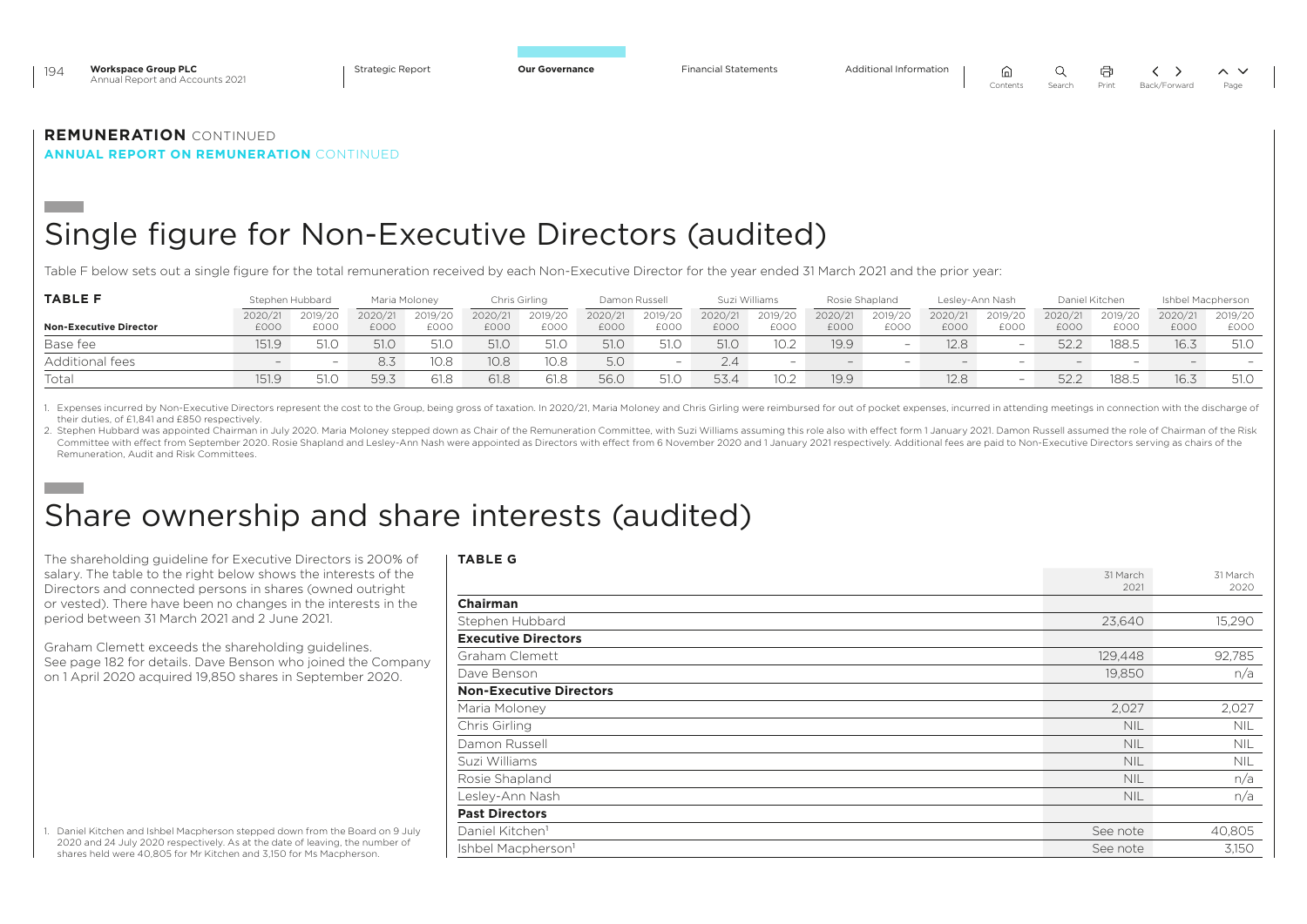$\Omega$ 

。

量

## **REMUNERATION** CONTINUED

### **ANNUAL REPORT ON REMUNERATION** CONTINUED

### **SHARE OWNERSHIP AND SHARE INTERESTS (AUDITED)** CONTINUED

Table H below shows the Executive Directors' interest in shares.

### **TABLE H**

| Executive Director          | Type                              | Owned<br>outright<br>or vested <sup>2</sup> | Unvested and<br>not subject to<br>performance <sup>3</sup> | Subject to<br>performance <sup>4</sup> | Total   |
|-----------------------------|-----------------------------------|---------------------------------------------|------------------------------------------------------------|----------------------------------------|---------|
| Graham Clemett <sup>4</sup> | <b>Shares</b>                     | 129.448                                     | 43.792                                                     | 211.452                                | 384.692 |
|                             | Market value options <sup>1</sup> | NIL                                         | 3.389                                                      | nii                                    | 3.389   |
| Dave Benson                 | <b>Shares</b>                     | 19.850                                      | nil                                                        | 96.089                                 | 115.939 |
|                             | Market value options <sup>1</sup> | nii                                         | 5.649                                                      | NII                                    | 5.649   |

1. Market value options include SAYE options outstanding and not yet matured as at 31 March 2021. The exercise price of these was set at 80% (in accordance with HMRC and the plan rules) of the market value of a share at the invitation date. See page 197 for further details.

2. The total shares owned outright or vested.

3. This figure includes the deferred bonus shares awarded in 2018, 2019 and 2020 for Mr Clemett.

4. The interest in shares of 211,452 for Mr Clemett consist of LTIP awards made in 2019 and 2020. The interest in shares of 96,089 for Mr Benson consist of LTIP awards made in 2020, details of which can be found on page 191 in this report.

## Additional information

#### **External appointments**

It is the Board's policy to allow Executive Directors to take up one Non-Executive position on the Board of another company, subject to the prior approval of the Board. Any fee earned in relation to outside appointments is retained by the Executive Director. Mr Clemett was appointed a Non-Executive Director and Chairman of the Audit Committee of The Restaurant Group plc, effective 1 June 2016. Mr Clemett was paid in the year a fee of £53,000. Mr Benson does not hold any external appointments.

#### **Relative importance of spend on pay**

Chart D below shows the Company's actual expenditure on shareholder distributions (including dividends and share buybacks) and total employee pay expenditure for the financial years ended 31 March 2020 and 31 March 2021.



\* The estimated total dividend as reported in the financial statements for the year to 31 March 2021 was £32.1m.

### **Payments for loss of office (audited)**

None.

### **Payments to past Directors (audited)**

Jamie Hopkins, who stepped down from the Board on 31 May 2019, received 58,379 shares which vested on 20 July 2020 in respect of the 2017 LTIP. Full details of Mr Hopkins' termination arrangements were set out in the 2019 Remuneration Report.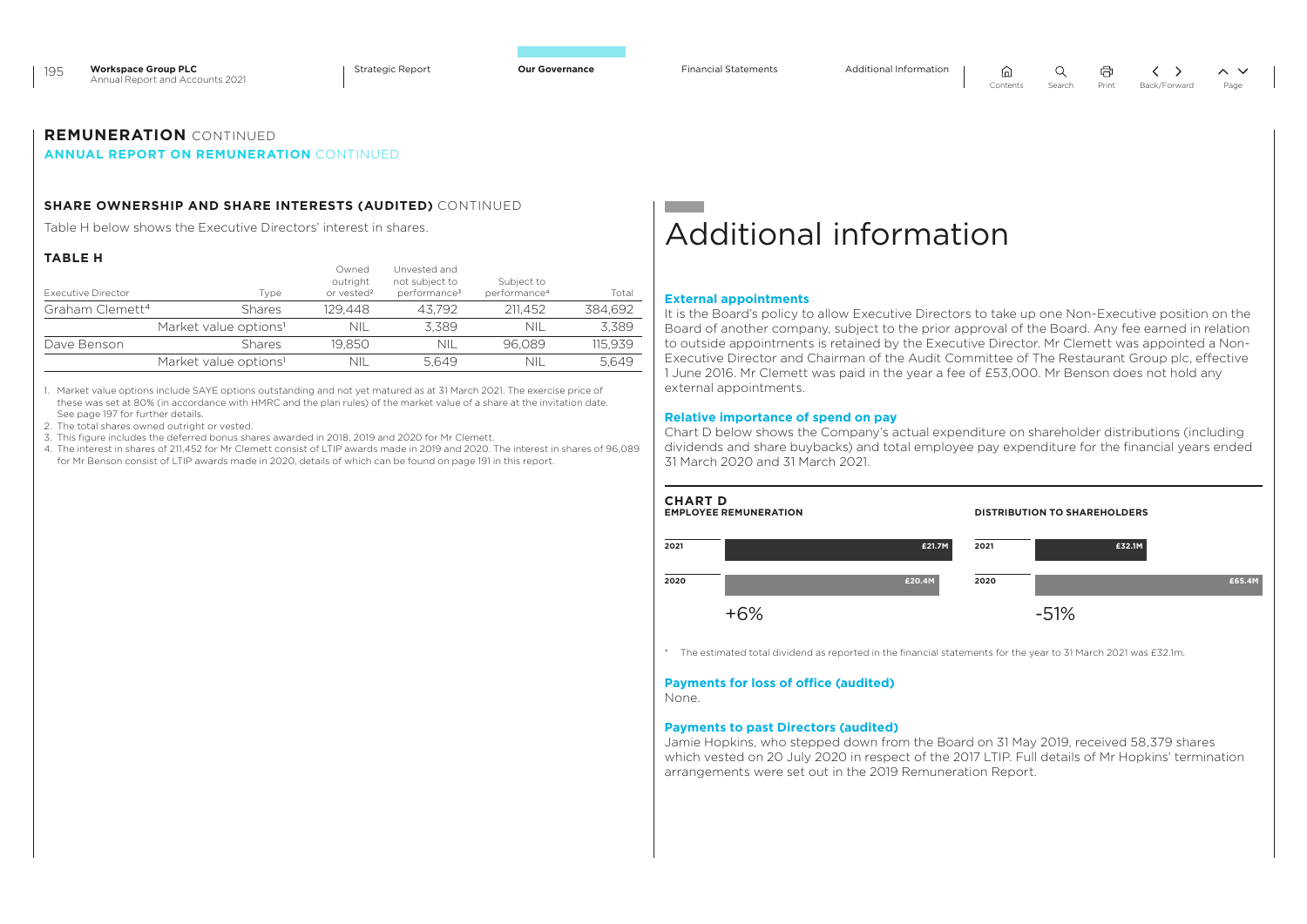$\Omega$ 

⋒

### **REMUNERATION** CONTINUED

### **ANNUAL REPORT ON REMUNERATION** CONTINUED

### **ADDITIONAL INFORMATION** CONTINUED

### **Service contracts of Directors serving in the year**

Executive Directors are employed under contracts of employment with Workspace Group PLC. The principal terms of the Executive Directors' service contracts are as follows.

|                    |                                      |                            |                            | Notice period |
|--------------------|--------------------------------------|----------------------------|----------------------------|---------------|
| Executive Director | Position                             | Effective date of contract | From Company From Director |               |
| Graham Clemett     | Chief Executive Officer 31 July 2007 |                            | 12 months                  | - 12 months   |
| David Benson       | <b>Chief Financial Officer</b>       | 1 April 2020               | 12 months                  | 12 months     |

Graham Clemett joined the Company as CFO in July 2007 and was appointed as CEO on 24 September 2019. Graham served as Interim CEO and CFO from 31 May 2019 until September 2019.

The Chairman and Non-Executive Directors have letters of appointment. Dates of the Directors' letters of appointment are set out below:

| Name            | Date of original appointment<br>(date of reappointment) | Date of appointment/<br>last reappointment at AGM Notice period |          |
|-----------------|---------------------------------------------------------|-----------------------------------------------------------------|----------|
| Stephen Hubbard | 16 July 2014 (23 January 2020)                          | 2020                                                            | 6 months |
| Maria Moloney   | 22 May 2012 (22 May 2021)                               | 2020                                                            | 3 months |
| Chris Girling   | 7 February 2013 (7 February 2019)                       | 2020                                                            | 3 months |
| Damon Russell   | 29 May 2013 (29 May 2019)                               | 2020                                                            | 3 months |
| Suzi Williams   | 21 January 2020 (n/a)                                   | 2020                                                            | 3 months |
| Rosie Shapland  | 6 November 2020 (n/a)                                   | n/a                                                             | 3 months |
| Lesley-Ann Nash | 1 January 2021 (n/a)                                    | n/a                                                             | 3 months |

1. Rosie Shapland and Lesley-Ann Nash joined the Board as Non-Executive Directors on 6 November 2020 and 1 January 2021 respectively. Both Rosie and Lesley-Ann are being proposed for election by shareholders at the forthcoming AGM on 22 July 2021.

The Directors are subject to annual re-election at the AGM. Non-Executive Directors' letters of appointment and Executive Directors' contracts are available to view at the Company's registered office.

### **Committee advisers**

During the year, PwC LLP acted as independent adviser to the Committee. PwC LLP was appointed by the Committee in 2018 following a selection process. PwC LLP is a founding member of the Remuneration Consultants Group and voluntarily operates under the Code of Conduct in relation to Executive remuneration consulting in the UK. The Committee is satisfied that the PwC LLP engagement partner and team, which provide remuneration advice to the Committee, do not have connections with the Group that may impair their objectivity and independence. The fees charged by PwC LLP for the provision of independent advice to the Committee during the year were £72,425.

With regards to other services provided by PwC during the financial year, PwC conducted a review of the Group's internal audit and risk requirements and provided support to Workspaces IT team on cyber security.

### **Voting at the Company's AGMs**

The table below sets out the results of the most recent shareholder votes on the Policy Report and the advisory vote on the 2019/20 Annual Report on Remuneration at the 2020 AGM on 9 July 2020. The Committee views this level of shareholder support as a strong endorsement of the Company's Policy and its implementation.

|                                             | Percentage of votes cast |         | Number of votes cast  |            |                       |
|---------------------------------------------|--------------------------|---------|-----------------------|------------|-----------------------|
|                                             | For and<br>Discretion    | Against | For and<br>Discretion | Against    | Withheld <sup>1</sup> |
| Policy Report (2020 AGM)                    | 99.54                    | 0.46    | 116.307.019           | 539.870    | .666                  |
| Annual Report on Remuneration<br>(2020 AGM) | 91.36                    | 864     | 106.751.974           | 10.094.915 | 1.666                 |

1. A withheld vote is not a vote in law and is not counted in the calculation of the proportion of votes cast for and against a resolution.